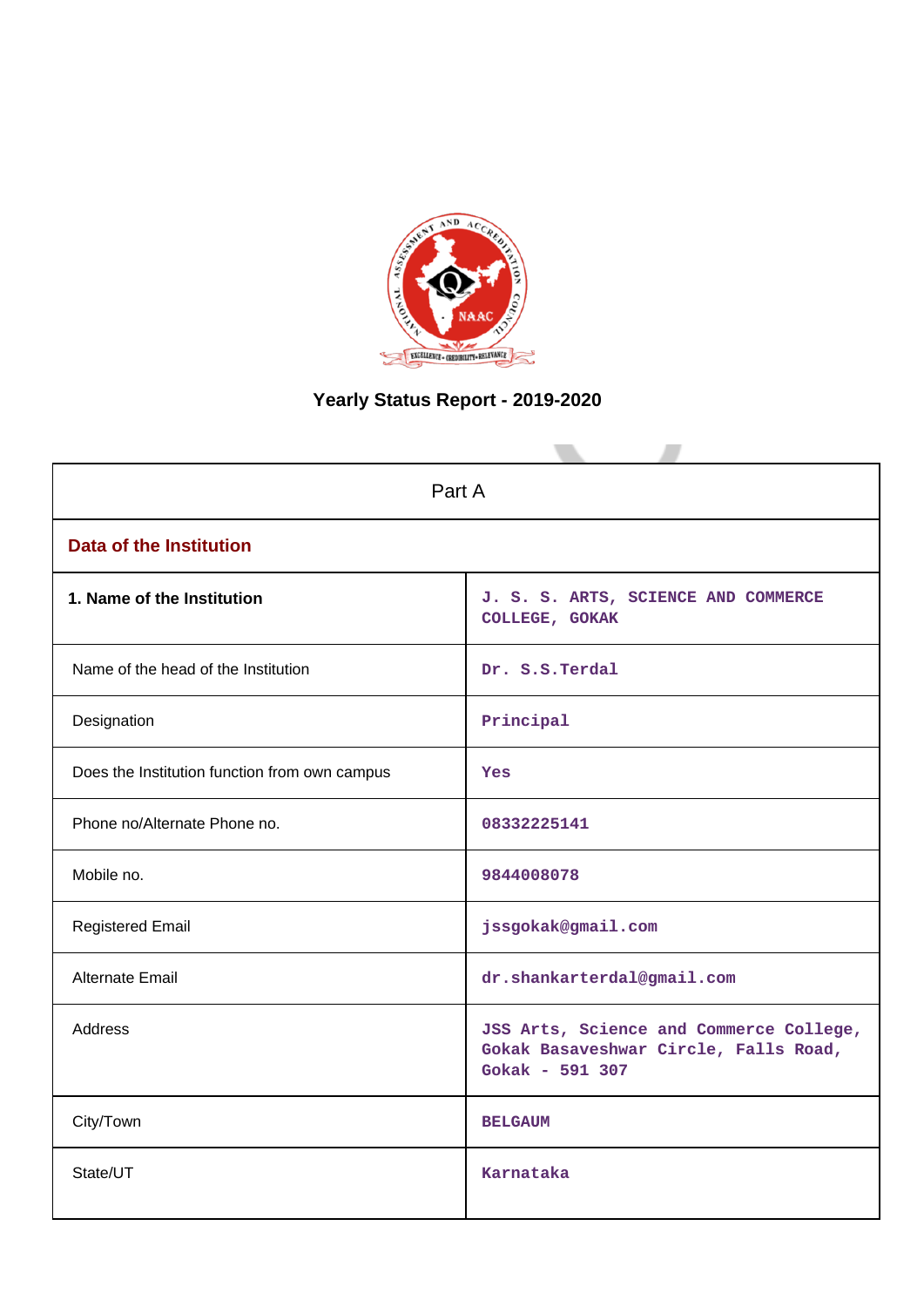| Pincode                                | 591307                         |  |  |  |
|----------------------------------------|--------------------------------|--|--|--|
| 2. Institutional Status                |                                |  |  |  |
| Affiliated / Constituent               | Affiliated                     |  |  |  |
| Type of Institution                    | Co-education                   |  |  |  |
| Location                               | Rural                          |  |  |  |
| <b>Financial Status</b>                | Self financed and grant-in-aid |  |  |  |
| Name of the IQAC co-ordinator/Director | R.M.Mahindrakar                |  |  |  |
| Phone no/Alternate Phone no.           | 08332225141                    |  |  |  |
| Mobile no.                             | 9449384971                     |  |  |  |
| <b>Registered Email</b>                | iqacjssgokak@gmail.com         |  |  |  |
| Alternate Email                        | mahi3073@gmail.com             |  |  |  |
| 3. Website Address                     |                                |  |  |  |

| Web-link of the AQAR: (Previous Academic Year)                           | http://www.jssqokak.in/AOAR2018-19                    |
|--------------------------------------------------------------------------|-------------------------------------------------------|
| 4. Whether Academic Calendar prepared during<br>the year                 | Yes                                                   |
| if yes, whether it is uploaded in the institutional website:<br>Weblink: | http://www.issgokak.in/Photos.aspx?Albu<br>$mID = 16$ |

## **5. Accrediation Details**

| Cycle | Grade | <b>CGPA</b> | Year of<br>Accrediation | Validity          |                   |
|-------|-------|-------------|-------------------------|-------------------|-------------------|
|       |       |             |                         | Period From       | Period To         |
|       | А     | 3.01        | 2011                    | $08 - Jan - 2011$ | $07 - Jan - 2016$ |
|       | А     | 3.10        | 2017                    | 30-Oct-2017       | 29-Oct-2022       |

**6. Date of Establishment of IQAC** 19-Nov-2004

## **7. Internal Quality Assurance System**

Quality initiatives by IQAC during the year for promoting quality culture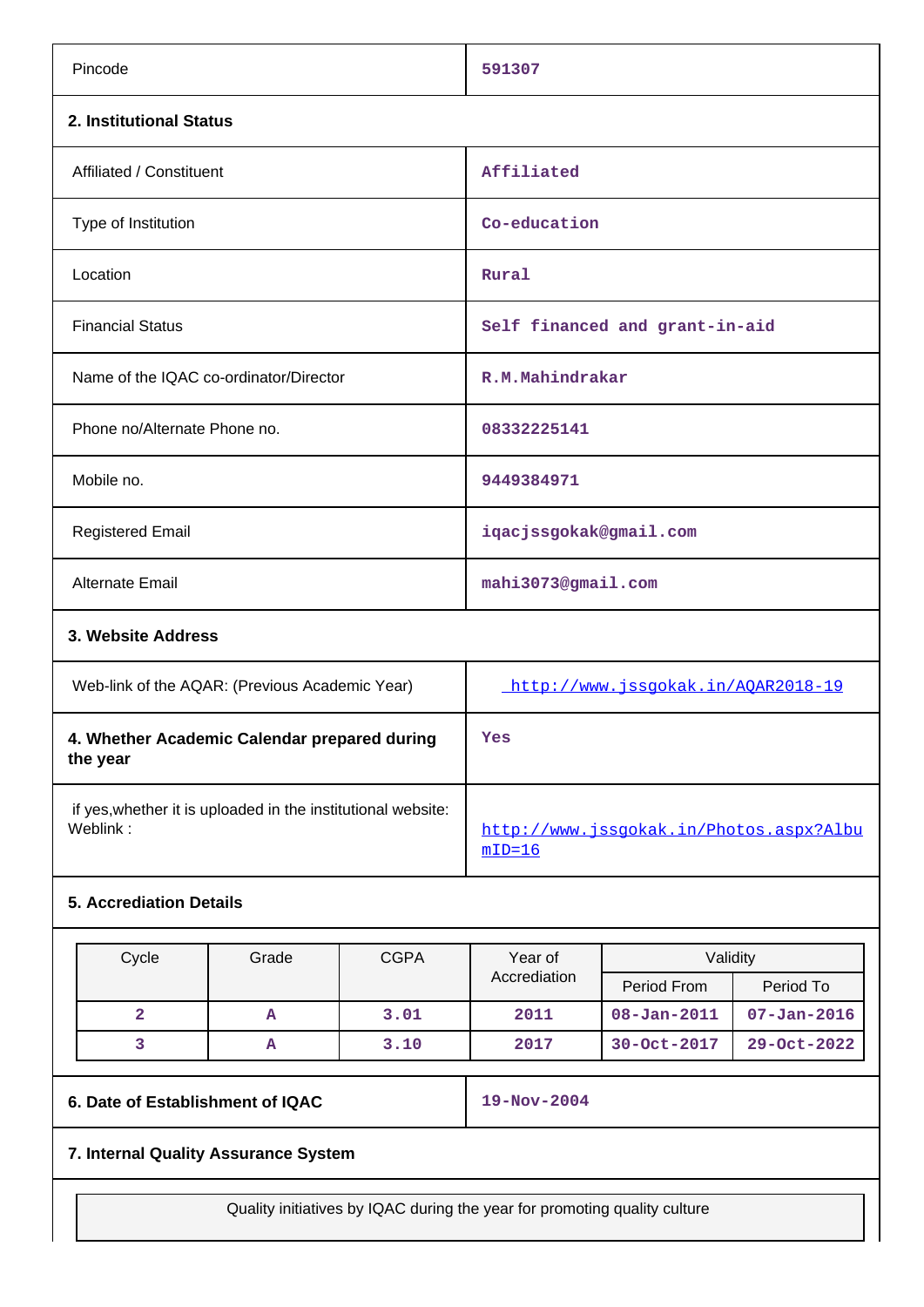| Item /Title of the quality initiative by<br><b>IQAC</b>                                     | Date & Duration                             | Number of participants/ beneficiaries |
|---------------------------------------------------------------------------------------------|---------------------------------------------|---------------------------------------|
| Covid awareness program                                                                     | 14-May-2020<br>1                            | 1225                                  |
| National Webinar On<br>teaching, learning and<br>evaluation strategies<br>Post Covid        | $19 - Jun - 2020$<br>1                      | 184                                   |
| Effort to encourage slow<br>learners to perform<br>better have been<br>extensively taken up | $07 - Oct - 2019$<br>30                     | 275                                   |
| Importance of water<br>conservation                                                         | $19 - Aug - 2019$<br>1                      | 214                                   |
| Natural Disaster<br>awareness Program                                                       | $01 - Nov - 2019$<br>1                      | 548                                   |
| AIDS awareness program                                                                      | $01 - Dec - 2019$<br>1                      | 1000                                  |
| Certificate courses in<br>farm waste management and<br>Mushroom Culture                     | $17 - \text{Feb} - 2020$<br>42 <sup>°</sup> | $\Omega$                              |
|                                                                                             | View File                                   |                                       |

**8. Provide the list of funds by Central/ State Government- UGC/CSIR/DST/DBT/ICMR/TEQIP/World Bank/CPE of UGC etc.**

|                                                                                                                    | Institution/Departmen<br>t/Faculty                                            | Scheme      |             | <b>Funding Agency</b> | Year of award with<br>duration | Amount |
|--------------------------------------------------------------------------------------------------------------------|-------------------------------------------------------------------------------|-------------|-------------|-----------------------|--------------------------------|--------|
|                                                                                                                    | J.S.S. ARTS,<br><b>SCIENCE AND</b><br><b>COMMERCE</b><br><b>COLLEGE GOKAK</b> | <b>NONE</b> | <b>NONE</b> |                       | 2020<br>$\mathbf 0$            | 0      |
|                                                                                                                    |                                                                               |             |             | View File             |                                |        |
| 9. Whether composition of IQAC as per latest<br><b>NAAC</b> guidelines:                                            |                                                                               |             |             | Yes                   |                                |        |
| Upload latest notification of formation of IQAC                                                                    |                                                                               |             | View File   |                       |                                |        |
| 10. Number of IQAC meetings held during the<br>year :                                                              |                                                                               |             |             | 5                     |                                |        |
| The minutes of IQAC meeting and compliances to the<br>decisions have been uploaded on the institutional<br>website |                                                                               | Yes         |             |                       |                                |        |
| Upload the minutes of meeting and action taken report                                                              |                                                                               | View File   |             |                       |                                |        |
|                                                                                                                    |                                                                               |             |             |                       |                                |        |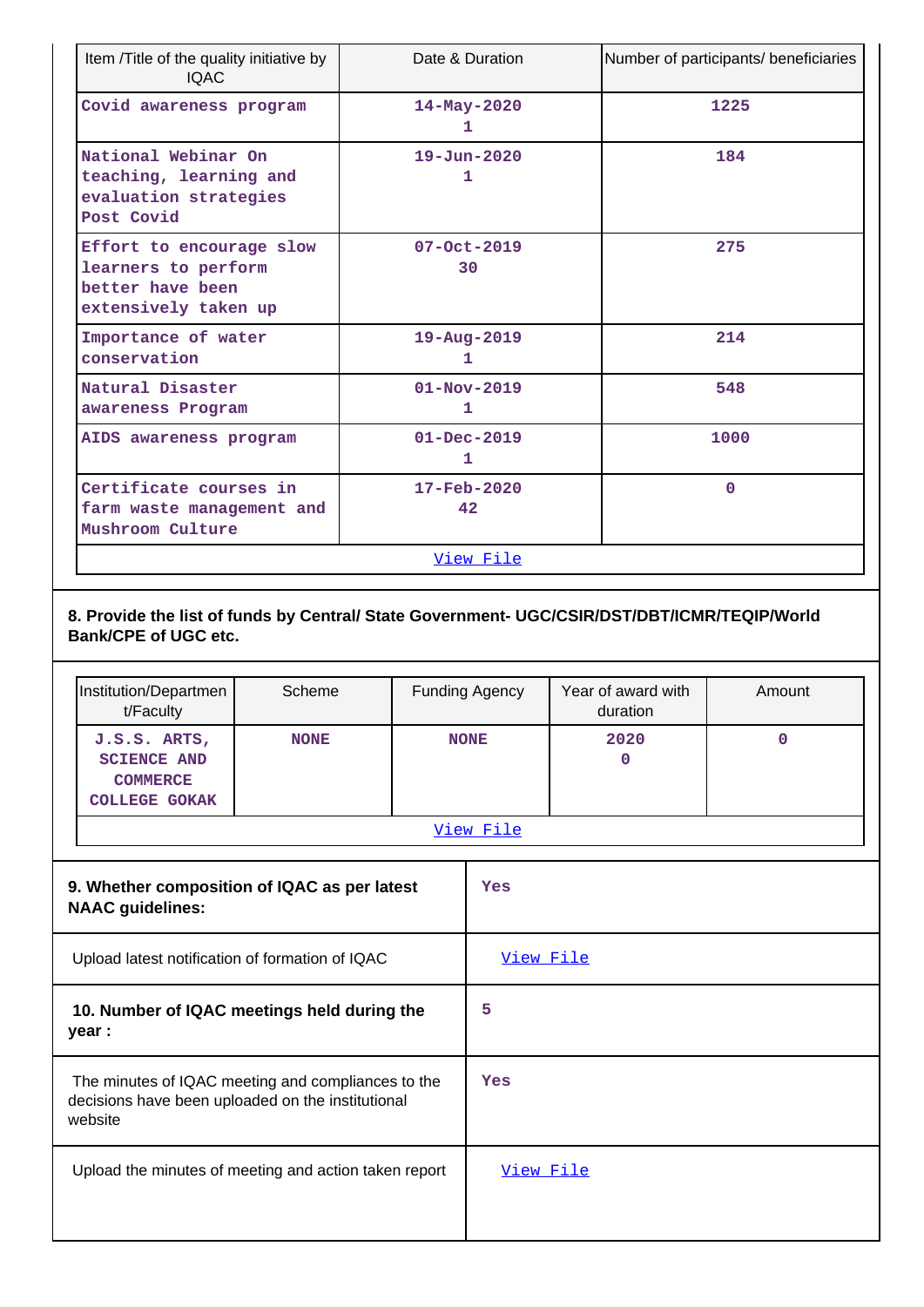**12. Significant contributions made by IQAC during the current year(maximum five bullets)**

**Quality Initiative to be taken by IQAC for Academic year 201920 Effort to encourage slow learners to perform better have been extensively taken up. Separate committee constituted with coordinator for promotion of high quality research activity among teaching facility. Certificate course in Farm waste management and Mushroom Culture. Creation of awareness among students about ecological important of water harvesting in their locality and AIDS awareness. CBCS awareness program to staff member National level webinar on Teaching, learning and evaluation strategies post Covid**

#### [View File](https://assessmentonline.naac.gov.in/public/Postacc/Contribution/5930_Contribution.xlsx)

**13. Plan of action chalked out by the IQAC in the beginning of the academic year towards Quality Enhancement and outcome achieved by the end of the academic year**

| Plan of Action                                                                            | Achivements/Outcomes                                                                            |  |  |
|-------------------------------------------------------------------------------------------|-------------------------------------------------------------------------------------------------|--|--|
| Effort to encourage slow learners to<br>perform better have been extensively<br>taken up. | It enhanced the overall passing<br>Percentage of the college                                    |  |  |
| Completion of syllabus                                                                    | Desired result was achieved                                                                     |  |  |
| Extra Curricular activities                                                               | Desired result was not achieved due to<br>COVID pendemic                                        |  |  |
| Certificate Courses in Farm-waste<br>management and mushroom culture                      | Desired result was not achieved due to<br>COVID pendemic                                        |  |  |
| AIDS and Water conservation awareness<br>program                                          | Desired result was achieved                                                                     |  |  |
| National seminar                                                                          | National Webinar on Teaching, Learning<br>and Evaluation Strategy Post COVID19<br>was organized |  |  |
| View File                                                                                 |                                                                                                 |  |  |

**14. Whether AQAR was placed before statutory body ?**

**Yes**

| Name of Statutory Body                                                                                               | <b>Meeting Date</b> |
|----------------------------------------------------------------------------------------------------------------------|---------------------|
| <b>JSS College</b>                                                                                                   | $31 - Aug - 2021$   |
| 15. Whether NAAC/or any other accredited<br>body(s) visited IQAC or interacted with it to<br>assess the functioning? | <b>No</b>           |

**16. Whether institutional data submitted to Yes**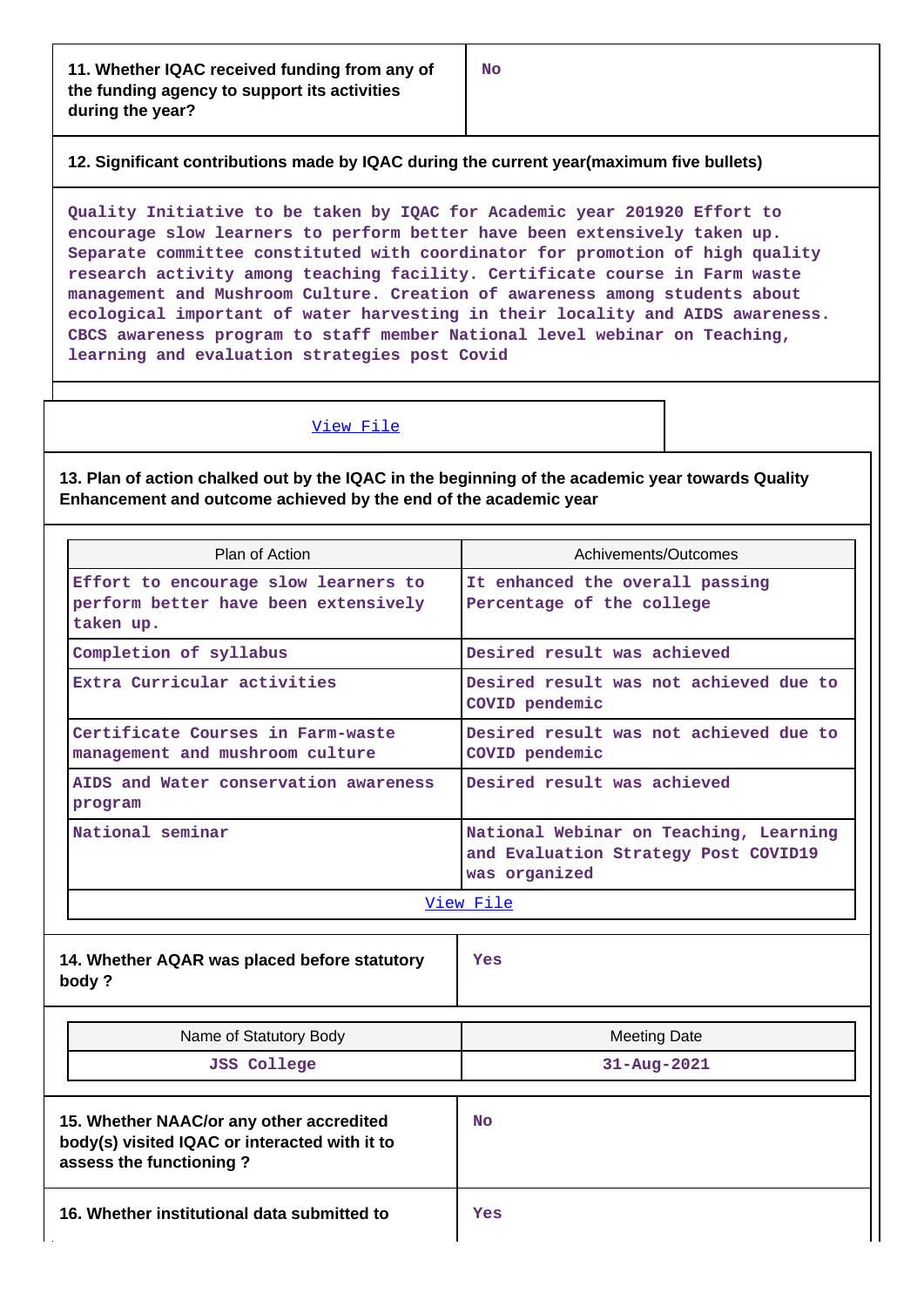| AISHE:                                                                                              |                                                                                                                                                                                                                                                                                                                                                                                                                                                                                                                                                                                                                                                                                                                                                                                                                                                                                                                                                                                                                                                                                                                                                                                                                                                                                                                                                                                                                                                                                                                                                                                                                                                                                                                                                                                                                |
|-----------------------------------------------------------------------------------------------------|----------------------------------------------------------------------------------------------------------------------------------------------------------------------------------------------------------------------------------------------------------------------------------------------------------------------------------------------------------------------------------------------------------------------------------------------------------------------------------------------------------------------------------------------------------------------------------------------------------------------------------------------------------------------------------------------------------------------------------------------------------------------------------------------------------------------------------------------------------------------------------------------------------------------------------------------------------------------------------------------------------------------------------------------------------------------------------------------------------------------------------------------------------------------------------------------------------------------------------------------------------------------------------------------------------------------------------------------------------------------------------------------------------------------------------------------------------------------------------------------------------------------------------------------------------------------------------------------------------------------------------------------------------------------------------------------------------------------------------------------------------------------------------------------------------------|
| Year of Submission                                                                                  | 2020                                                                                                                                                                                                                                                                                                                                                                                                                                                                                                                                                                                                                                                                                                                                                                                                                                                                                                                                                                                                                                                                                                                                                                                                                                                                                                                                                                                                                                                                                                                                                                                                                                                                                                                                                                                                           |
| Date of Submission                                                                                  | $15 - Jan - 2020$                                                                                                                                                                                                                                                                                                                                                                                                                                                                                                                                                                                                                                                                                                                                                                                                                                                                                                                                                                                                                                                                                                                                                                                                                                                                                                                                                                                                                                                                                                                                                                                                                                                                                                                                                                                              |
| 17. Does the Institution have Management<br><b>Information System?</b>                              | Yes                                                                                                                                                                                                                                                                                                                                                                                                                                                                                                                                                                                                                                                                                                                                                                                                                                                                                                                                                                                                                                                                                                                                                                                                                                                                                                                                                                                                                                                                                                                                                                                                                                                                                                                                                                                                            |
| If yes, give a brief descripiton and a list of modules<br>currently operational (maximum 500 words) | The student database is maintained by<br>Argees College software and RCU College<br>Automation System Software. The Oasis<br>includes Faculty Login Module and<br>Student Login Module. Every teacher has<br>access to the Faculty Module with HOD<br>controlling the account of the<br>department. Teachers can upload<br>internal marks and attendance as when<br>required. Students can access Students'<br>Module individually and can check their<br>status of registration and form fillup<br>for university examination. They can<br>also get the receipt against payment of<br>college fees. Communication with the<br>university regarding uploading of<br>registration forms, attendance and .<br>internal evaluation marks are uploaded<br>electronically directly in the<br>university portal by the college<br>office. The process of digitization of<br>library books using elib software is<br>ongoing. . The college uses a general<br>management information system where all<br>the relevant data concerning staff and<br>students of the college has been stored<br>along with Biometric system of<br>attendance of both the teaching and<br>nonteaching staff. . Payment of salary<br>to the staff members are done through<br>the Human Resource Management System<br>(HRMS) of the Government of Karnataka.<br>. General notices of the Departments,<br>College and University are put up in<br>the College website. . Recently the<br>college authority has created closed<br>groups in the social media for<br>circulation of administrative notices<br>to the teaching and nonteaching staff<br>members of the college. The Departments<br>take the help of social media to inform<br>the students about various activities.<br>This also helps in keeping contact with<br>the alumni |
|                                                                                                     | Part B                                                                                                                                                                                                                                                                                                                                                                                                                                                                                                                                                                                                                                                                                                                                                                                                                                                                                                                                                                                                                                                                                                                                                                                                                                                                                                                                                                                                                                                                                                                                                                                                                                                                                                                                                                                                         |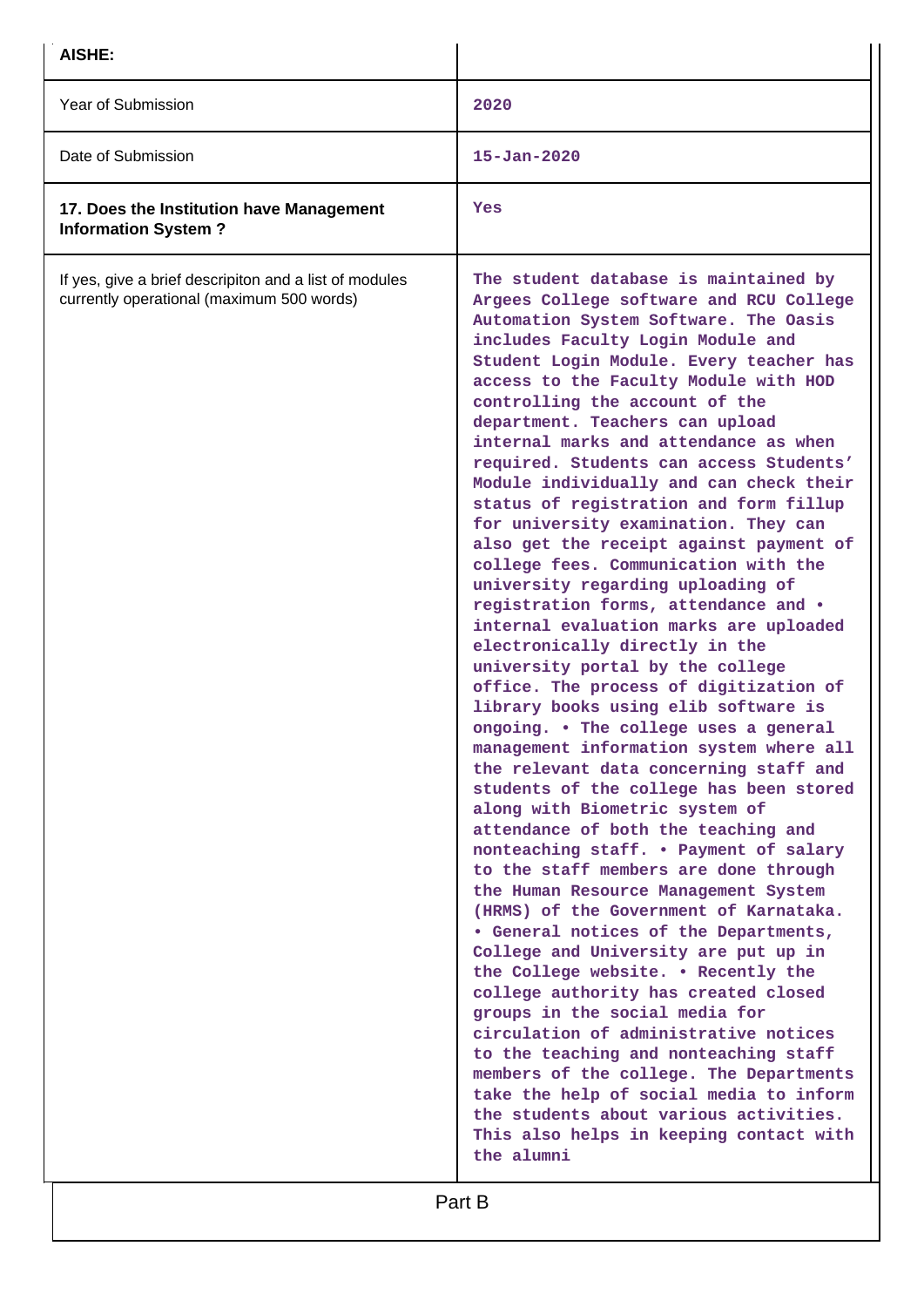#### **1.1 – Curriculum Planning and Implementation**

 1.1.1 – Institution has the mechanism for well planned curriculum delivery and documentation. Explain in 500 words

 **JSS Arts, Science & Commerce College Gokak has a well-organized system for curriculum delivery and documentation. Before the start of the academic year Principal of the college calls for an all staff meeting to chalk out the academic planning. Then every department contributes to the preparation of the academic calendar. Distribution of workload and preparation of time table is done in advance by the HOD of every department. After the approval of the time table committee, every department receives the individual time table. All the departments are involved in scheduling academic, co curricular and extracurricular events to enrich the learning process. The special feature of our institution is that all teachers maintain record of their daily activities and lectures conducted in their individual diary. Syllabus is uploaded on the WhatsApp student group to familiarize students and wards about curriculum. Periodic test, tutorials, seminars, home assignment and Internal test are conducted and evaluated. Every fourth Saturday a staff meeting is conducted regarding academic activities and progress of work done. All the staff members maintain the marks register of Internal Test, home assignment, seminars. All the staff members maintain a record of project work given to the students. All the staff members maintain a record of attendance. All the staff members maintain a record of diary of work done day wise. Periodic verification of the syllabus completed all the courses is conducted by the IQAC Cell and the assigned staff members. The IQAC cell conducts the meeting very month pertaining to the curriculum completion and maintains of the documents. All the new students and their wards are oriented to the college in the beginning of the academic year. College thus ensures gearing every student for effective transaction of knowledge. Our institution believes in reaching out to students by adopting learner centric approaches. We have remedial teaching and bridge courses to keep them abreast with the syllabus and additional credit programme for the advanced learners. Though syllabus is prescribed by the university, teachers use innovative method for better delivery of curriculum transaction. Five classroom and science departments are well equipped with, LCD projector, and black boards. Use of audio visual aids and ICT tools, student presentations, group discussions in classroom enrich the learning experience. Every department adopts various innovative methods to facilitate the process of teaching and learning. Teachers use Innovative teaching methods. The institution has a well maintained library, with the latest books required for curriculum delivery. Teachers coordinate with the librarian by giving the requirements and ensuring that the list of books needed for their subjects are available for the students. Our teachers are a part of the university, 3 teachers are BOS members and 3 teachers are syllabus revision committee members who ensure that the syllabus is updated as per the requirements of recent requirement. Many teachers are paper setters too. Institution encourages all teachers to attend syllabus revision workshop and other FDP Programmes to update themselves and ensure effective curriculum deliverance.** 1.1.2 – Certificate/ Diploma Courses introduced during the academic year

| Certificate                | Diploma Courses | Dates of<br>Introduction | <b>Duration</b> | Focus on employ<br>ability/entreprene<br>urship | Skill<br>Development |
|----------------------------|-----------------|--------------------------|-----------------|-------------------------------------------------|----------------------|
| O                          | Nil             | Nil                      |                 | Nil                                             | Nil                  |
| 1.2 - Academic Flexibility |                 |                          |                 |                                                 |                      |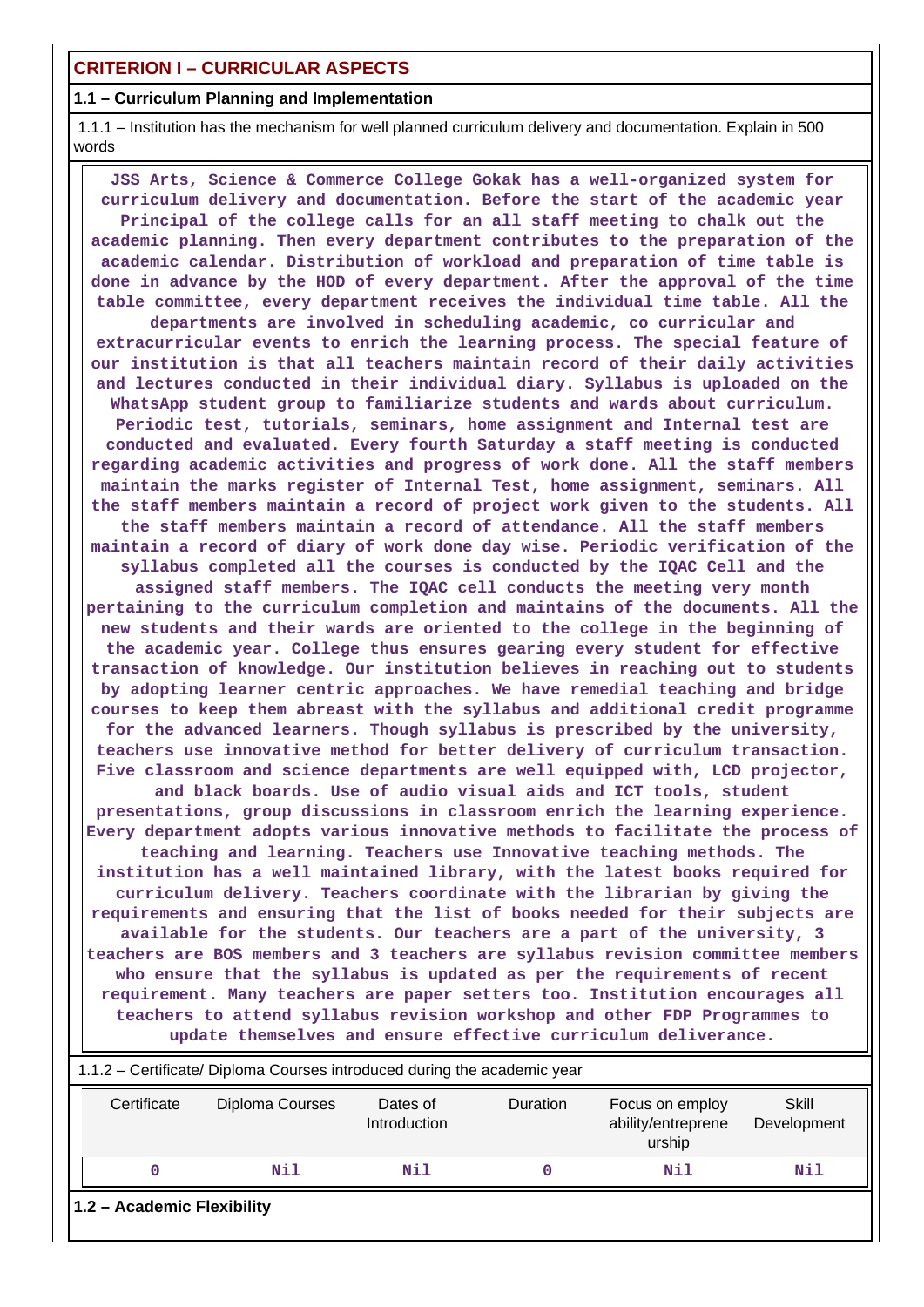| 1.2.1 - New programmes/courses introduced during the academic year                                                                                                       |                          |            |                                                                 |  |  |
|--------------------------------------------------------------------------------------------------------------------------------------------------------------------------|--------------------------|------------|-----------------------------------------------------------------|--|--|
| Programme/Course                                                                                                                                                         | Programme Specialization |            | Dates of Introduction                                           |  |  |
| <b>Nill</b>                                                                                                                                                              |                          | <b>Nil</b> | <b>Nill</b>                                                     |  |  |
| View File                                                                                                                                                                |                          |            |                                                                 |  |  |
| 1.2.2 - Programmes in which Choice Based Credit System (CBCS)/Elective course system implemented at the<br>affiliated Colleges (if applicable) during the academic year. |                          |            |                                                                 |  |  |
| Name of programmes adopting<br><b>CBCS</b>                                                                                                                               | Programme Specialization |            | Date of implementation of<br><b>CBCS/Elective Course System</b> |  |  |
| <b>MCom</b>                                                                                                                                                              |                          | Commerce   | 06/12/2019                                                      |  |  |
| <b>MSC</b>                                                                                                                                                               |                          | Physics    | 06/12/2019                                                      |  |  |
| <b>MSC</b>                                                                                                                                                               |                          | Chemistry  | 06/12/2019                                                      |  |  |
| <b>MA</b>                                                                                                                                                                |                          | Economics  | 06/12/2019                                                      |  |  |
| 1.2.3 - Students enrolled in Certificate/ Diploma Courses introduced during the year                                                                                     |                          |            |                                                                 |  |  |
|                                                                                                                                                                          | Certificate              |            | Diploma Course                                                  |  |  |
| <b>Number of Students</b>                                                                                                                                                |                          | Nil        | Nil                                                             |  |  |
| 1.3 - Curriculum Enrichment                                                                                                                                              |                          |            |                                                                 |  |  |
| 1.3.1 - Value-added courses imparting transferable and life skills offered during the year                                                                               |                          |            |                                                                 |  |  |
| <b>Value Added Courses</b>                                                                                                                                               | Date of Introduction     |            | Number of Students Enrolled                                     |  |  |
| Plant Nursery<br>Development                                                                                                                                             |                          | 17/08/2020 | 69                                                              |  |  |
| Scouts and Guides                                                                                                                                                        |                          | 15/06/2019 | 48                                                              |  |  |
| <b>NSS</b>                                                                                                                                                               | 15/06/2019               |            | 200                                                             |  |  |
| <b>NCC</b>                                                                                                                                                               | 15/06/2019               |            | 35                                                              |  |  |
| View File                                                                                                                                                                |                          |            |                                                                 |  |  |
| 1.3.2 - Field Projects / Internships under taken during the year                                                                                                         |                          |            |                                                                 |  |  |
| Project/Programme Title                                                                                                                                                  | Programme Specialization |            | No. of students enrolled for Field<br>Projects / Internships    |  |  |
| <b>BSC</b>                                                                                                                                                               |                          | Botany     | 72                                                              |  |  |
| <b>MCom</b>                                                                                                                                                              |                          | Commerce   | 14                                                              |  |  |
| <b>MA</b>                                                                                                                                                                |                          | Economics  | 6                                                               |  |  |
| <b>BSC</b>                                                                                                                                                               |                          | Zoology    | 31                                                              |  |  |
| <b>MSC</b>                                                                                                                                                               |                          | Physics    | 6                                                               |  |  |
| <b>MSC</b>                                                                                                                                                               |                          | Chemistry  | 13                                                              |  |  |
|                                                                                                                                                                          |                          | View File  |                                                                 |  |  |
| 1.4 - Feedback System                                                                                                                                                    |                          |            |                                                                 |  |  |
| 1.4.1 - Whether structured feedback received from all the stakeholders.                                                                                                  |                          |            |                                                                 |  |  |
| <b>Students</b>                                                                                                                                                          |                          |            | Yes                                                             |  |  |
| <b>Teachers</b>                                                                                                                                                          |                          |            | Yes                                                             |  |  |
| Employers                                                                                                                                                                |                          |            | Nill                                                            |  |  |
| Alumni                                                                                                                                                                   | Yes                      |            |                                                                 |  |  |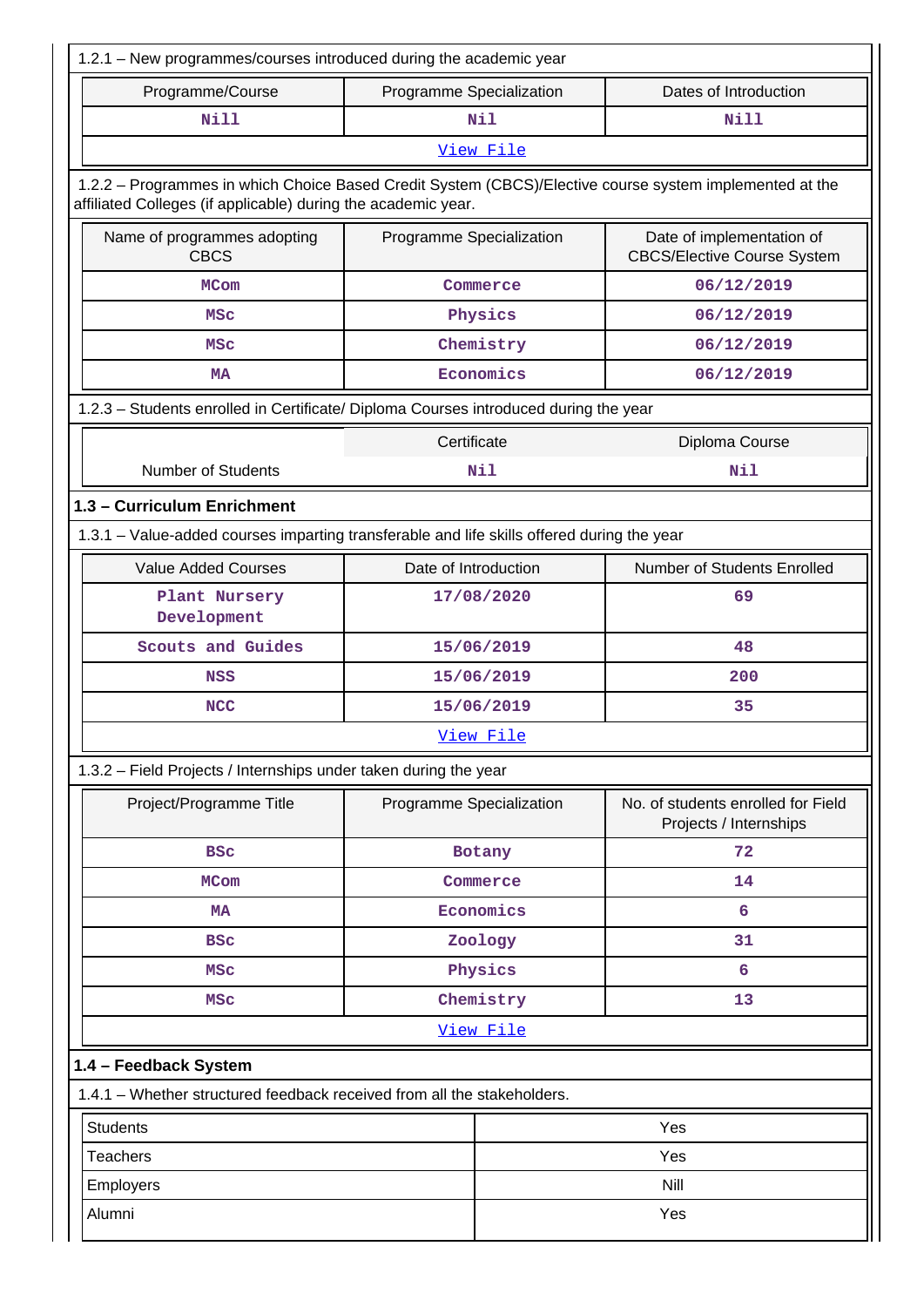Parents Yes

 1.4.2 – How the feedback obtained is being analyzed and utilized for overall development of the institution? (maximum 500 words)

Feedback Obtained

**Curriculum feedback is obtained through a well structured Questionnaire from Students, Teachers and Parents annually. The feedback collected in analyzed statistically and data is compiled either at Department level or at Institutional level, Prof. S.B.Havannavar is the convener. He along with is his team of 6 Prof. collect the information and discuss with the principal and take the appropriate steps. The feedback regarding the curriculum is taken from final year students which are analyzed at departmental level. On the basis of their suggestions, to enrich the curriculum delivery, various certificate and short-term courses, seminars, workshops, guest lectures, lecture series, project exhibitions, science mela are conducted to enrich their learning experience and perform to their maximum potential. Students are also taken for Field /Industrial visits to bridge the gap between academia and industry. This helps to make the study more practical and reduces the gap between theoretical knowledge and practical application of the same. Teachers feedback regarding the curriculum too is taken and analyzed at Departmental level. It is compiled and communicated to the BOS members and syllabus revision committee members of the University by mail or during meetings. Alumni feedback collected during the alumni meeting. One suggestion from alumni was to increase student involvement in learning by having more students' presentations/ seminar. This is now part of all department activities. In the year 2018 19 Department of English and Hindi conducted English and Hindi Day to make aware of the importance of both these languages along with the local languages. Department of Commerce organised Guest lectures and workshops by eminent alumni to give practical exposure to students and help them in their career planning. Feedback from industry regarding curriculum is taken from the companies that visit our college for placement and suggestions given are deliberated. Thus feedback provides opportunity to students and other stakeholders to actively participate in the improvement of programs of study.**

#### **CRITERION II – TEACHING- LEARNING AND EVALUATION**

#### **2.1 – Student Enrolment and Profile**

2.1.1 – Demand Ratio during the year

| Name of the<br>Programme | Programme<br>Specialization | Number of seats<br>available | Number of<br>Application received | <b>Students Enrolled</b> |  |  |
|--------------------------|-----------------------------|------------------------------|-----------------------------------|--------------------------|--|--|
| <b>BBA</b>               | Management                  | 150                          | 50                                | 44                       |  |  |
| <b>BA</b>                | Bachelor of<br>Arts         | 1440                         | 378                               | 263                      |  |  |
| <b>BCom</b>              | Bachelor of<br>Commerce     | 720                          | 456                               | 407                      |  |  |
| <b>BSC</b>               | Bachelor of<br>Science      | 720                          | 780                               | 685                      |  |  |
| <b>MA</b>                | Economics                   | 40                           | 28                                | 11                       |  |  |
| <b>MCom</b>              | Commerce                    | 40                           | 35                                | 31                       |  |  |
| <b>MSC</b>               | Chemistry                   | 60                           | 35                                | 26                       |  |  |
| <b>MSC</b>               | Physics                     | 40                           | 30                                | 20                       |  |  |
|                          | View File                   |                              |                                   |                          |  |  |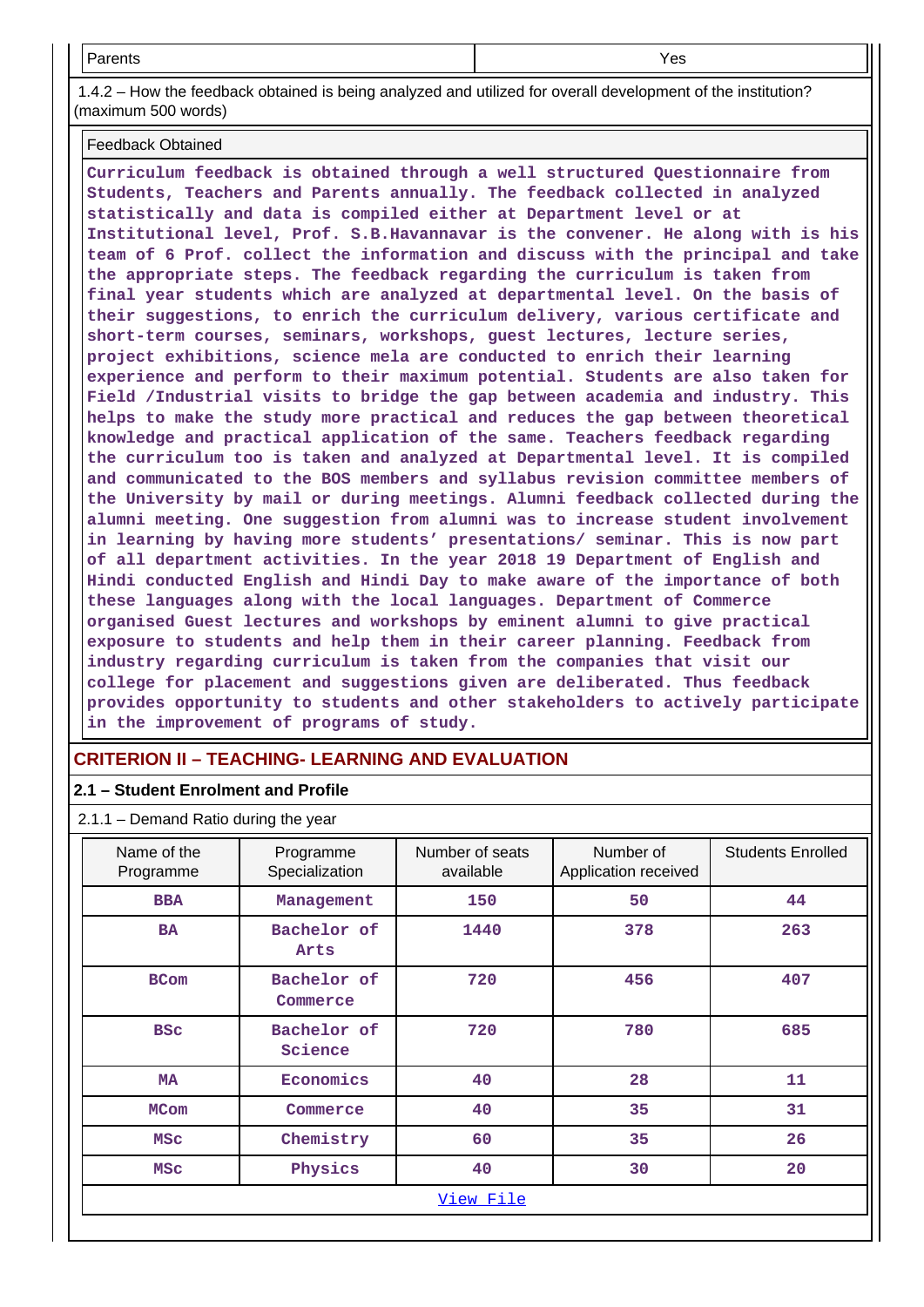| 2.2 - Catering to Student Diversity                                                                                                                       |                                                                                                                             |                         |                  |                                                              |                                                                                                  |                        |                                                                                                  |                      |                                                                                                                                                                                                                                                                                                                                           |  |
|-----------------------------------------------------------------------------------------------------------------------------------------------------------|-----------------------------------------------------------------------------------------------------------------------------|-------------------------|------------------|--------------------------------------------------------------|--------------------------------------------------------------------------------------------------|------------------------|--------------------------------------------------------------------------------------------------|----------------------|-------------------------------------------------------------------------------------------------------------------------------------------------------------------------------------------------------------------------------------------------------------------------------------------------------------------------------------------|--|
| 2.2.1 - Student - Full time teacher ratio (current year data)                                                                                             |                                                                                                                             |                         |                  |                                                              |                                                                                                  |                        |                                                                                                  |                      |                                                                                                                                                                                                                                                                                                                                           |  |
| Year                                                                                                                                                      | Number of<br>students enrolled<br>in the institution<br>(UG)                                                                |                         |                  | Number of<br>students enrolled<br>in the institution<br>(PG) | Number of<br>fulltime teachers<br>available in the<br>institution<br>teaching only UG<br>courses |                        | Number of<br>fulltime teachers<br>available in the<br>institution<br>teaching only PG<br>courses |                      | Number of<br>teachers<br>teaching both UG<br>and PG courses                                                                                                                                                                                                                                                                               |  |
| 2019                                                                                                                                                      |                                                                                                                             | 1399                    |                  | 88                                                           | 53                                                                                               |                        |                                                                                                  | 10                   | 7                                                                                                                                                                                                                                                                                                                                         |  |
| 2.3 - Teaching - Learning Process                                                                                                                         |                                                                                                                             |                         |                  |                                                              |                                                                                                  |                        |                                                                                                  |                      |                                                                                                                                                                                                                                                                                                                                           |  |
| 2.3.1 - Percentage of teachers using ICT for effective teaching with Learning Management Systems (LMS), E-<br>learning resources etc. (current year data) |                                                                                                                             |                         |                  |                                                              |                                                                                                  |                        |                                                                                                  |                      |                                                                                                                                                                                                                                                                                                                                           |  |
| Number of<br><b>Teachers on Roll</b>                                                                                                                      | Number of<br>teachers using<br>ICT (LMS, e-<br>Resources)                                                                   |                         |                  | <b>ICT Tools and</b><br>resources<br>available               | Number of ICT<br>enabled<br>Classrooms                                                           |                        | Numberof smart<br>classrooms                                                                     |                      | E-resources and<br>techniques used                                                                                                                                                                                                                                                                                                        |  |
| 70                                                                                                                                                        |                                                                                                                             | 30                      |                  | 138                                                          | 5                                                                                                |                        |                                                                                                  | 5                    | 6                                                                                                                                                                                                                                                                                                                                         |  |
|                                                                                                                                                           |                                                                                                                             |                         |                  | View File of ICT Tools and resources                         |                                                                                                  |                        |                                                                                                  |                      |                                                                                                                                                                                                                                                                                                                                           |  |
| View File of E-resources and techniques used                                                                                                              |                                                                                                                             |                         |                  |                                                              |                                                                                                  |                        |                                                                                                  |                      |                                                                                                                                                                                                                                                                                                                                           |  |
| 2.3.2 - Students mentoring system available in the institution? Give details. (maximum 500 words)                                                         |                                                                                                                             |                         |                  |                                                              |                                                                                                  |                        |                                                                                                  |                      |                                                                                                                                                                                                                                                                                                                                           |  |
|                                                                                                                                                           |                                                                                                                             |                         |                  | mentors.                                                     |                                                                                                  |                        |                                                                                                  |                      | The mentors also keep in touch with the parents and inform them about the performance of their ward. Special<br>attention is paid to make teaching and learning student centric by undertaking programs such as seminars,<br>debates, discussions, quiz competitions and PPTs. Slow learners are provided with extra time and care by the |  |
| Number of students enrolled in the                                                                                                                        | institution                                                                                                                 |                         |                  |                                                              | Number of fulltime teachers                                                                      |                        |                                                                                                  | Mentor: Mentee Ratio |                                                                                                                                                                                                                                                                                                                                           |  |
|                                                                                                                                                           | 1487                                                                                                                        |                         |                  |                                                              | 70                                                                                               |                        |                                                                                                  |                      | 1:21                                                                                                                                                                                                                                                                                                                                      |  |
| 2.4 - Teacher Profile and Quality                                                                                                                         |                                                                                                                             |                         |                  |                                                              |                                                                                                  |                        |                                                                                                  |                      |                                                                                                                                                                                                                                                                                                                                           |  |
| 2.4.1 – Number of full time teachers appointed during the year                                                                                            |                                                                                                                             |                         |                  |                                                              |                                                                                                  |                        |                                                                                                  |                      |                                                                                                                                                                                                                                                                                                                                           |  |
| No. of sanctioned<br>positions                                                                                                                            |                                                                                                                             | No. of filled positions |                  | Vacant positions                                             |                                                                                                  |                        | Positions filled during<br>the current year                                                      |                      | No. of faculty with<br>Ph.D                                                                                                                                                                                                                                                                                                               |  |
| 70                                                                                                                                                        |                                                                                                                             | 70                      |                  |                                                              | <b>Nill</b>                                                                                      |                        | 35                                                                                               |                      | 20                                                                                                                                                                                                                                                                                                                                        |  |
| International level from Government, recognised bodies during the year )                                                                                  |                                                                                                                             |                         |                  |                                                              |                                                                                                  |                        |                                                                                                  |                      | 2.4.2 - Honours and recognition received by teachers (received awards, recognition, fellowships at State, National,                                                                                                                                                                                                                       |  |
|                                                                                                                                                           | Year of Award<br>Name of full time teachers<br>receiving awards from<br>state level, national level,<br>international level |                         |                  |                                                              |                                                                                                  | Designation            |                                                                                                  |                      | Name of the award,<br>fellowship, received from<br>Government or recognized<br>bodies                                                                                                                                                                                                                                                     |  |
| 2020                                                                                                                                                      |                                                                                                                             |                         | Dr. N. L. Terdal |                                                              | Assistant<br>Professor                                                                           |                        |                                                                                                  |                      | Hounoured as<br>Chief guest in<br>National Science<br>Day Celebration.                                                                                                                                                                                                                                                                    |  |
| 2020                                                                                                                                                      |                                                                                                                             |                         |                  | Dr. N. L. Terdal                                             |                                                                                                  | Assistant<br>Professor |                                                                                                  |                      | Honoured as<br>Distinguished                                                                                                                                                                                                                                                                                                              |  |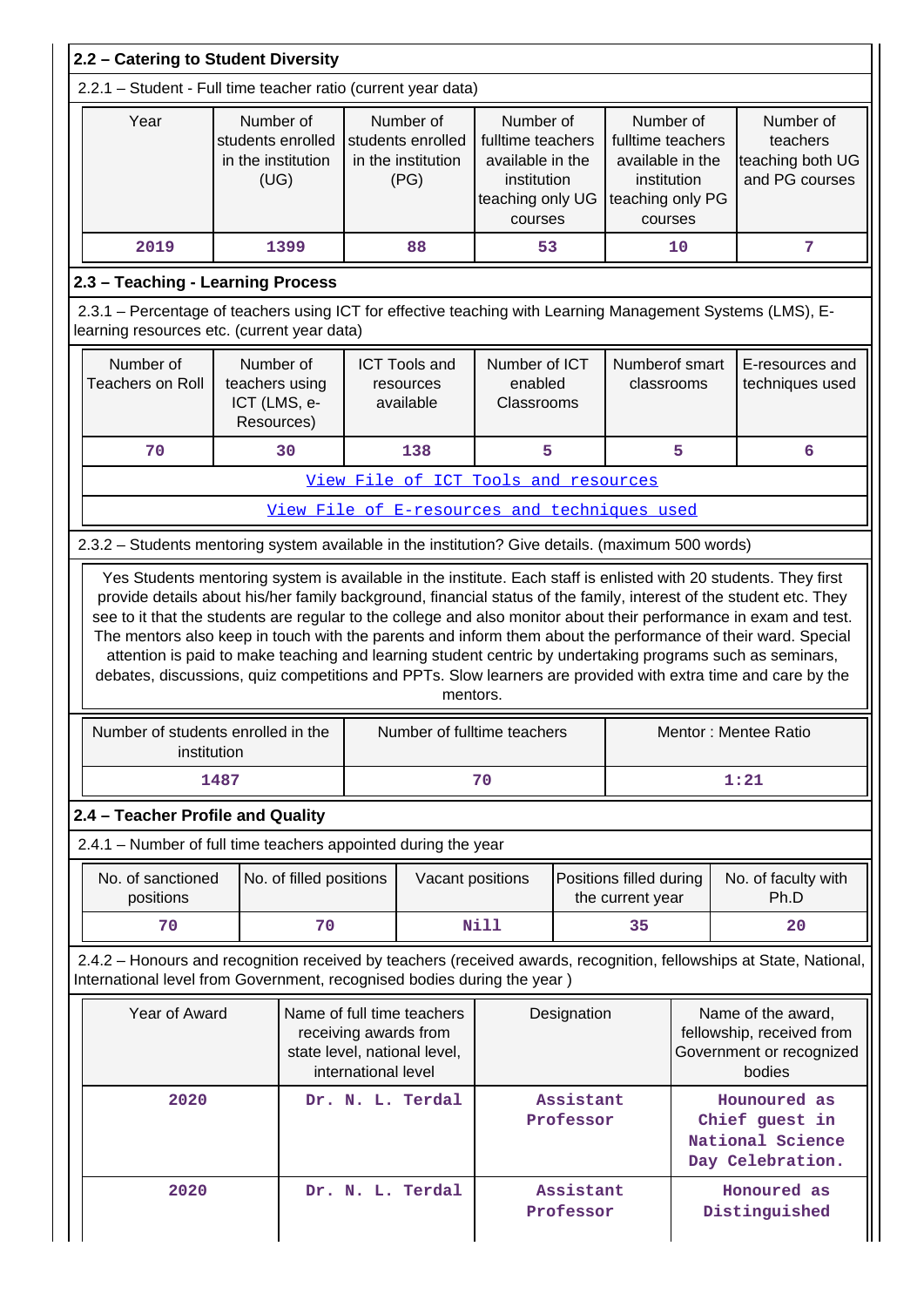|  |                                                                                                                 | speaker in<br>international<br>conference BARC,<br>Mumbai |
|--|-----------------------------------------------------------------------------------------------------------------|-----------------------------------------------------------|
|  | the contract of the contract of the contract of the contract of the contract of the contract of the contract of |                                                           |

#### [View File](https://assessmentonline.naac.gov.in/public/Postacc/Honours_recieved/5930_Honours_recieved_1631091799.xlsx)

#### **2.5 – Evaluation Process and Reforms**

 2.5.1 – Number of days from the date of semester-end/ year- end examination till the declaration of results during the year

| Programme Name | Programme Code | Semester/year | Last date of the last<br>semester-end/year-<br>end examination | Date of declaration of<br>results of semester-<br>end/ year- end<br>examination |
|----------------|----------------|---------------|----------------------------------------------------------------|---------------------------------------------------------------------------------|
| <b>MCom</b>    | Commerce       | I, III        | 06/12/2019                                                     | 12/02/2020                                                                      |
| <b>MSC</b>     | Chemistry      | I III         | 06/12/2019                                                     | 12/02/2020                                                                      |
| <b>MSC</b>     | Physics        | I, III        | 06/12/2019                                                     | 02/02/2020                                                                      |
| MA             | Economics      | I, III        | 06/12/2019                                                     | 03/02/2020                                                                      |
| <b>BSC</b>     | <b>BSC</b>     | I, III, V     | 18/10/2019                                                     | 03/02/2020                                                                      |
| <b>BCom</b>    | <b>BCOM</b>    | $\mathbf v$   | 18/10/2019                                                     | 14/12/2020                                                                      |
| <b>BCom</b>    | <b>BCOM</b>    | III           | 18/10/2019                                                     | 21/12/2020                                                                      |
| <b>BCom</b>    | <b>BCOM</b>    | r             | 18/10/2019                                                     | 31/01/2020                                                                      |
| <b>BA</b>      | <b>BA</b>      | III V         | 18/10/2019                                                     | 21/01/2020                                                                      |
| <b>BA</b>      | <b>BA</b>      | 1             | 18/10/2019                                                     | 13/02/2020                                                                      |
|                |                |               |                                                                |                                                                                 |

#### [View File](https://assessmentonline.naac.gov.in/public/Postacc/Evaluation/5930_Evaluation_1629972514.xlsx)

2.5.2 – Reforms initiated on Continuous Internal Evaluation(CIE) system at the institutional level (250 words)

 **The college follows university norms on CIE. Students are given home assignment and valued Two test are taken every semester and the papers are valued. Seminar and debates are regularly engaged by each department and the students are valued thus through continuous internal evaluation per semester students are valued for a max. of 20 marks The breakup of the twenty marks is as follows 3 marks for attendance, 3 marks for assignment, 4 marks for 1st test and 10 Marks for 2nd test. the first and second test are conducted for 20 marks and are reduced to four and ten respectively. For Practical based subjects, 10 marks internal assessment is done based on the attendance, practical conducted and project work done for the semester. This CIE is implemented for all the courses both aided and unaided**

 2.5.3 – Academic calendar prepared and adhered for conduct of Examination and other related matters (250 words)

 **We follow the curriculum framed by Rani Channamma University (R C U) Belagavi. The Academic calendar and calendar of conduct of exam for the academic year 2019 - 20 is listed below. 1. 10/06/2019 Start of the academic year 2019 - 20 2. 17/06/2019 Classes commence for the odd semester viz. 1,3,5. 3. 18/10/2019 Last working day for 1,3,5 semester 4. 19/10/2019 to 2/12/2019 mid term vacation, exam for odd semester and declaration of the result 5. 16/12/2019 Classes commence for even semester viz. 2,4,6 6. 14/4/2020 to 30/05/2020 summer vacation, exam for even semester and declaration of the result. 7. 1/06/2020 Start of the academic year 2020 - 2021 Due to COVID19 pandemic the exam were postpone for even semester and were held in the month of August 2020. and the result were announced in January 2021. for the even semester (II, IV, VI)**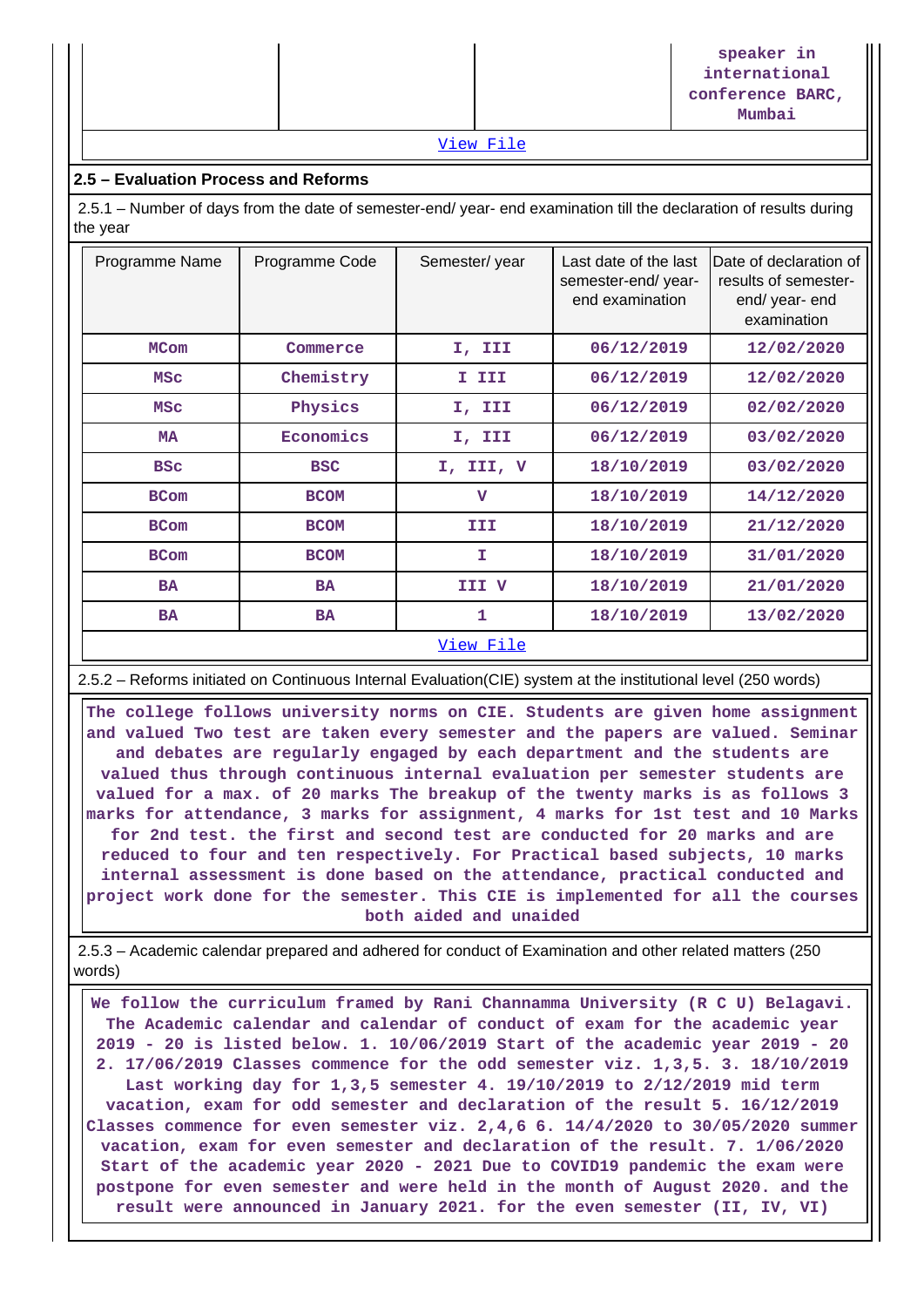#### **2.6 – Student Performance and Learning Outcomes**

 2.6.1 – Program outcomes, program specific outcomes and course outcomes for all programs offered by the institution are stated and displayed in website of the institution (to provide the weblink)

#### <http://www.jssgokak.in/>

#### 2.6.2 – Pass percentage of students

| Programme<br>Code | Programme<br>Name | Programme<br>Specialization | Number of<br>students<br>appeared in the<br>final year<br>examination | Number of<br>students passed<br>in final year<br>examination | Pass Percentage |
|-------------------|-------------------|-----------------------------|-----------------------------------------------------------------------|--------------------------------------------------------------|-----------------|
| MA2               | <b>MA</b>         | <b>ECONOMICS</b>            | 12                                                                    | 12                                                           | 100             |
| MSC <sub>2</sub>  | <b>MSC</b>        | <b>PHYSICS</b>              | 11                                                                    | $7\phantom{.0}$                                              | 63.63           |
| MSC <sub>2</sub>  | <b>MSC</b>        | <b>CHEMISTRY</b>            | 13                                                                    | 10                                                           | 76.92           |
| MCOM <sub>2</sub> | MCom              | <b>COMMERCE</b>             | 11                                                                    | 11                                                           | 100             |
| <b>BBA3</b>       | <b>BBA</b>        | Management                  | 22                                                                    | 20                                                           | 98.00           |
| BSC4              | <b>BSC</b>        | <b>SCIENCE</b>              | 180                                                                   | 91                                                           | 50.56           |
| BCOM3             | <b>BCom</b>       | <b>COMMERCE</b>             | 144                                                                   | 110                                                          | 76.39           |
| BA3               | <b>BA</b>         | <b>ARTS</b>                 | 92                                                                    | 78                                                           | 84.78           |
|                   |                   |                             | View File                                                             |                                                              |                 |

### **2.7 – Student Satisfaction Survey**

 2.7.1 – Student Satisfaction Survey (SSS) on overall institutional performance (Institution may design the questionnaire) (results and details be provided as weblink)

#### <http://www.jssgokak.in/>

## **CRITERION III – RESEARCH, INNOVATIONS AND EXTENSION**

#### **3.1 – Resource Mobilization for Research**

3.1.1 – Research funds sanctioned and received from various agencies, industry and other organisations

| Nature of the Project  | <b>Duration</b> | Name of the funding<br>agency | Total grant<br>sanctioned | Amount received<br>during the year |  |  |  |  |  |  |
|------------------------|-----------------|-------------------------------|---------------------------|------------------------------------|--|--|--|--|--|--|
| Any Other<br>(Specify) |                 | none                          |                           |                                    |  |  |  |  |  |  |
|                        | View File       |                               |                           |                                    |  |  |  |  |  |  |

#### **3.2 – Innovation Ecosystem**

 3.2.1 – Workshops/Seminars Conducted on Intellectual Property Rights (IPR) and Industry-Academia Innovative practices during the year

| Title of workshop/seminar                                                                            |                 |  | Name of the Dept.      |             | Date          |          |  |  |  |
|------------------------------------------------------------------------------------------------------|-----------------|--|------------------------|-------------|---------------|----------|--|--|--|
| Intellectual Property<br>Rights                                                                      |                 |  | 21/03/2020             |             |               |          |  |  |  |
| 3.2.2 - Awards for Innovation won by Institution/Teachers/Research scholars/Students during the year |                 |  |                        |             |               |          |  |  |  |
| Title of the innovation                                                                              | Name of Awardee |  | <b>Awarding Agency</b> |             | Date of award | Category |  |  |  |
| Nil                                                                                                  | Nil             |  | Nil                    | Nill<br>Nil |               |          |  |  |  |
| View File                                                                                            |                 |  |                        |             |               |          |  |  |  |
|                                                                                                      |                 |  |                        |             |               |          |  |  |  |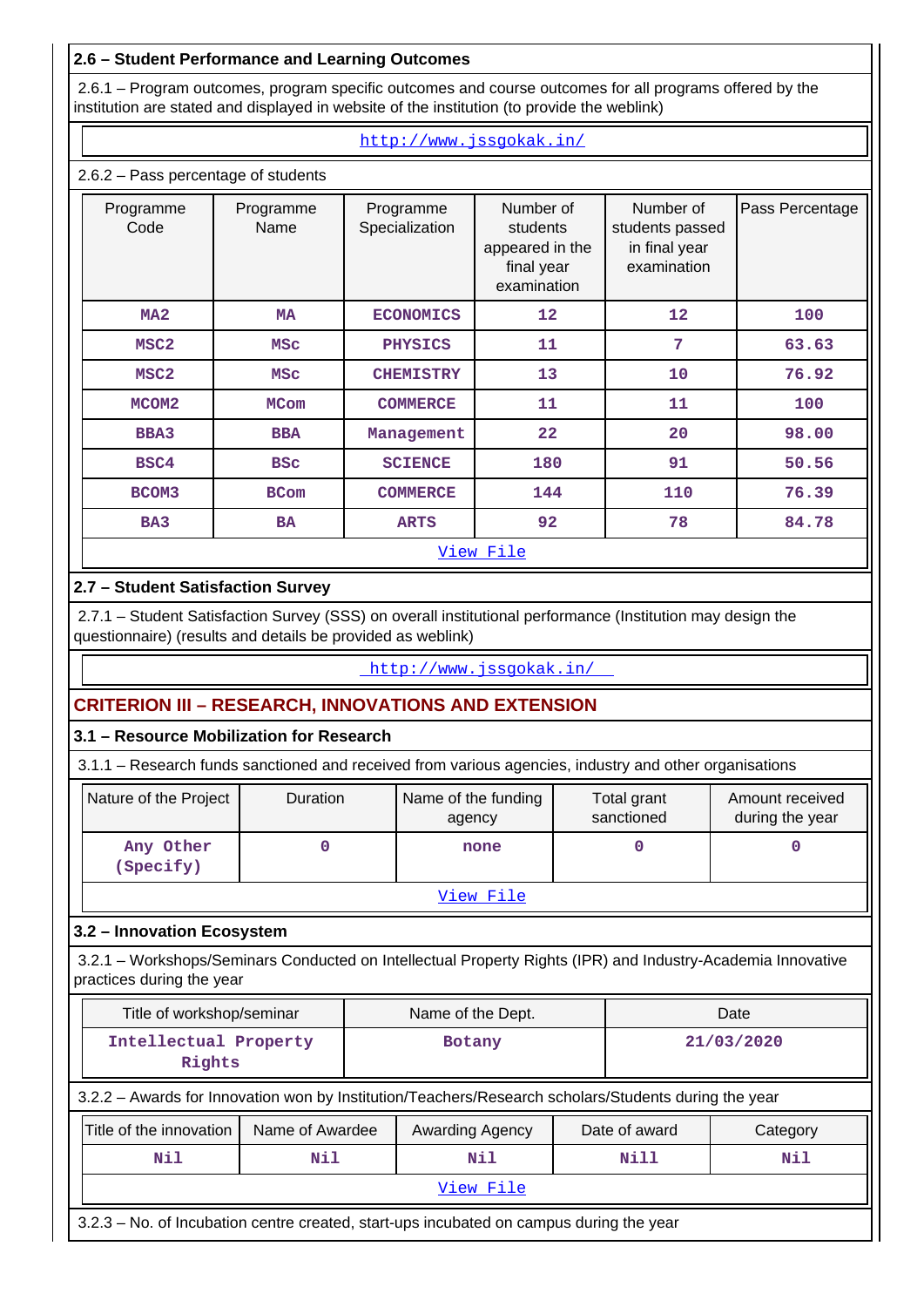| Incubation<br>Center                                                                                                                                                  | Name                                | Sponsered By                                   |                        |                         | Name of the<br>Start-up |                       | Nature of Start-<br>up                                             |                                   | Date of<br>Commencement                              |
|-----------------------------------------------------------------------------------------------------------------------------------------------------------------------|-------------------------------------|------------------------------------------------|------------------------|-------------------------|-------------------------|-----------------------|--------------------------------------------------------------------|-----------------------------------|------------------------------------------------------|
| Nil                                                                                                                                                                   | Nil                                 | Nil                                            |                        |                         | Nil                     |                       | Nil                                                                |                                   | Nill                                                 |
|                                                                                                                                                                       |                                     |                                                |                        | View File               |                         |                       |                                                                    |                                   |                                                      |
| 3.3 - Research Publications and Awards                                                                                                                                |                                     |                                                |                        |                         |                         |                       |                                                                    |                                   |                                                      |
| 3.3.1 - Incentive to the teachers who receive recognition/awards                                                                                                      |                                     |                                                |                        |                         |                         |                       |                                                                    |                                   |                                                      |
|                                                                                                                                                                       | <b>State</b>                        |                                                | National               | International           |                         |                       |                                                                    |                                   |                                                      |
|                                                                                                                                                                       | 0 <sub>0</sub>                      |                                                | 0 <sub>0</sub>         |                         |                         |                       | 0 <sub>0</sub>                                                     |                                   |                                                      |
| 3.3.2 - Ph. Ds awarded during the year (applicable for PG College, Research Center)                                                                                   |                                     |                                                |                        |                         |                         |                       |                                                                    |                                   |                                                      |
|                                                                                                                                                                       | Name of the Department              |                                                |                        |                         |                         |                       | Number of PhD's Awarded                                            |                                   |                                                      |
|                                                                                                                                                                       | Nil                                 |                                                |                        |                         |                         |                       | Nill                                                               |                                   |                                                      |
| 3.3.3 - Research Publications in the Journals notified on UGC website during the year                                                                                 |                                     |                                                |                        |                         |                         |                       |                                                                    |                                   |                                                      |
| <b>Type</b>                                                                                                                                                           |                                     | Department                                     |                        | Number of Publication   |                         |                       |                                                                    | Average Impact Factor (if<br>any) |                                                      |
| International                                                                                                                                                         |                                     | Chemistry                                      |                        | 7                       |                         |                       |                                                                    |                                   | <b>Nill</b>                                          |
|                                                                                                                                                                       |                                     |                                                |                        | View File               |                         |                       |                                                                    |                                   |                                                      |
| 3.3.4 - Books and Chapters in edited Volumes / Books published, and papers in National/International Conference<br>Proceedings per Teacher during the year            |                                     |                                                |                        |                         |                         |                       |                                                                    |                                   |                                                      |
|                                                                                                                                                                       | Department                          |                                                |                        |                         |                         | Number of Publication |                                                                    |                                   |                                                      |
|                                                                                                                                                                       | Chemistry                           |                                                |                        |                         |                         |                       | 11                                                                 |                                   |                                                      |
|                                                                                                                                                                       | <b>PHYSICS</b>                      |                                                |                        |                         |                         |                       | 1                                                                  |                                   |                                                      |
|                                                                                                                                                                       | <b>ECONOMICS</b>                    |                                                |                        |                         |                         |                       | $\mathbf 1$                                                        |                                   |                                                      |
|                                                                                                                                                                       | <b>ENGLISH</b>                      |                                                |                        |                         |                         |                       | $\overline{\mathbf{2}}$                                            |                                   |                                                      |
|                                                                                                                                                                       | HINDI                               |                                                |                        | $\overline{\mathbf{2}}$ |                         |                       |                                                                    |                                   |                                                      |
|                                                                                                                                                                       |                                     |                                                |                        | View File               |                         |                       |                                                                    |                                   |                                                      |
| 3.3.5 - Bibliometrics of the publications during the last Academic year based on average citation index in Scopus/<br>Web of Science or PubMed/ Indian Citation Index |                                     |                                                |                        |                         |                         |                       |                                                                    |                                   |                                                      |
| Title of the<br>Paper                                                                                                                                                 | Name of<br>Author                   | Title of journal                               | Year of<br>publication |                         | <b>Citation Index</b>   |                       | Institutional<br>affiliation as<br>mentioned in<br>the publication |                                   | Number of<br>citations<br>excluding self<br>citation |
| A rapid<br>synthesis<br>of<br>$1$ -chloro-2<br>arylcyclhe<br>xanes<br>using<br>MWAOS in<br>aqueous<br>media:<br>single<br>crystal<br>syudies of<br>two repres         | Dr. M.S.<br>Krishnamur<br>thy et.al | Molecular<br>crystal<br>and liquid<br>Crystals |                        | 2019                    | 0.54                    |                       | no                                                                 |                                   | $\overline{2}$                                       |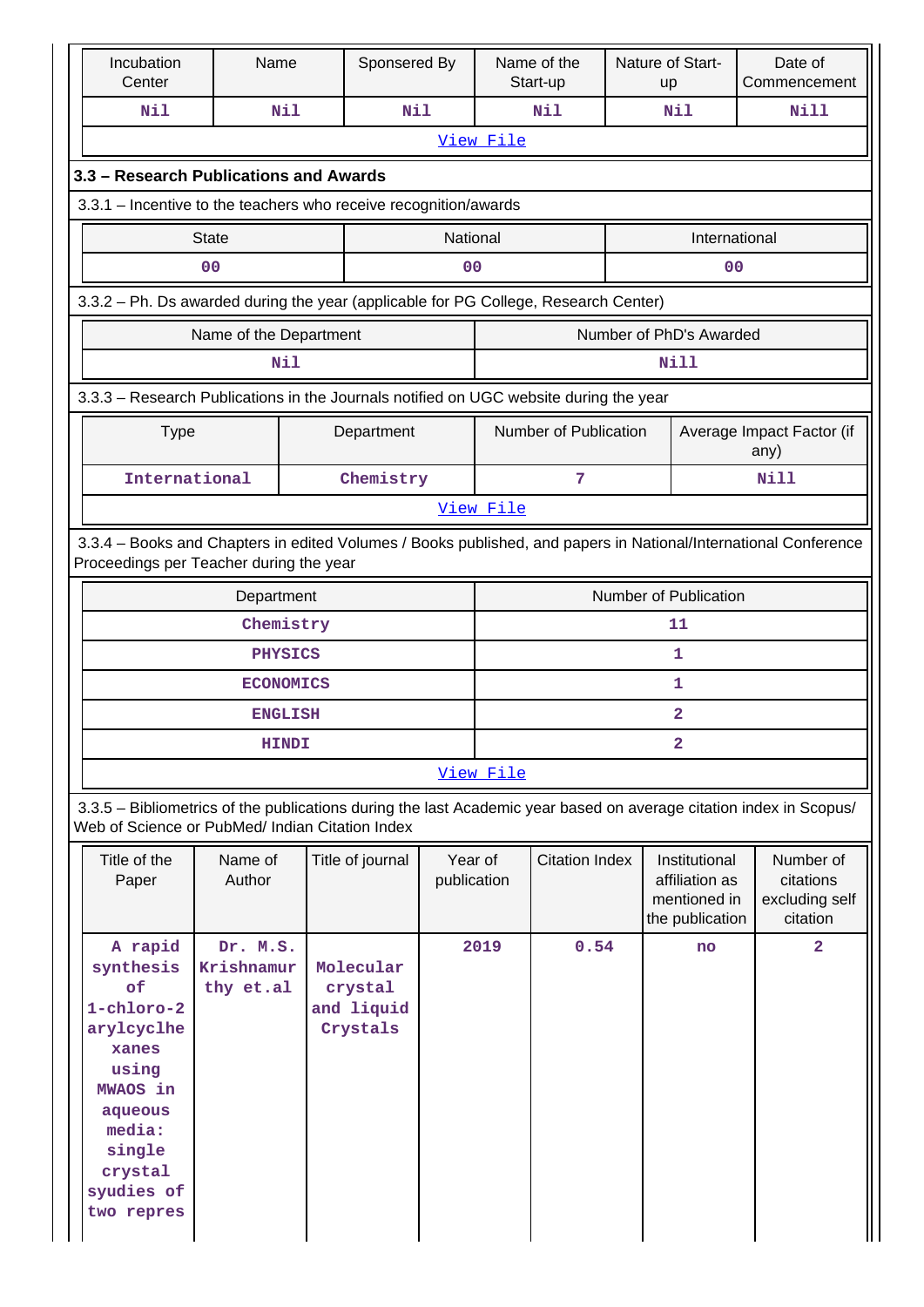| entative<br>compounds                                                                                                                                              |                                |                                                              |      |      |     |             |
|--------------------------------------------------------------------------------------------------------------------------------------------------------------------|--------------------------------|--------------------------------------------------------------|------|------|-----|-------------|
| Synthesis<br>and antibe<br>ctrial<br>activity<br>of solanum<br>torvum<br>mediated s<br>nanopartic<br>al against<br>Xanthomono<br>s<br>axonopoids<br>pv.<br>Punicae | Dr.<br>N.L.Terdal              | Journal<br>of Biochem<br>istry                               | 2020 | 3.5  | no  | 3           |
| Electroc<br>hemical in N.L. Terdal<br>vestigatio<br>ns of biom<br>olecules<br>using<br>carbon<br>nanotube<br>and<br>Graphene<br>based<br>Modified<br>electrodes    | Dr.                            | Nano<br>medicine<br>and Nano<br>technology<br>open<br>access | 2019 | Nill | yes | Nill        |
| Carbon<br>nano<br>powder for<br>sensing of<br>an<br>anticancer<br>drug,<br>raloxifene                                                                              | Dr.<br>N.L.Terdal              | Material<br>Science<br>for energy<br>technology              | 2019 | Nill | no  | 5           |
| Polydiac<br>etylene<br>capacitive<br>artificial<br>nose                                                                                                            | Dr.<br>N.L.Terdal              | <b>ACS</b><br>applied<br>materials<br>and<br>interface       | 2019 | 8.75 | no  | 13          |
| Novel 5<br>$(1-aryl-1)$<br>4-pyrazol-<br>$3-y1$ )-1H<br>Tetrazoles<br>as<br>glycogen p<br>hosphoryla<br>se<br>inhibitor                                            | Dr. P.P.<br>Kattimani<br>et.al | Drug dev<br>elopment<br>research                             | 2019 | 1.9  | no  | Nill        |
| Karnatak<br>Ke<br>Veerashaiv                                                                                                                                       | Dr. S.<br>S. Terdal            | Bhakti<br>Sahitya Ke<br>Prasangika                           | 2020 | Nill | no  | <b>Nill</b> |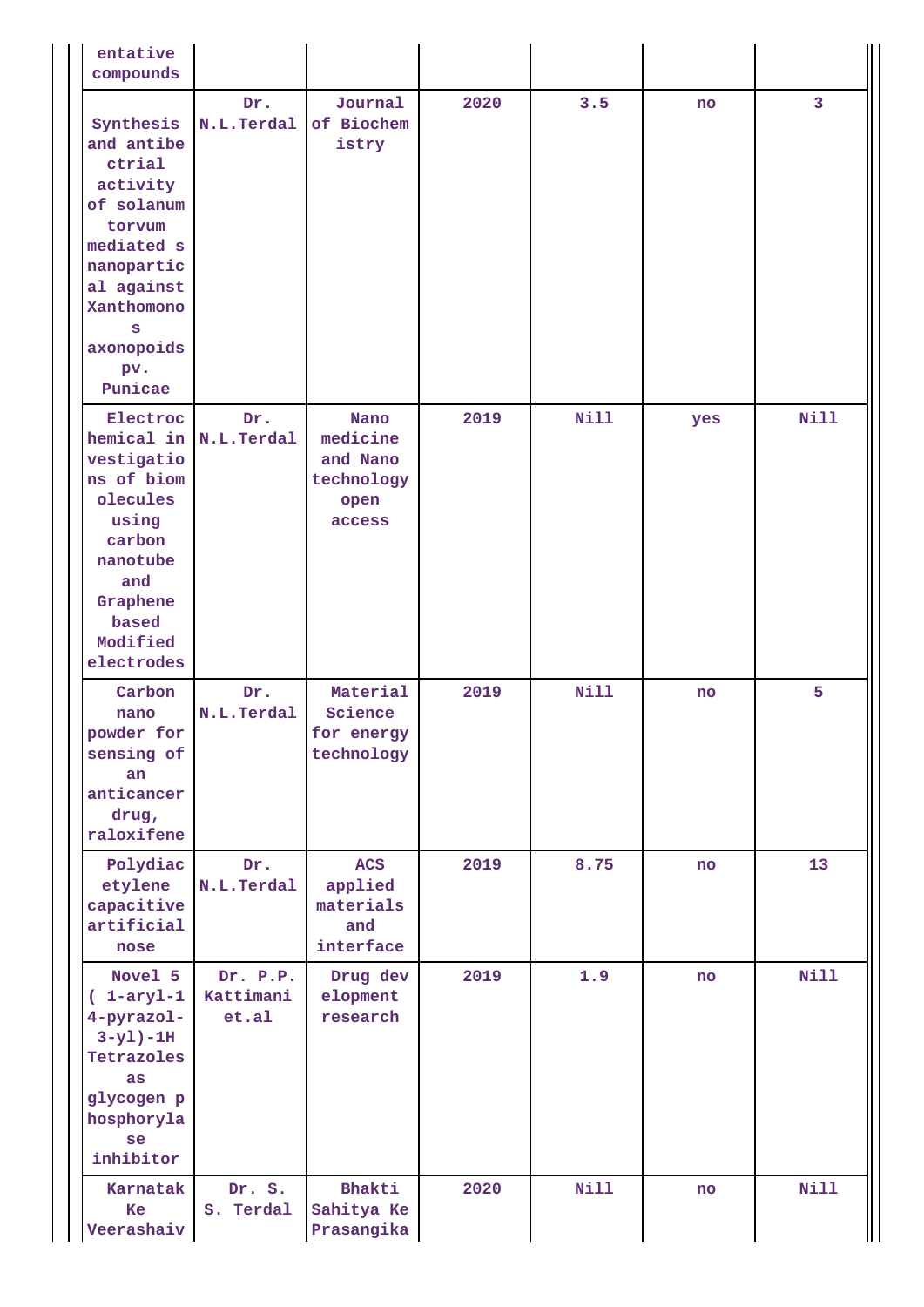| Santho Ke<br>Tatva Aum<br>Darshan                                                                                                                                                   |                               | tha                                                          |                        |                         |                                                      |                                                                    |
|-------------------------------------------------------------------------------------------------------------------------------------------------------------------------------------|-------------------------------|--------------------------------------------------------------|------------------------|-------------------------|------------------------------------------------------|--------------------------------------------------------------------|
|                                                                                                                                                                                     |                               |                                                              | View File              |                         |                                                      |                                                                    |
| 3.3.6 - h-Index of the Institutional Publications during the year. (based on Scopus/ Web of science)                                                                                |                               |                                                              |                        |                         |                                                      |                                                                    |
| Title of the<br>Paper                                                                                                                                                               | Name of<br>Author             | Title of journal                                             | Year of<br>publication | h-index                 | Number of<br>citations<br>excluding self<br>citation | Institutional<br>affiliation as<br>mentioned in<br>the publication |
| A rapid<br>synthesis<br>of<br>1-chloro-2<br>arylcyclhe<br>xanes<br>using<br>MWAOS in<br>aqueous<br>media:<br>single<br>crystal<br>syudies of<br>two repres<br>entative<br>compounds | Dr. M.S.<br>Krishnamur<br>thy | Molecular<br>crystal<br>and liquid<br>Crystals               | 2019                   | $\overline{\mathbf{4}}$ | $\overline{2}$                                       | no                                                                 |
| Synthesis<br>and antibe<br>ctrial<br>activity<br>of solanum<br>torvum<br>mediated s<br>nanopartic<br>al against<br>Xanthomono<br>s<br>axonopoids<br>pv.<br>Punicae                  | Dr.<br>N.L.Terdal             | Journal<br>of Biochem<br>istry                               | <b>Nill</b>            | 11                      | 3                                                    | no                                                                 |
| Electroc<br>hemical in N.L.Terdal<br>vestigatio<br>ns of biom<br>olecules<br>using<br>carbon<br>nanotube<br>and<br>Graphene<br>based<br>Modified<br>electrodes                      | Dr.                           | Nano<br>medicine<br>and Nano<br>technology<br>open<br>access | 2019                   | 11                      | <b>Nill</b>                                          | yes                                                                |
| Carbon<br>nano                                                                                                                                                                      | Dr.<br>N.L.Terdal             | Carbon<br>nano                                               | 2019                   | 11                      | 5                                                    | no                                                                 |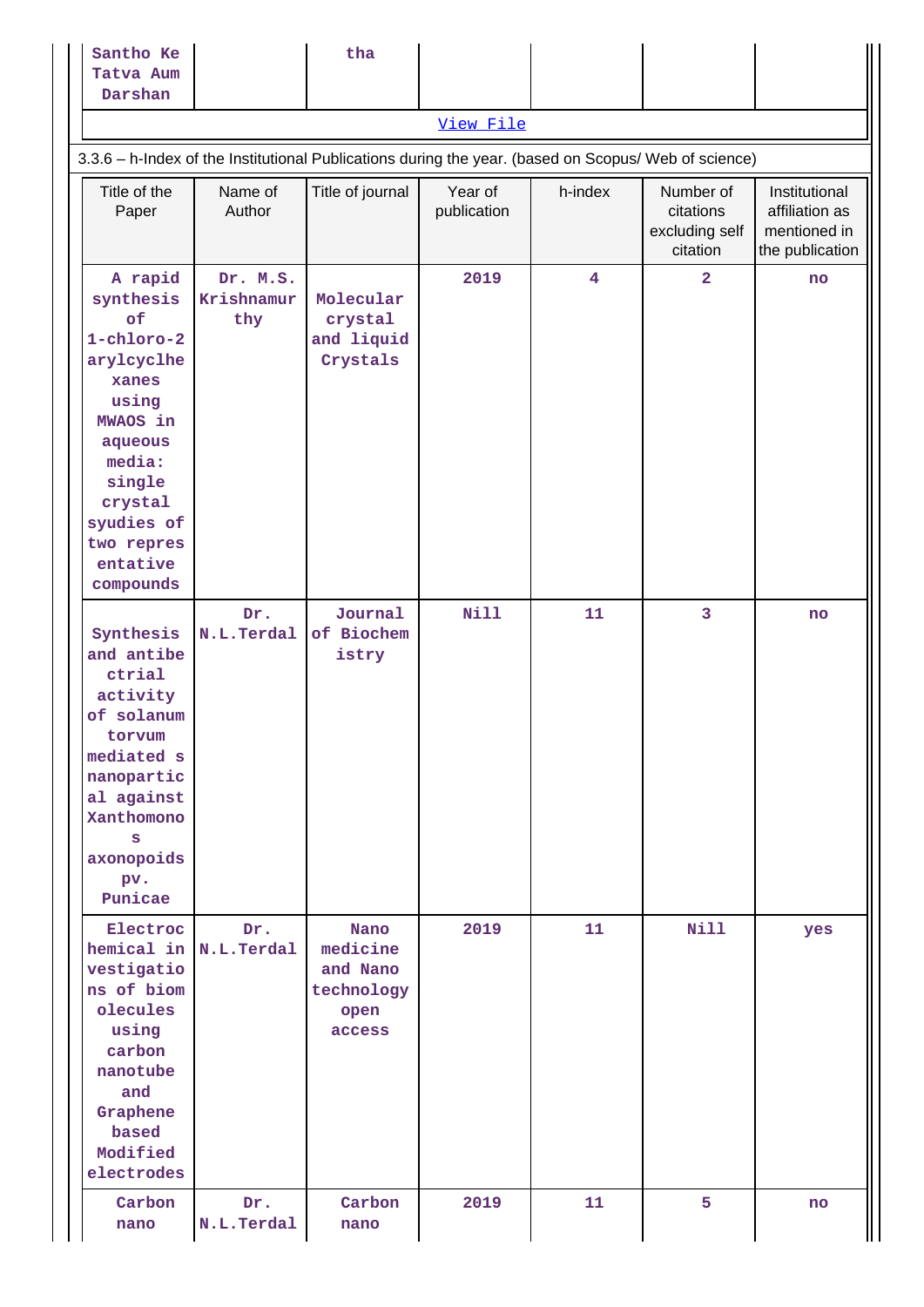| powder for<br>sensing of<br>an.<br>anticancer<br>drug,<br>raloxifene                                                                              |                   | powder for<br>sensing of<br>an<br>anticancer<br>drug,<br>raloxifene                                                                                                                                                |                                                                |                                                          |                        |                                                          |  |                                        |  |  |
|---------------------------------------------------------------------------------------------------------------------------------------------------|-------------------|--------------------------------------------------------------------------------------------------------------------------------------------------------------------------------------------------------------------|----------------------------------------------------------------|----------------------------------------------------------|------------------------|----------------------------------------------------------|--|----------------------------------------|--|--|
| Polydiac<br>etylene<br>capacitive<br>artificial<br>nose                                                                                           | Dr.<br>N.L.Terdal |                                                                                                                                                                                                                    | 2019<br><b>ACS</b><br>applied<br>materials<br>and<br>interface |                                                          | 11                     | 13                                                       |  | no                                     |  |  |
| Novel 5<br>Dr. P.P.<br>$(1-aryl-1)$<br>Kattimani<br>4-pyrazol-<br>$3-y1) - 1H$<br>Tetrazoles<br>as<br>glycogen p<br>hosphoryla<br>se<br>inhibitor |                   | Drug dev<br>elopment<br>research                                                                                                                                                                                   | 2019                                                           |                                                          | Nill                   | Nill                                                     |  | no                                     |  |  |
| View File<br>3.3.7 - Faculty participation in Seminars/Conferences and Symposia during the year:                                                  |                   |                                                                                                                                                                                                                    |                                                                |                                                          |                        |                                                          |  |                                        |  |  |
|                                                                                                                                                   |                   |                                                                                                                                                                                                                    |                                                                |                                                          |                        |                                                          |  |                                        |  |  |
| Number of Faculty                                                                                                                                 |                   | International                                                                                                                                                                                                      | National                                                       |                                                          | <b>State</b>           |                                                          |  | Local                                  |  |  |
| Attended/Semi<br>nars/Workshops                                                                                                                   |                   | 35                                                                                                                                                                                                                 |                                                                | 65                                                       | 22                     |                                                          |  | 41                                     |  |  |
| View File                                                                                                                                         |                   |                                                                                                                                                                                                                    |                                                                |                                                          |                        |                                                          |  |                                        |  |  |
| 3.4 - Extension Activities                                                                                                                        |                   |                                                                                                                                                                                                                    |                                                                |                                                          |                        |                                                          |  |                                        |  |  |
|                                                                                                                                                   |                   | 3.4.1 – Number of extension and outreach programmes conducted in collaboration with industry, community and<br>Non- Government Organisations through NSS/NCC/Red cross/Youth Red Cross (YRC) etc., during the year |                                                                |                                                          |                        |                                                          |  |                                        |  |  |
| Title of the activities                                                                                                                           |                   | Organising unit/agency/<br>collaborating agency                                                                                                                                                                    |                                                                | Number of teachers<br>participated in such<br>activities |                        | Number of students<br>participated in such<br>activities |  |                                        |  |  |
| Vanamostava                                                                                                                                       |                   | NSS, Scout and<br>Guides                                                                                                                                                                                           |                                                                |                                                          | 4                      |                                                          |  | 250                                    |  |  |
| Natural Disaster<br>awareness                                                                                                                     |                   | Scouts and<br>Guides, NCC                                                                                                                                                                                          |                                                                |                                                          | 4                      |                                                          |  | 35                                     |  |  |
| <b>Blood</b> donation<br>Awareness                                                                                                                |                   | <b>Red Cross</b>                                                                                                                                                                                                   |                                                                |                                                          | $\overline{2}$         |                                                          |  | 532                                    |  |  |
| Swachata andolan                                                                                                                                  |                   | NCC, NSS, Scout<br>and Guides                                                                                                                                                                                      |                                                                |                                                          | 5                      |                                                          |  | 105                                    |  |  |
|                                                                                                                                                   |                   |                                                                                                                                                                                                                    |                                                                | View File                                                |                        |                                                          |  |                                        |  |  |
| during the year                                                                                                                                   |                   | 3.4.2 - Awards and recognition received for extension activities from Government and other recognized bodies                                                                                                       |                                                                |                                                          |                        |                                                          |  |                                        |  |  |
| Name of the activity                                                                                                                              |                   | Award/Recognition                                                                                                                                                                                                  |                                                                |                                                          | <b>Awarding Bodies</b> |                                                          |  | Number of students<br><b>Benefited</b> |  |  |
| nil                                                                                                                                               |                   | nil                                                                                                                                                                                                                |                                                                |                                                          | nil                    |                                                          |  | Nill                                   |  |  |
| View File                                                                                                                                         |                   |                                                                                                                                                                                                                    |                                                                |                                                          |                        |                                                          |  |                                        |  |  |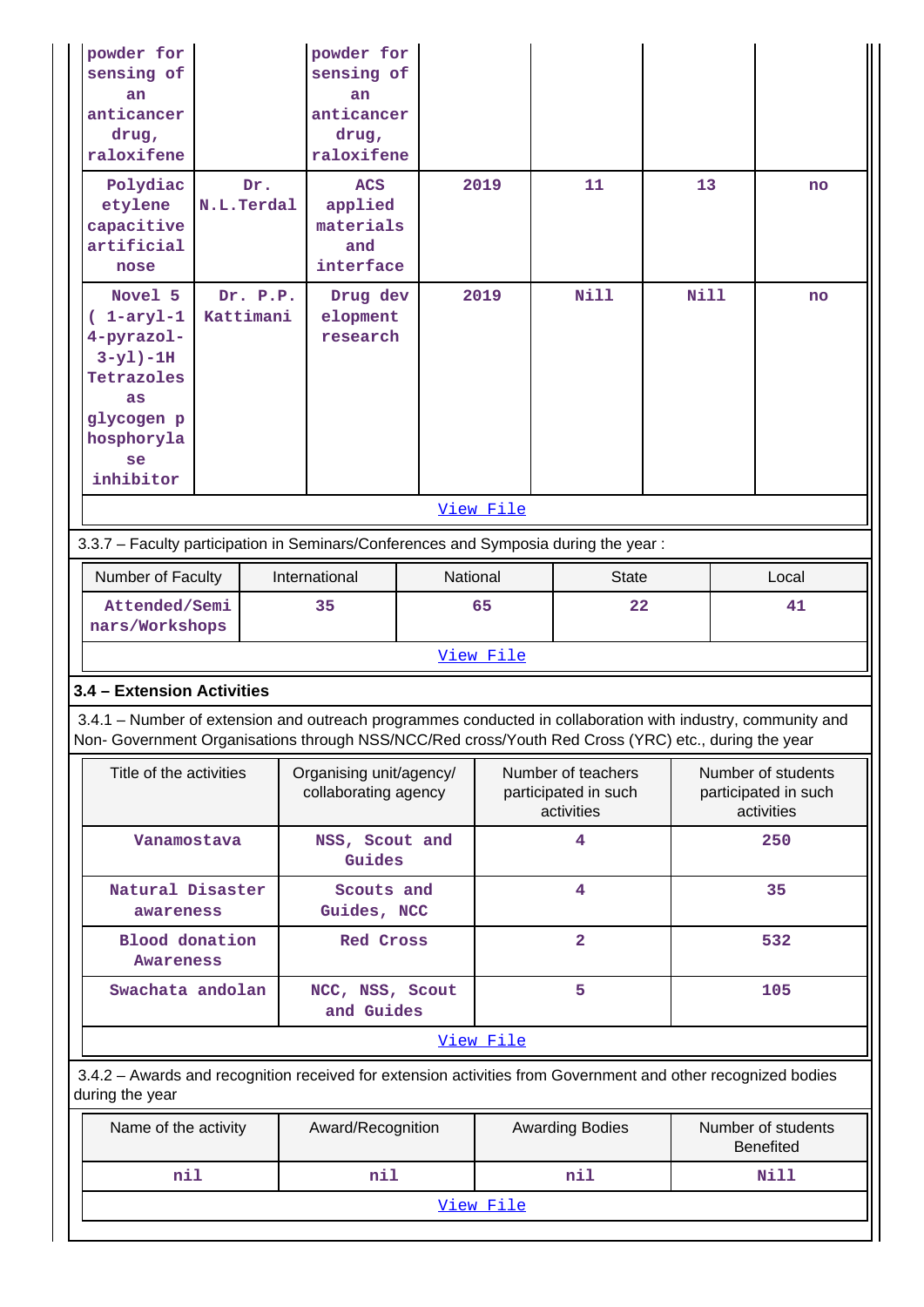3.4.3 – Students participating in extension activities with Government Organisations, Non-Government

| Organisations and programmes such as Swachh Bharat, Aids Awareness, Gender Issue, etc. during the year                                                   |                         |                                                    |     |                                                                                                                           |                         |             |                                                         |            |                                                         |
|----------------------------------------------------------------------------------------------------------------------------------------------------------|-------------------------|----------------------------------------------------|-----|---------------------------------------------------------------------------------------------------------------------------|-------------------------|-------------|---------------------------------------------------------|------------|---------------------------------------------------------|
| Name of the scheme                                                                                                                                       |                         | Organising unit/Agen<br>cy/collaborating<br>agency |     | Name of the activity                                                                                                      |                         |             | Number of teachers<br>participated in such<br>activites |            | Number of students<br>participated in such<br>activites |
| Pulse polio<br>program                                                                                                                                   |                         | Scout and<br>Guides                                |     |                                                                                                                           | awareness               |             | $\overline{2}$                                          |            | 8                                                       |
| Gender issues                                                                                                                                            |                         | Scouts and<br>guides                               |     | equality events                                                                                                           | gender                  |             | 4                                                       |            | 189                                                     |
| <b>AIDS</b><br>Awareness                                                                                                                                 |                         | <b>NSS</b>                                         |     |                                                                                                                           | 5<br><b>NSS</b>         |             |                                                         | 1000       |                                                         |
| Swachh Bharat                                                                                                                                            |                         | NCC, NSS,<br>Scout and<br>Guides                   |     |                                                                                                                           | Swachata<br>1<br>abiyan |             |                                                         | 105        |                                                         |
|                                                                                                                                                          |                         |                                                    |     |                                                                                                                           | View File               |             |                                                         |            |                                                         |
| 3.5 - Collaborations                                                                                                                                     |                         |                                                    |     |                                                                                                                           |                         |             |                                                         |            |                                                         |
| 3.5.1 – Number of Collaborative activities for research, faculty exchange, student exchange during the year                                              |                         |                                                    |     |                                                                                                                           |                         |             |                                                         |            |                                                         |
| Nature of activity<br>Participant<br>Source of financial support                                                                                         |                         |                                                    |     |                                                                                                                           |                         |             |                                                         |            | Duration                                                |
| <b>Faculty Exchange</b>                                                                                                                                  |                         |                                                    | 5   |                                                                                                                           |                         | $\mathbf 0$ |                                                         |            | 25                                                      |
| Student Exchange                                                                                                                                         |                         |                                                    | 300 | $\mathbf{0}$                                                                                                              |                         |             |                                                         |            | 8                                                       |
|                                                                                                                                                          |                         |                                                    |     |                                                                                                                           | View File               |             |                                                         |            |                                                         |
| 3.5.2 - Linkages with institutions/industries for internship, on-the- job training, project work, sharing of research<br>facilities etc. during the year |                         |                                                    |     |                                                                                                                           |                         |             |                                                         |            |                                                         |
| Nature of linkage                                                                                                                                        | Title of the<br>linkage |                                                    |     | <b>Duration From</b><br>Name of the<br>partnering<br>institution/<br>industry<br>/research lab<br>with contact<br>details |                         |             | <b>Duration To</b>                                      |            | Participant                                             |
| Academic                                                                                                                                                 | internship              | Industry                                           |     | <b>ROQUETTE</b><br><b>INDIA</b><br>PVT.LIMITED<br><b>NDIA</b>                                                             | 24/02/2020              |             |                                                         | 24/03/2020 | M.Sc.<br>Final Year<br>students.<br>\$th\$<br>Semester) |

 3.5.3 – MoUs signed with institutions of national, international importance, other universities, industries, corporate houses etc. during the year

[View File](https://assessmentonline.naac.gov.in/public/Postacc/Linkages/5930_Linkages_1617012934.xlsx)

| Organisation                                                        | Date of MoU signed | Purpose/Activities    | Number of<br>students/teachers<br>participated under MoUs |  |  |  |  |  |  |
|---------------------------------------------------------------------|--------------------|-----------------------|-----------------------------------------------------------|--|--|--|--|--|--|
| Bharatesh<br>Education Trusts<br>Global Business<br>School Belagavi | 10/08/2019         | Mutual<br>Cooperation | 17                                                        |  |  |  |  |  |  |
| Govt. First Grade<br>College Gokak                                  | 23/08/2019         | Mutual<br>Cooperation | 305                                                       |  |  |  |  |  |  |
|                                                                     | View File          |                       |                                                           |  |  |  |  |  |  |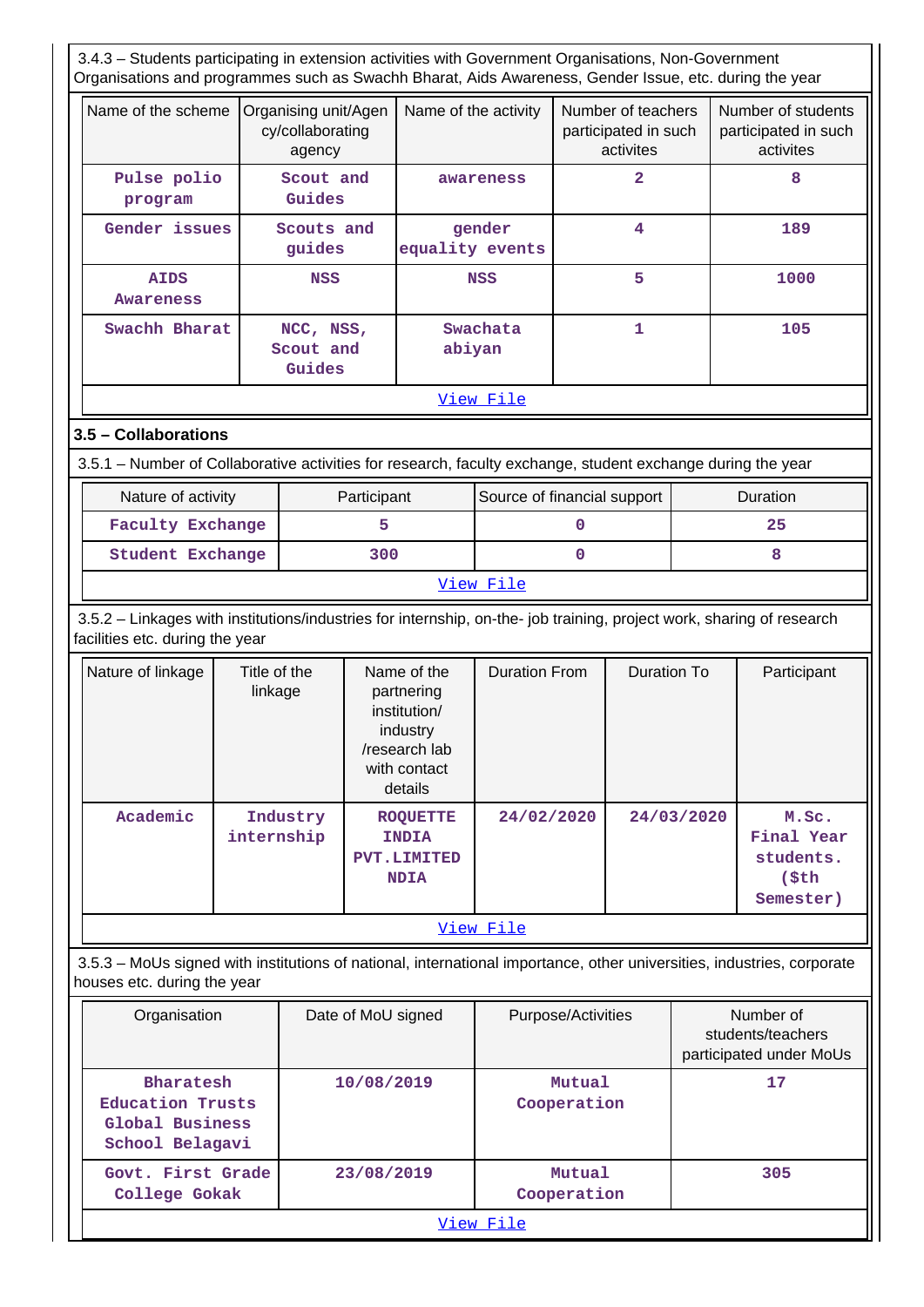| <b>CRITERION IV - INFRASTRUCTURE AND LEARNING RESOURCES</b> |                                                  |                                                                                                                                                                                                                |  |                      |                                                |                                |                                 |  |
|-------------------------------------------------------------|--------------------------------------------------|----------------------------------------------------------------------------------------------------------------------------------------------------------------------------------------------------------------|--|----------------------|------------------------------------------------|--------------------------------|---------------------------------|--|
|                                                             | 4.1 - Physical Facilities                        |                                                                                                                                                                                                                |  |                      |                                                |                                |                                 |  |
|                                                             |                                                  | 4.1.1 - Budget allocation, excluding salary for infrastructure augmentation during the year                                                                                                                    |  |                      |                                                |                                |                                 |  |
|                                                             | Budget allocated for infrastructure augmentation |                                                                                                                                                                                                                |  |                      | Budget utilized for infrastructure development |                                |                                 |  |
|                                                             | 10                                               |                                                                                                                                                                                                                |  |                      |                                                | 888651                         |                                 |  |
|                                                             |                                                  | 4.1.2 - Details of augmentation in infrastructure facilities during the year                                                                                                                                   |  |                      |                                                |                                |                                 |  |
|                                                             | <b>Facilities</b>                                |                                                                                                                                                                                                                |  |                      |                                                | <b>Existing or Newly Added</b> |                                 |  |
|                                                             |                                                  | Value of the equipment purchased<br>during the year (rs. in lakhs)                                                                                                                                             |  |                      |                                                | Existing                       |                                 |  |
|                                                             |                                                  | Laboratories                                                                                                                                                                                                   |  |                      |                                                | Existing                       |                                 |  |
|                                                             |                                                  | Class rooms                                                                                                                                                                                                    |  |                      |                                                | Existing                       |                                 |  |
|                                                             |                                                  | Campus Area                                                                                                                                                                                                    |  |                      |                                                | Existing                       |                                 |  |
|                                                             |                                                  |                                                                                                                                                                                                                |  | View File            |                                                |                                |                                 |  |
| 4.2 - Library as a Learning Resource                        |                                                  |                                                                                                                                                                                                                |  |                      |                                                |                                |                                 |  |
|                                                             |                                                  | 4.2.1 - Library is automated {Integrated Library Management System (ILMS)}                                                                                                                                     |  |                      |                                                |                                |                                 |  |
| Name of the ILMS<br>software                                |                                                  | Nature of automation (fully<br>or patially)                                                                                                                                                                    |  | Version              |                                                |                                | Year of automation              |  |
| $e$ -lib                                                    |                                                  | Fully                                                                                                                                                                                                          |  |                      | 2002                                           |                                | 2002                            |  |
| 4.2.2 - Library Services                                    |                                                  |                                                                                                                                                                                                                |  |                      |                                                |                                |                                 |  |
| Library<br>Service Type                                     |                                                  | Existing                                                                                                                                                                                                       |  | Total<br>Newly Added |                                                |                                |                                 |  |
| Text<br><b>Books</b>                                        | 50299                                            | 406900                                                                                                                                                                                                         |  | 846                  | 194801                                         | 51145                          | 601701                          |  |
| Reference<br><b>Books</b>                                   | 3458                                             | 185815                                                                                                                                                                                                         |  | Nill                 | Nill                                           | 3458                           | 185815                          |  |
| e-Books                                                     | 560                                              | <b>Nill</b>                                                                                                                                                                                                    |  | Nill                 | <b>Nill</b>                                    | 560                            | <b>Nill</b>                     |  |
| Journals                                                    | 66                                               | 71626                                                                                                                                                                                                          |  | 50                   | 46558                                          | 116                            | 118184                          |  |
| $e-$<br>Journals                                            | <b>Nill</b>                                      | 5900                                                                                                                                                                                                           |  | Nill                 | 5900                                           | Nill                           | 11800                           |  |
| CD &<br>Video                                               | 15                                               | <b>Nill</b>                                                                                                                                                                                                    |  | <b>Nill</b>          | Nill                                           | 15                             | <b>Nill</b>                     |  |
| Library<br>Automation                                       | 1                                                | 5000                                                                                                                                                                                                           |  | $\mathbf{1}$         | 5000                                           | $\overline{\mathbf{2}}$        | 10000                           |  |
|                                                             |                                                  |                                                                                                                                                                                                                |  | View File            |                                                |                                |                                 |  |
| (Learning Management System (LMS) etc                       |                                                  | 4.2.3 - E-content developed by teachers such as: e-PG- Pathshala, CEC (under e-PG- Pathshala CEC (Under<br>Graduate) SWAYAM other MOOCs platform NPTEL/NMEICT/any other Government initiatives & institutional |  |                      |                                                |                                |                                 |  |
| Name of the Teacher                                         |                                                  | Name of the Module                                                                                                                                                                                             |  |                      | Platform on which module<br>is developed       |                                | Date of launching e-<br>content |  |
| R.M.Mahindrakar                                             |                                                  | Structure of<br>Nucleic Acids                                                                                                                                                                                  |  |                      | Jnana Nidhi You<br>tube Channel                | 03/05/2020                     |                                 |  |

 **R.M.Mahindrakar RNA and its types Jnana Nidhi You 13/05/2020**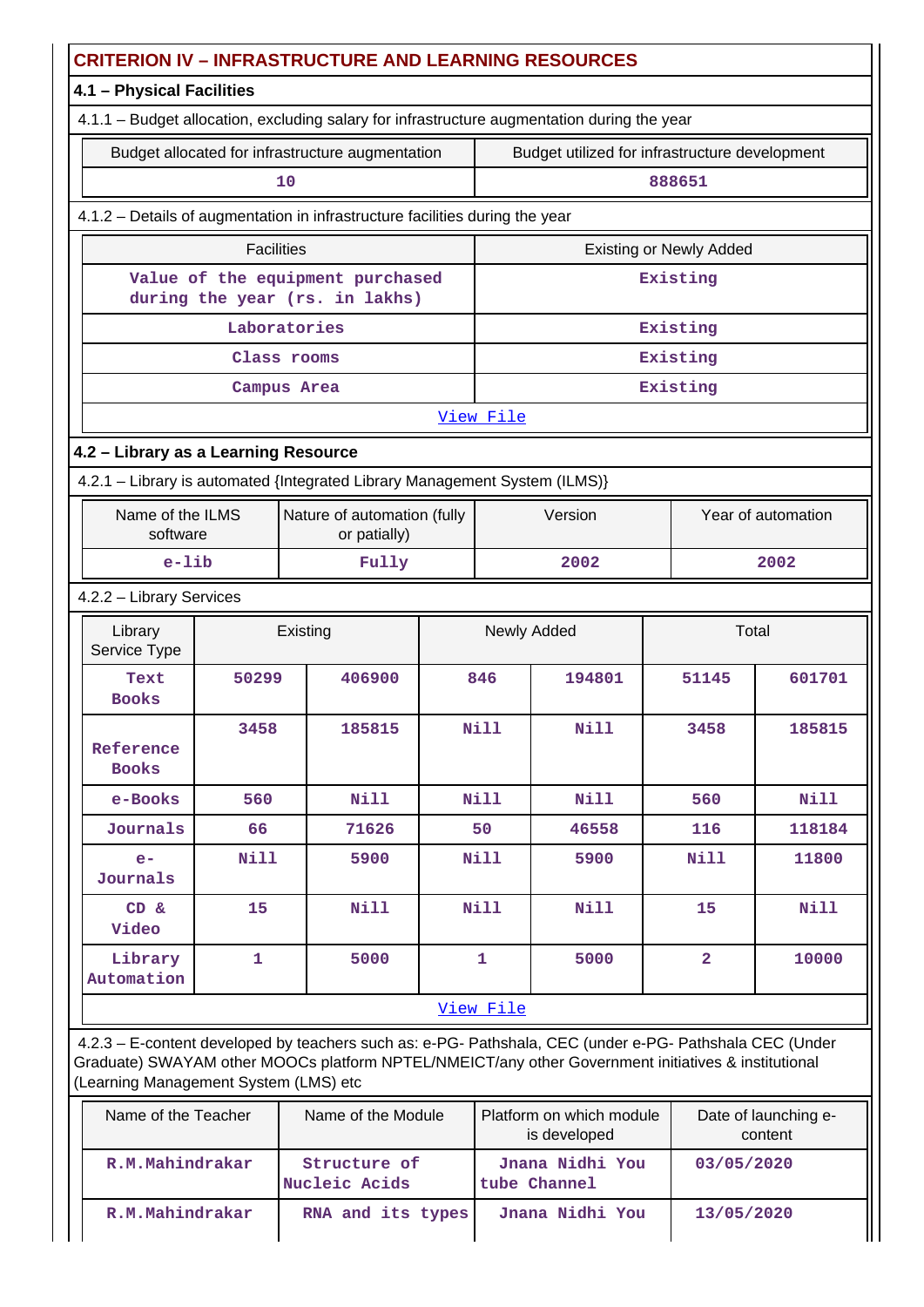|                                                                                     |                                                   |                                   | tube Channel               |                                                                                    |                 |                                                                                    |                                                   |               |  |
|-------------------------------------------------------------------------------------|---------------------------------------------------|-----------------------------------|----------------------------|------------------------------------------------------------------------------------|-----------------|------------------------------------------------------------------------------------|---------------------------------------------------|---------------|--|
| R.M.Mahindrakar                                                                     |                                                   | Post                              |                            |                                                                                    | Jnana Nidhi You |                                                                                    | 16/05/2020                                        |               |  |
|                                                                                     | Transcriptional<br>Changes                        |                                   |                            | tube Channel                                                                       |                 |                                                                                    |                                                   |               |  |
|                                                                                     | R.M.Mahindrakar<br>Search for<br>genetic material |                                   |                            | Jnana Nidhi You<br>04/05/2020<br>tube Channel                                      |                 |                                                                                    |                                                   |               |  |
| R.M.Mahindrakar                                                                     | System                                            | Plant Immune                      |                            | tube Channel                                                                       | Jnana Nidhi You |                                                                                    | 08/06/2020                                        |               |  |
| Dr. Mrs.<br>A.S.Terdal                                                              |                                                   | Julius Caesar By                  |                            | William Shakespeare tube Channel                                                   | Jnana Nidhi You |                                                                                    | 21/05/2020                                        |               |  |
| Dr. Mrs.<br>A.S.Terdal                                                              |                                                   | 20th Century<br>Women Novelists   |                            | tube Channel                                                                       | Jnana Nidhi You |                                                                                    | 24/05/2020                                        |               |  |
| Dr. Mrs.<br>A.S.Terdal                                                              |                                                   | English-18th<br>Century Novel     |                            | tube Channel                                                                       | Jnana Nidhi You |                                                                                    | 02/06/2020                                        |               |  |
| Prof.<br>C.B.Koujalagi                                                              |                                                   | Organic Spotting<br>Part I to IV  |                            | tube Channel                                                                       | Jnana Nidhi You |                                                                                    | 15/05/2020                                        |               |  |
| Dr. Rajeshwari<br>H.V.                                                              | and its                                           | Transport Number<br>determination |                            | tube Channel                                                                       | Jnana Nidhi You |                                                                                    | 18/05/2020                                        |               |  |
|                                                                                     |                                                   |                                   |                            | View File                                                                          |                 |                                                                                    |                                                   |               |  |
| 4.3 - IT Infrastructure                                                             |                                                   |                                   |                            |                                                                                    |                 |                                                                                    |                                                   |               |  |
|                                                                                     | 4.3.1 - Technology Upgradation (overall)          |                                   |                            |                                                                                    |                 |                                                                                    |                                                   |               |  |
| <b>Total Co</b><br><b>Type</b><br>mputers                                           | Computer<br>Lab                                   | Internet                          | <b>Browsing</b><br>centers | Computer<br>Centers                                                                | Office          | Departme<br>nts                                                                    | Available<br><b>Bandwidt</b><br>h (MBPS/<br>GBPS) | <b>Others</b> |  |
| Existin<br>147<br>q                                                                 | 101                                               | 8                                 | 5                          | 3                                                                                  | 10              | 20                                                                                 | 40                                                | $\mathbf 0$   |  |
| Added<br>$\overline{a}$                                                             | $\mathbf 0$                                       | $\mathbf 0$                       | $\mathbf 0$                | $\mathbf 0$                                                                        | $\overline{2}$  | 0                                                                                  | $\mathbf 0$                                       | 0             |  |
| Total<br>149                                                                        | 101                                               | 8                                 | 5                          | 3                                                                                  | 12              | 20                                                                                 | 40                                                | $\mathbf 0$   |  |
| 4.3.2 - Bandwidth available of internet connection in the Institution (Leased line) |                                                   |                                   |                            |                                                                                    |                 |                                                                                    |                                                   |               |  |
|                                                                                     |                                                   |                                   |                            | 200 MBPS/ GBPS                                                                     |                 |                                                                                    |                                                   |               |  |
| 4.3.3 - Facility for e-content                                                      |                                                   |                                   |                            |                                                                                    |                 |                                                                                    |                                                   |               |  |
| Name of the e-content development facility                                          |                                                   |                                   |                            | Provide the link of the videos and media centre and<br>recording facility          |                 |                                                                                    |                                                   |               |  |
|                                                                                     | R M Mahindrakar                                   |                                   |                            |                                                                                    |                 |                                                                                    |                                                   |               |  |
|                                                                                     |                                                   |                                   |                            | https://studio.youtube.com/channel/UCeS<br>BVzhLMayzUjnKn2lqvNw/videos/upload?filt |                 |                                                                                    |                                                   |               |  |
|                                                                                     |                                                   |                                   |                            |                                                                                    |                 | er=%5B%5D&sort=%7B%22columnType%22%3A%2<br>2date%22%2C%22sortOrder%22%3A%22DESCEND |                                                   |               |  |
|                                                                                     |                                                   |                                   |                            | ING%22%7D                                                                          |                 |                                                                                    |                                                   |               |  |
|                                                                                     | Asha Terdal                                       |                                   |                            |                                                                                    |                 | Awm-YfLn506Pcb9VO                                                                  | https://www.youtube.com/channel/UCk06a1           |               |  |
|                                                                                     | C B Koujalagi                                     |                                   |                            |                                                                                    |                 |                                                                                    |                                                   |               |  |
|                                                                                     |                                                   |                                   | Oye08xLOCUzV3L-NO          | https://www.youtube.com/channel/UCtZxNR                                            |                 |                                                                                    |                                                   |               |  |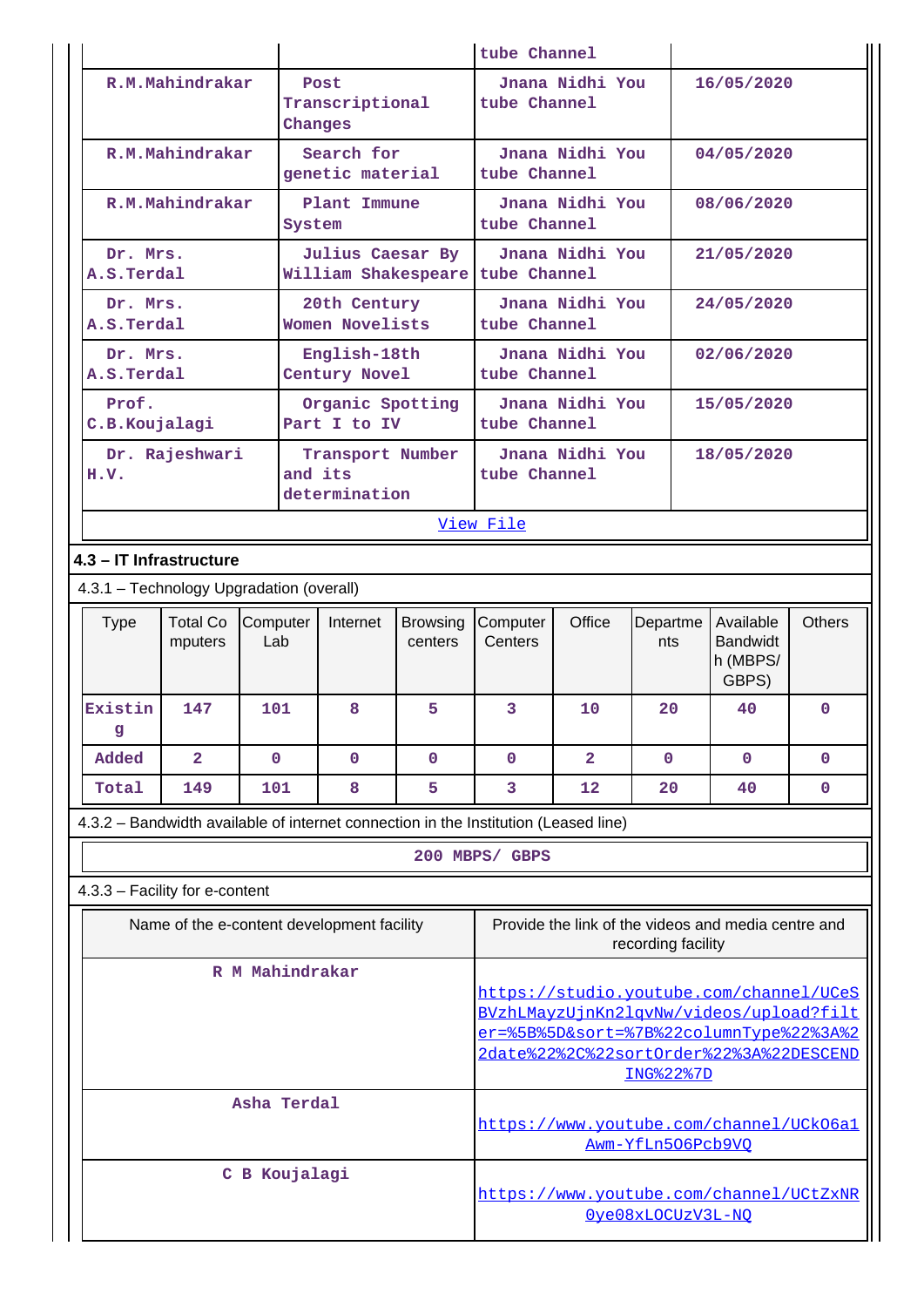#### **4.4 – Maintenance of Campus Infrastructure**

 4.4.1 – Expenditure incurred on maintenance of physical facilities and academic support facilities, excluding salary component, during the year

| Assigned Budget on<br>academic facilities | Expenditure incurred on<br>maintenance of academic<br>facilities | Assigned budget on<br>physical facilities | Expenditure incurredon<br>maintenance of physical<br>facilites |
|-------------------------------------------|------------------------------------------------------------------|-------------------------------------------|----------------------------------------------------------------|
|                                           | 219725                                                           |                                           | 668836                                                         |

 4.4.2 – Procedures and policies for maintaining and utilizing physical, academic and support facilities - laboratory, library, sports complex, computers, classrooms etc. (maximum 500 words) (information to be available in institutional Website, provide link)

 **The institution has E-governance system it includes the following: 1. admission 2. administration, 3. academic and financial practices 4. library management system. Periodic meetings a various committees are conducted and decisions are made with confidence of class representatives, secretaries various associations and Chief Representative. Transparency is ensured through the participation of students in policy making and implementation. Emphasized on achieving the goal of putting of MIS in place. Facilities for Extra-Curricular Activities: Gymkhana Hall with 16 Stationed Multi-gym, play ground with 200 m. track, NSS office, Health Care and Yoga Centre. Additions to Infrastructure: Indoor Stadium, Additional Class rooms, Women's Hostel, Generator, CCTV cameras and Equipments Class Rooms: 26 Class Rooms of which 6 are high-tech Laboratories: 07 Science laboratories. 02Computer laboratories. 1 Seminar Hall, 1 Women's Study Center, and Karnataka University Distance Education Examination Centre Canteen, Lady Staff Room, Open Air Theatre, Conference Hall, Wrangler D.C. Pawate Science Centre, Commerce Laboratory, English Language Laboratory. Shade House • 1- Soil Testing Lab • 2 - Vermiculture House • Separate sanitary blocks for boys and girls Library: Well stacked Library with 74,042 volumes, Digital Library, Reference Section and three Reading rooms**

<jssgokak.in>

## **CRITERION V – STUDENT SUPPORT AND PROGRESSION**

#### **5.1 – Student Support**

5.1.1 – Scholarships and Financial Support

|                                         | Name/Title of the scheme                                        | Number of students | Amount in Rupees |  |  |
|-----------------------------------------|-----------------------------------------------------------------|--------------------|------------------|--|--|
| Financial Support<br>from institution   | Local                                                           | 8                  | 6550             |  |  |
| Financial Support<br>from Other Sources |                                                                 |                    |                  |  |  |
| a) National                             | OBC, Sc, ST, C.V.<br>Raman Fee<br>concession, Sitaram<br>Jindal | 915                | 3268638          |  |  |
| b) International                        | <b>NIL</b>                                                      | Nill               | 0                |  |  |
| View File                               |                                                                 |                    |                  |  |  |

 5.1.2 – Number of capability enhancement and development schemes such as Soft skill development, Remedial coaching, Language lab, Bridge courses, Yoga, Meditation, Personal Counselling and Mentoring etc.,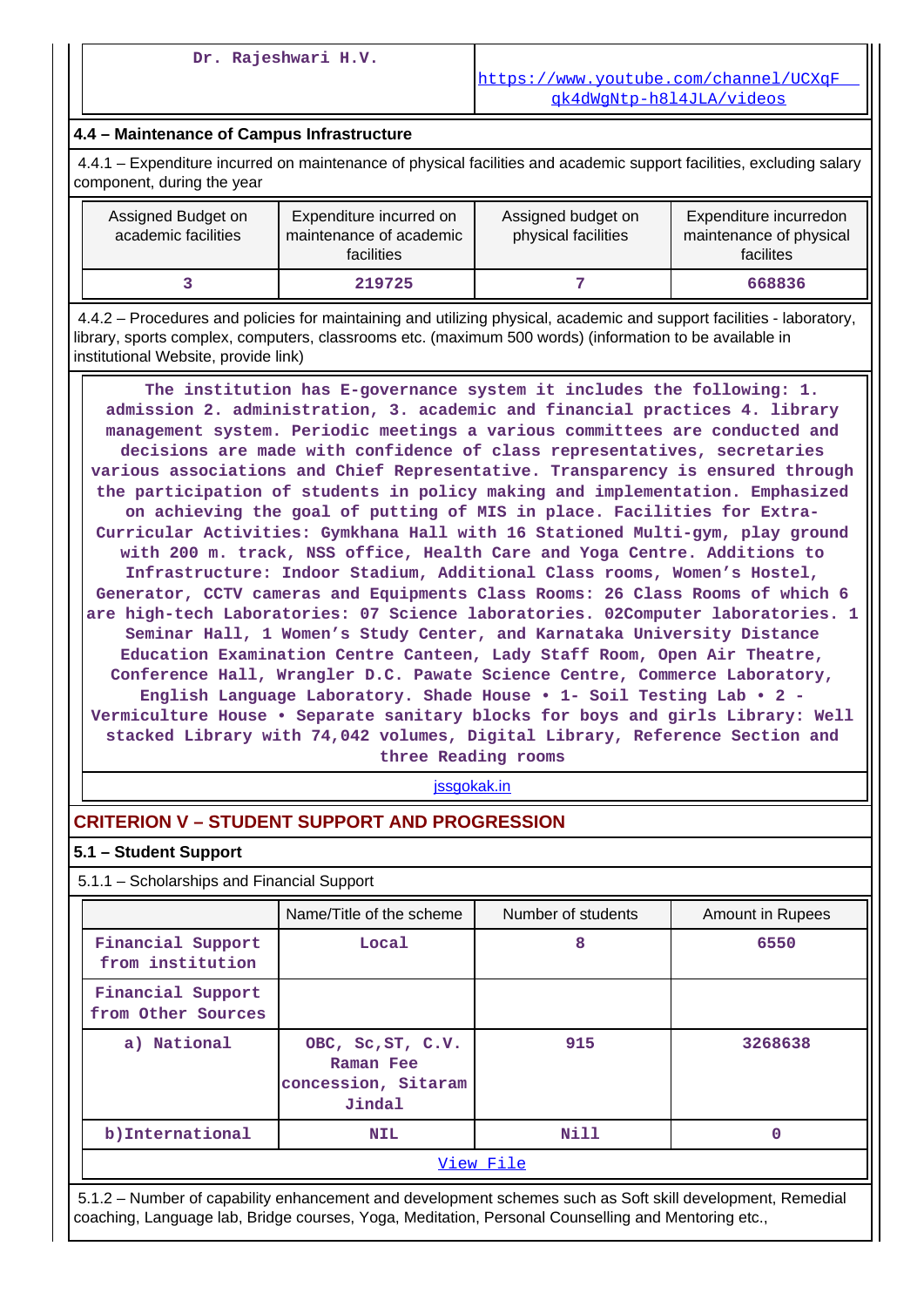| Name of the capability<br>enhancement scheme                                                                                                                   |                                       |                                                                      |                                                                                  |                                                              |                                  |  |
|----------------------------------------------------------------------------------------------------------------------------------------------------------------|---------------------------------------|----------------------------------------------------------------------|----------------------------------------------------------------------------------|--------------------------------------------------------------|----------------------------------|--|
|                                                                                                                                                                |                                       | Date of implemetation                                                | Number of students<br>enrolled                                                   |                                                              | Agencies involved                |  |
| Personal<br>Counselling and<br>Mentoring                                                                                                                       |                                       | 17/07/2019                                                           | 1487                                                                             |                                                              | Staff of all<br>departments      |  |
| Natural Disaster<br>awareness                                                                                                                                  |                                       | 01/11/2019                                                           | 548                                                                              |                                                              | Scout and Guides<br>and NSS      |  |
| Importance of<br>water conservation                                                                                                                            |                                       | 19/08/2020                                                           | 214                                                                              |                                                              | Botany and<br>Zoology Dept.      |  |
| Plant Nursery<br>development                                                                                                                                   |                                       | 17/08/2020                                                           | 72                                                                               |                                                              | Botany Department                |  |
| Remedial Teaching                                                                                                                                              |                                       | 07/10/2019                                                           | 275                                                                              |                                                              | Self                             |  |
| Workshop on<br>Interview skills                                                                                                                                |                                       | 27/12/2019                                                           | 62                                                                               |                                                              | Placement Cell of<br>the college |  |
|                                                                                                                                                                |                                       |                                                                      | View File                                                                        |                                                              |                                  |  |
| 5.1.3 – Students benefited by guidance for competitive examinations and career counselling offered by the<br>institution during the year                       |                                       |                                                                      |                                                                                  |                                                              |                                  |  |
| Year                                                                                                                                                           | Name of the<br>scheme                 | Number of<br>benefited<br>students for<br>competitive<br>examination | Number of<br>benefited<br>students by<br>career<br>counseling<br>activities      | Number of<br>students who<br>have passedin<br>the comp. exam | Number of<br>studentsp placed    |  |
| 2020                                                                                                                                                           | <b>NGPE</b>                           | 25                                                                   | 25                                                                               | $\overline{2}$                                               | $\overline{\mathbf{2}}$          |  |
|                                                                                                                                                                |                                       |                                                                      | View File                                                                        |                                                              |                                  |  |
| 5.1.4 – Institutional mechanism for transparency, timely redressal of student grievances, Prevention of sexual<br>harassment and ragging cases during the year |                                       |                                                                      |                                                                                  |                                                              |                                  |  |
|                                                                                                                                                                | Total grievances received             |                                                                      | Number of grievances redressed<br>Avg. number of days for grievance<br>redressal |                                                              |                                  |  |
|                                                                                                                                                                | 10                                    |                                                                      | 10                                                                               | 5                                                            |                                  |  |
| 5.2 - Student Progression                                                                                                                                      |                                       |                                                                      |                                                                                  |                                                              |                                  |  |
| 5.2.1 - Details of campus placement during the year                                                                                                            |                                       |                                                                      |                                                                                  |                                                              |                                  |  |
|                                                                                                                                                                | On campus                             |                                                                      |                                                                                  | Off campus                                                   |                                  |  |
| Nameof<br>organizations<br>visited                                                                                                                             | Number of<br>students<br>participated | Number of<br>stduents placed                                         | Nameof<br>organizations<br>visited                                               | Number of<br>students<br>participated                        | Number of<br>stduents placed     |  |
| Nil                                                                                                                                                            | Nill                                  | Nill                                                                 | Jain<br>Engineering<br>College<br>Belagavi                                       | 62                                                           | 8                                |  |
|                                                                                                                                                                |                                       |                                                                      |                                                                                  |                                                              |                                  |  |
|                                                                                                                                                                |                                       |                                                                      | View File                                                                        |                                                              |                                  |  |
| 5.2.2 - Student progression to higher education in percentage during the year                                                                                  |                                       |                                                                      |                                                                                  |                                                              |                                  |  |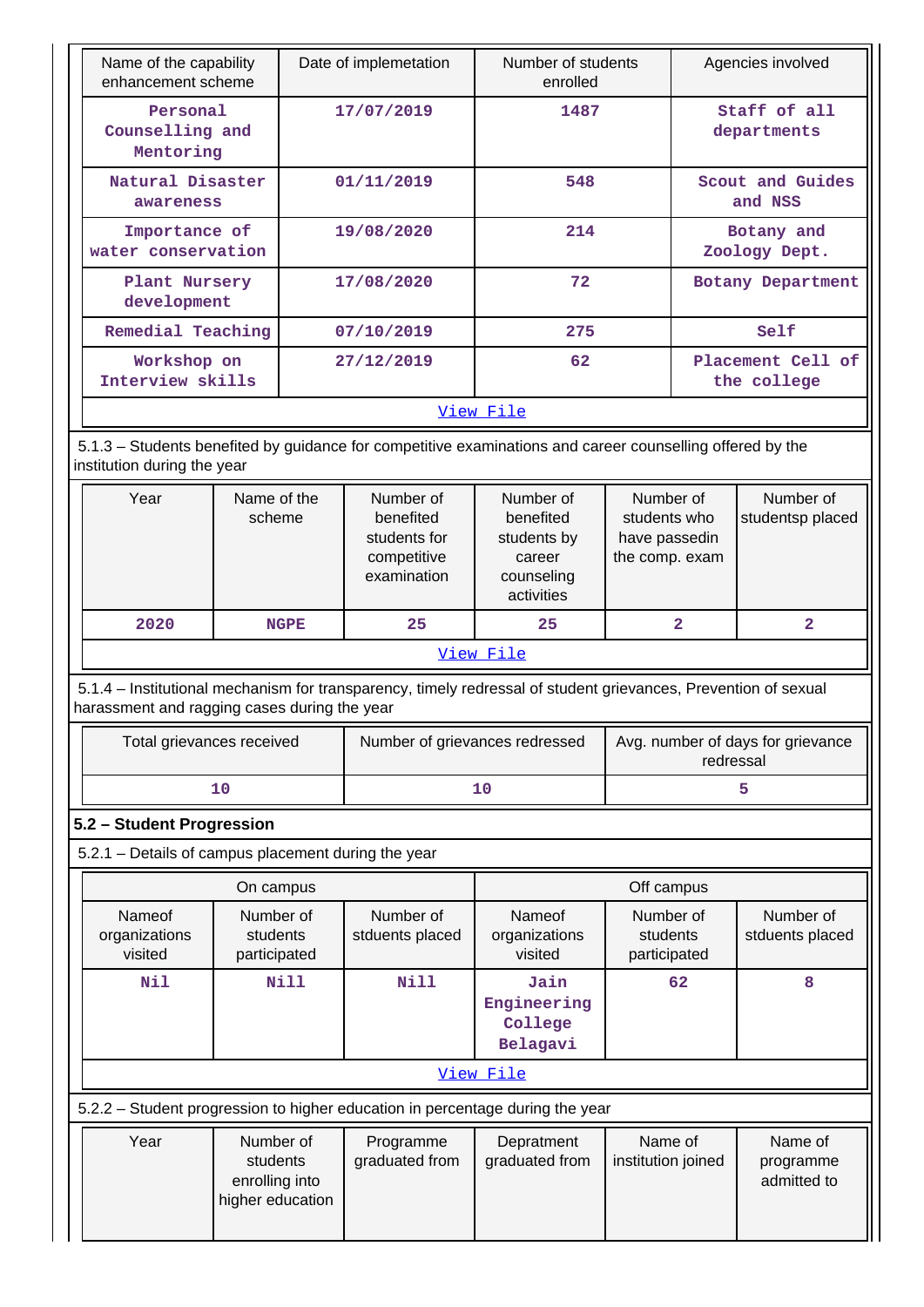| 2020      | 27             | B.Sc          | Science                       | University           | M.Sc.      |
|-----------|----------------|---------------|-------------------------------|----------------------|------------|
| 2020      | 10             | B.Com         | Commerce                      | University           | M.Com      |
| 2020      | $\overline{a}$ | B.A           | Arts                          | University           | M.A        |
| 2020      | 57             | B.A.<br>B.Sc. | Arts and<br>Science           | Education<br>College | B.Ed.      |
| 2020      | 5              | <b>BBA</b>    | <b>Business</b><br>Management | <b>MBA</b>           | <b>MBA</b> |
| 2020      |                | <b>BA</b>     | Arts                          | MLiSc.               | M.Li.Sc    |
| View File |                |               |                               |                      |            |

 5.2.3 – Students qualifying in state/ national/ international level examinations during the year (eg:NET/SET/SLET/GATE/GMAT/CAT/GRE/TOFEL/Civil Services/State Government Services)

| <b>Items</b>   | Number of students selected/ qualifying |  |  |  |  |
|----------------|-----------------------------------------|--|--|--|--|
| Civil Services | 30                                      |  |  |  |  |
| Any Other      | 105                                     |  |  |  |  |
| <b>SET</b>     |                                         |  |  |  |  |
| View File      |                                         |  |  |  |  |

5.2.4 – Sports and cultural activities / competitions organised at the institution level during the year

| Activity                       | Level   | Number of Participants |  |  |
|--------------------------------|---------|------------------------|--|--|
| Rangoli                        | college | 23                     |  |  |
| Mehandi                        | college | 15                     |  |  |
| Cooking                        | college | 28                     |  |  |
| Hairstyle                      | college | 16                     |  |  |
| flower arrangement             | college | 15                     |  |  |
| Fruit and vegetable<br>carving | college | 15                     |  |  |
| chess                          | college | 35                     |  |  |
| carrom                         | college | 39                     |  |  |
| Table-tennis                   | college | 45                     |  |  |
| View File                      |         |                        |  |  |

#### **5.3 – Student Participation and Activities**

 5.3.1 – Number of awards/medals for outstanding performance in sports/cultural activities at national/international level (award for a team event should be counted as one)

| Year | Name of the<br>award/medal                                   | National/<br>Internaional | Number of<br>awards for<br><b>Sports</b> | Number of<br>awards for<br>Cultural | Student ID<br>number | Name of the<br>student                          |
|------|--------------------------------------------------------------|---------------------------|------------------------------------------|-------------------------------------|----------------------|-------------------------------------------------|
| 2019 | South<br>Zone inter<br>-universit<br>y Chess Co<br>mpetition | National                  | $\overline{a}$                           | Nill                                | S1716101<br>C1924235 | Mahesh<br>Malyagol<br>Jahanavi<br><b>Hebbal</b> |
| 2019 | students<br>Olympic<br>Asian<br>games                        | Internat<br>ional         | 1                                        | Nill                                | A1921623             | Dundappa<br>Nayik                               |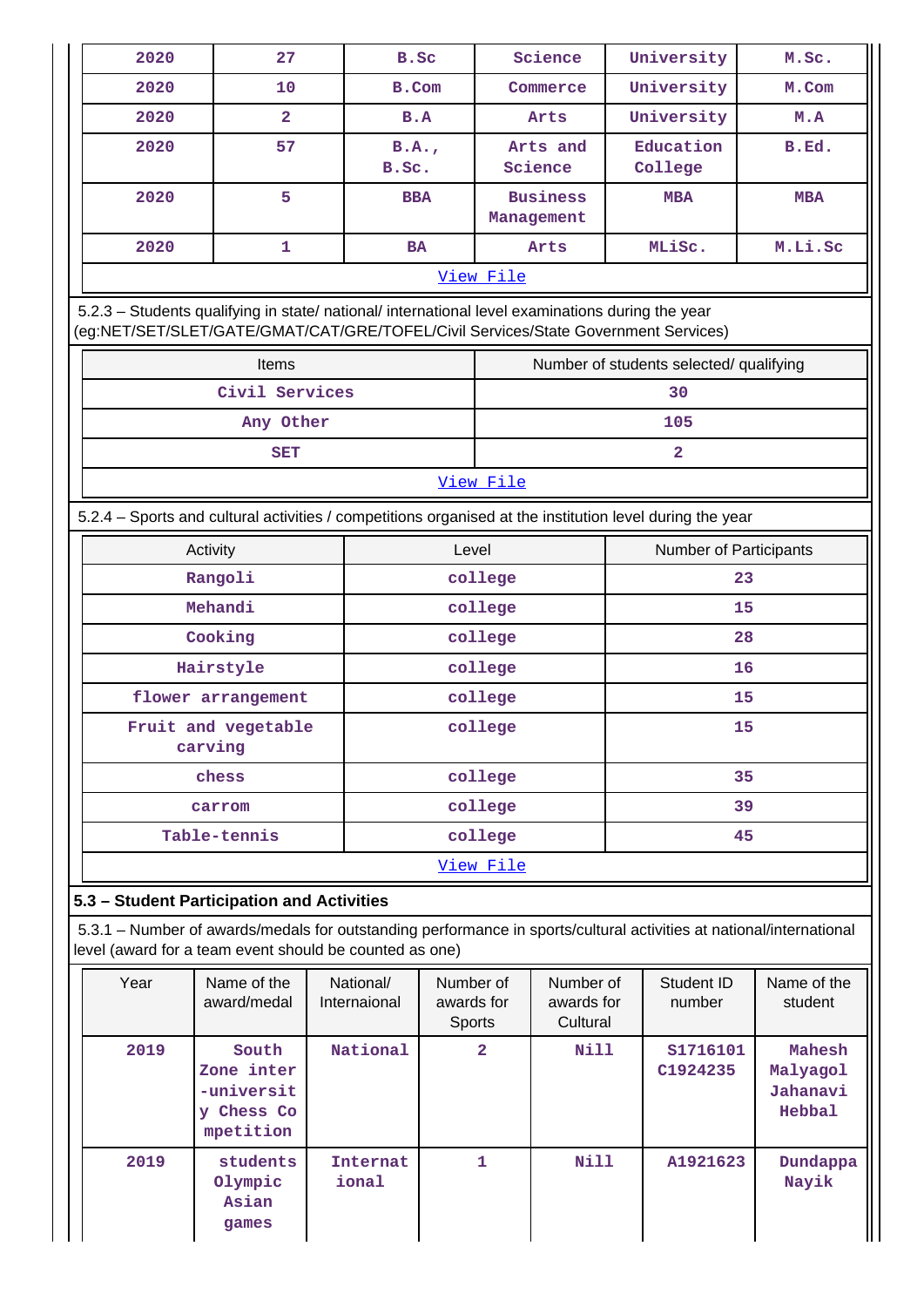|                  | Kabaddi                                      |          |  |      |          |                            |
|------------------|----------------------------------------------|----------|--|------|----------|----------------------------|
| 2020             | All<br>India<br>National<br>Games<br>Kabaddi | National |  | Nill | A1921648 | Mallikar<br>jun<br>Ballari |
| ママネ こうし せいき コーヒー |                                              |          |  |      |          |                            |

[View File](https://assessmentonline.naac.gov.in/public/Postacc/awards_in_activities/5930_awards_in_activities_1629114775.xlsx)

 5.3.2 – Activity of Student Council & representation of students on academic & administrative bodies/committees of the institution (maximum 500 words)

 **G.E. Society is a brand name for quality and excellence. The rural youth find the institution a great parent in nurturing their talent and developing their knowledge and skills for jump starting into the world of challenges and face them with well-honed competencies. • Our institution is meant for the educational uplift of the rural, the socio-economically disadvantaged and women. Financial assistance, special fee concession for sportsmen and poor students, fee concession and scholarships for all the deserving, enable these sections to get the benefit of Higher Education. • Encouragement for making use of ICT for Power-point Presentations, financial support and guidance for participation in seminars, conferences, and workshops opportunities for taking part in extracurricular and co-curricular activities contribute to the all round development of the personality of our students. • Feedback is collected from students on teaching, curricula, infrastructure, functions, workshops, office administration to take corrective measures for the enhancement of effectiveness and efficiency of the institutional processes. • Opportunities for participating in sports and using gym facilities contribute to building strong and healthy youth on the campus. • Participation of our students in inter-collegiate academic an co-curricular activities help to reach excellence and to develop competencies required for the competitive world. • NSS and Red Ribbon activities, celebration of National festivals, celebration of birthdays of iconic personalities, awareness rallies various other programmes for instilling and developing commitment and concern for the community, gender sensitization, services to the aged, the physically challenged and the flood affected develop a sense of brother -hood as well as enlightened citizenship amongst our students. • Placement and Career Guidance Cell, Campus interview training programmes, support for taking part in campus interviews help our students to envision their future and prepare for future career well in advance. • Awards for achievements to the students boost their self confidence and interest and help them keep the institution and their college days in their hearts. Cash prizes, medals, trophies, shields, certificates are the symbols of our student support and constant source of inspiration to our students. • Student awards have fetched the next generation learners to our institution in the past and they continue to do so at present and ever in future.**

#### **5.4 – Alumni Engagement**

5.4.1 – Whether the institution has registered Alumni Association?

 **No**

5.4.2 – No. of enrolled Alumni:

**0**

5.4.3 – Alumni contribution during the year (in Rupees) :

**0**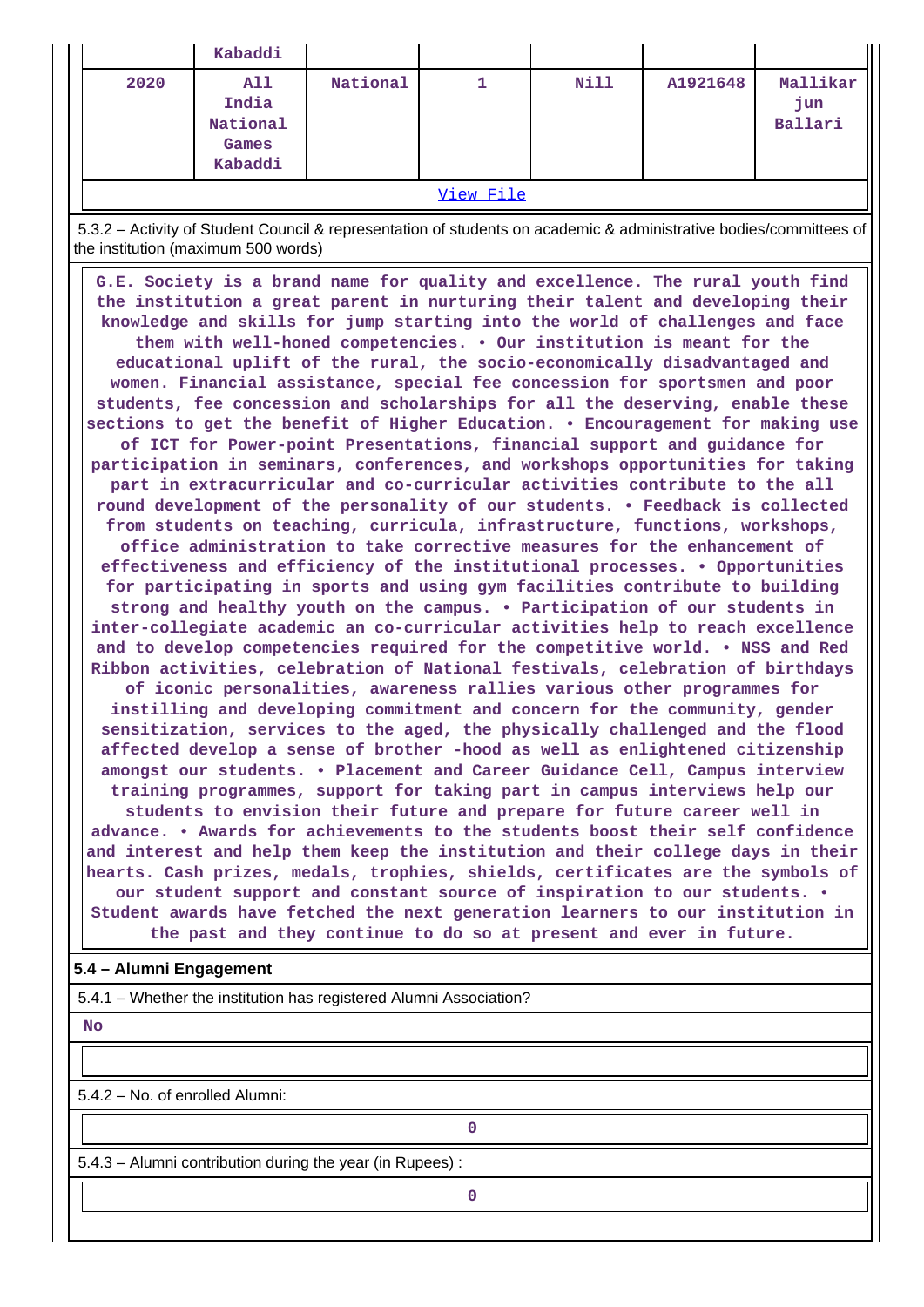5.4.4 – Meetings/activities organized by Alumni Association :

 **An annual meeting was planned to be held on April 5th 2020 but due to COVID Pendamic it was cancelled**

#### **CRITERION VI – GOVERNANCE, LEADERSHIP AND MANAGEMENT**

#### **6.1 – Institutional Vision and Leadership**

 6.1.1 – Mention two practices of decentralization and participative management during the last year (maximum 500 words)

 **Internal Decentralization: • The Principal and the Vice Principal along with the Executive Administrator are given freedom to plan academic and administrative activities for the smooth conduct and continuous progress of the college both for the Teaching and Non teaching aspects of college functioning. • IQAC has the freedom to formulate quality policies and its implementation discussed and planned at the several meetings conducted in the year. • HODs and Coordinators of Departments have the freedom to plan, implement, finalize and shape activities in view of the available resources by conducting department meetings. • Committee meetings: Drawing participatory action plans, implementation and reflection on the same for improvement/innovation under the leadership of the Convener. • Staff Meetings: A large number of issues are discussed during staff meetings, giving the scope for collective thinking and decision making. • Faculty members have contributed in a big way in internalizing quality policy due to openness in working at all levels and free access to the Principal and Vice Principal. Participatory Management: The college follows the principle of Participatory Management. The defining, allotting and communicating of responsibilities happen concomitantly in the meetings conducted at various levels as listed below: • Interaction with parents: The teachers interact with parents in Orientation Programs, Principal follows up with parents of defaulters in attendance, interact with parents of meritorious students during prize distribution functions • Students' Council interaction with the Principal and teachers: The students' council serves as a good interface between college authority and students. • Inputs from Alumni at department level: Help us plan activities for the students such as Industrial visits, Internships and placement. • Interaction with employers: Ideas drawn from external interactions by faculty members with employers during placement activities and industrial visits is shared for future planning of activities/courses. • Interaction with diverse external agencies: Faculty members participating in various activities like seminars, orientation and refresher courses, universities, committee meetings etc. share their experiences/ ideas to continuously bring about improvement in our functioning.**

 **Partial 6.2 – Strategy Development and Deployment** 6.2.1 – Quality improvement strategies adopted by the institution for each of the following (with in 100 words each): Strategy Type **Details** Admission of Students **An effective management information system tool implemented has improved the admission process made easy, speedy by generating merit lists, with online filling of admission forms by introducing an e-admin package leading to multiple benefits like error free analysis of student database by identifying students with different**

6.1.2 – Does the institution have a Management Information System (MIS)?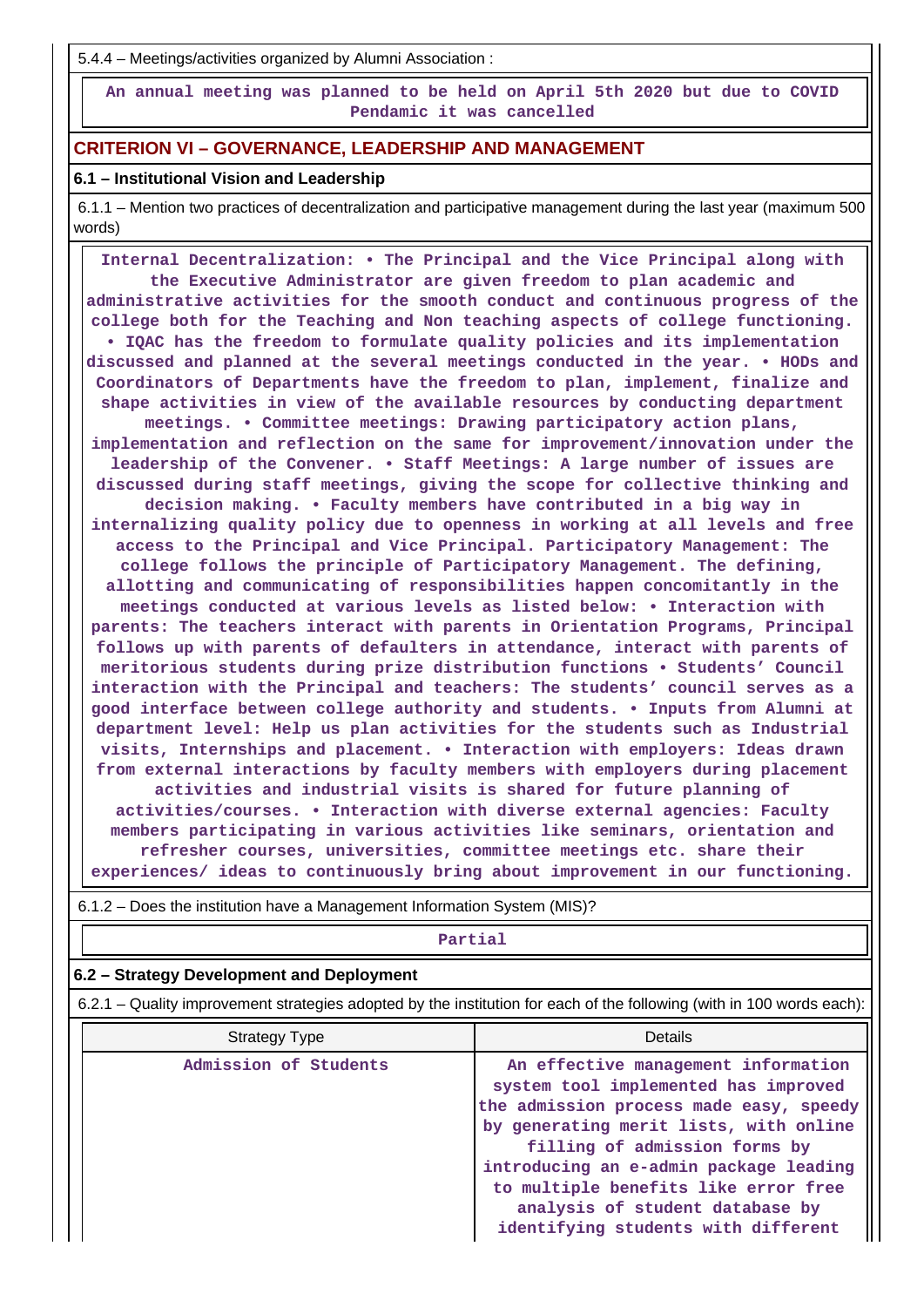|  |                                                               | academic capabilities and understanding<br>their socioeconomic profile. Members of<br>the Students' Council have also been<br>contributing in the smooth process of<br>admissions.                                                                                                                                                                                                                                                                                                                                                                                                                                                                                                                                                                                                                                                                                                                   |
|--|---------------------------------------------------------------|------------------------------------------------------------------------------------------------------------------------------------------------------------------------------------------------------------------------------------------------------------------------------------------------------------------------------------------------------------------------------------------------------------------------------------------------------------------------------------------------------------------------------------------------------------------------------------------------------------------------------------------------------------------------------------------------------------------------------------------------------------------------------------------------------------------------------------------------------------------------------------------------------|
|  | Industry Interaction / Collaboration                          | . Organizing industrial visits and<br>inviting resource persons from<br>industry: Industrial visits were<br>organized by various departments.<br>Scientists, entrepreneurs and industry<br>experts are frequently invited under<br>various associations by the<br>Institution.                                                                                                                                                                                                                                                                                                                                                                                                                                                                                                                                                                                                                       |
|  | Human Resource Management                                     | <b>• Transparent administration: Rules</b><br>and regulations of authorities like<br>Joint director of higher Education,<br>UGC, Rani Channamma University and<br>Govt. of Karnataka are strictly adhered<br>to during recruitment, career<br>advancement (CAS), superannuation etc.<br>. Work accountability: Staff API forms<br>submitted discussed with Principal for<br>improvement, with Teachers' diary,<br>compensation registers and portion<br>completion cards as evidence.<br>Constitution of Statutory Committees<br>like IQAC, Grievance Redressal Cell .<br>Induction programmes, encouragement of<br>professional growth of the staff,<br>conduct of FDP and welfare activities,<br>felicitation of the staff on completion<br>of 25 years of service, has created<br>quality consciousness amongst staff<br>with Department Recognitions resulting<br>in an upward spiraling effect. |
|  | Library, ICT and Physical<br>Infrastructure / Instrumentation | Library caters diverse student needs<br>and responds to their suggestions for<br>collection development and also<br>improvements are made in service<br>extended to students. The physical<br>infrastructure caters to diverse needs<br>of each course. LCD projectors are<br>installed in few classrooms to enable<br>use of AV in Classroom teaching. Wifi<br>is available throughout the campus.                                                                                                                                                                                                                                                                                                                                                                                                                                                                                                  |
|  | Research and Development                                      | Teachers are motivated to participate<br>in conferences, workshops and training<br>Programmes, to enroll for PhD, apply<br>for research grants minor/ major<br>research projects                                                                                                                                                                                                                                                                                                                                                                                                                                                                                                                                                                                                                                                                                                                     |
|  | Examination and Evaluation                                    | Examinations are scheduled as per<br>prescribed University time table and<br>planned well in advance to ensure<br>smooth conduct of exams. The evaluation<br>scheme is communicated to the students<br>in prospectus and through orientation                                                                                                                                                                                                                                                                                                                                                                                                                                                                                                                                                                                                                                                         |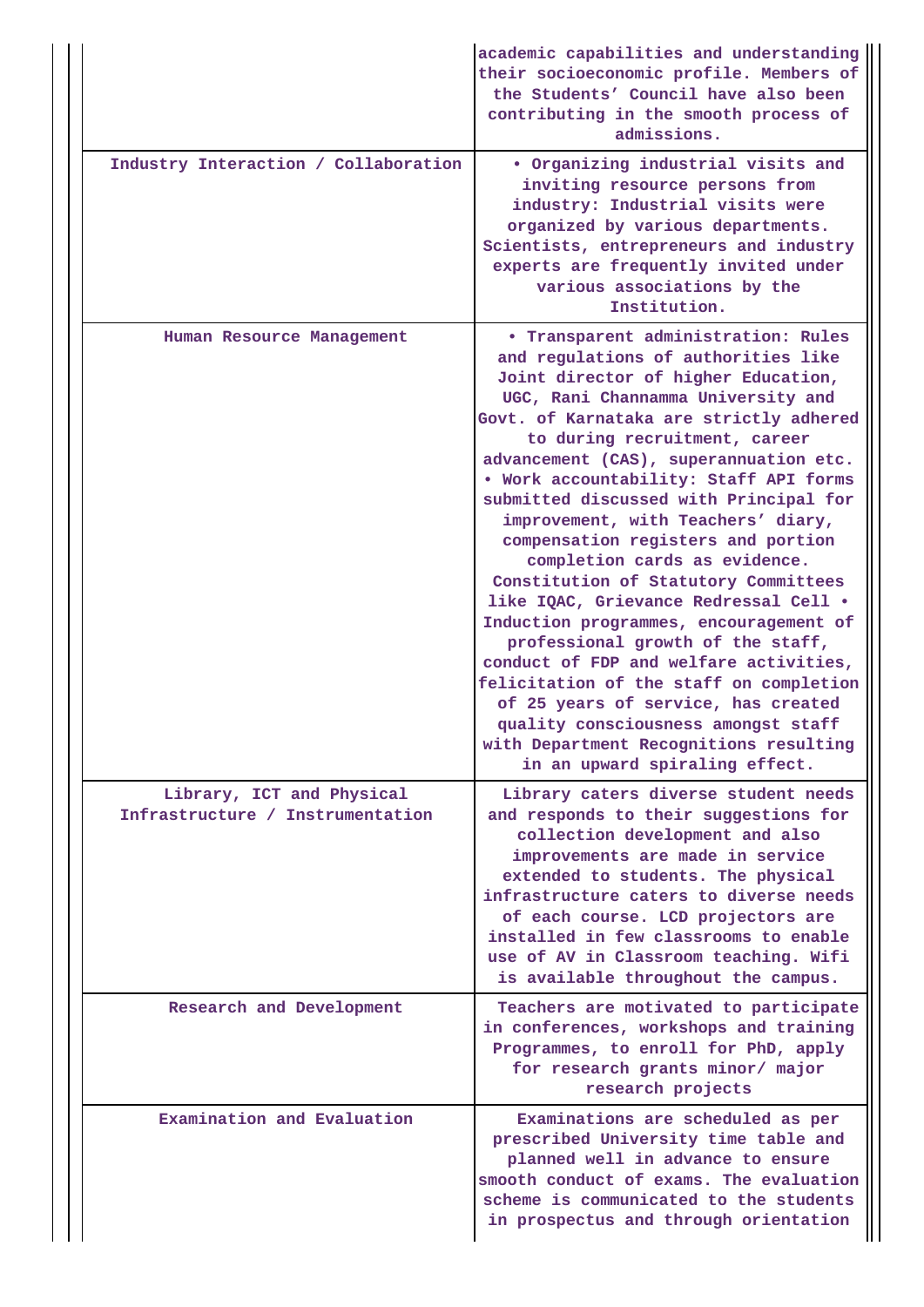|                                                                | programme. Scope is given for redressal<br>through methods of<br>revaluation/Verification                                                                                                                                                                                                                                                                                                                                                                                                                                                                                                                                                                                                                                            |
|----------------------------------------------------------------|--------------------------------------------------------------------------------------------------------------------------------------------------------------------------------------------------------------------------------------------------------------------------------------------------------------------------------------------------------------------------------------------------------------------------------------------------------------------------------------------------------------------------------------------------------------------------------------------------------------------------------------------------------------------------------------------------------------------------------------|
| Teaching and Learning                                          | Academic calendar and planning:<br>teachers' diary is reviewed monthly by<br>HODs and semester wise by the<br>principal, monitoring of lectures taken<br>by the staff and compensated, 100<br>percent coverage of syllabi, endorsing<br>of innovative methods adopted by<br>teachers and use of various audio-<br>visual aids. Infrastructure support:<br>WiFi campus, Library collection<br>upgradation, ICT related tools,<br>provision of internet facility.<br>Curriculum shaping: Providing diverse<br>learning through multiple avenues<br>subject association activities, forum<br>activities, educational/ field visits<br>and certificate and addon courses<br>etc.to give students an additional<br>insight into learning. |
| Curriculum Development                                         | The rich and diverse experience of<br>our staff members are utilized by the<br>University of Mumbai for Curriculum<br>Development across Arts, Science and<br>Commerce streams. Two of our Faculty<br>members are members of BOS                                                                                                                                                                                                                                                                                                                                                                                                                                                                                                     |
| 6.2.2 - Implementation of e-governance in areas of operations: |                                                                                                                                                                                                                                                                                                                                                                                                                                                                                                                                                                                                                                                                                                                                      |
| E-governace area                                               | Details                                                                                                                                                                                                                                                                                                                                                                                                                                                                                                                                                                                                                                                                                                                              |
| Planning and Development                                       | Time Table for teaching is generated<br>using e-Admin software, Keeping in mind<br>the tech savvy generation, innovations<br>have been made to use social media<br>platforms to exhibit college activities<br>on WhatsApp, Facebook and connect with<br>the college alumni.                                                                                                                                                                                                                                                                                                                                                                                                                                                          |
| Administration                                                 | For establishment of Management<br>Information Systems (MIS), the college<br>has opted for some Argees solutions<br>which have been highly beneficial for<br>both academic and administrative<br>purposes. Online registration by<br>students during admissions has helped<br>us create an accessible student<br>database. The system also helps save<br>time and the whole process reduces<br>paper usage. Help-desk are set up by                                                                                                                                                                                                                                                                                                  |

**the college to help the students in filling of these online forms. For admissions wherein the fee received (income) gets linked to college financial transactions. Several authorities such as the Government and RCU call for information on student**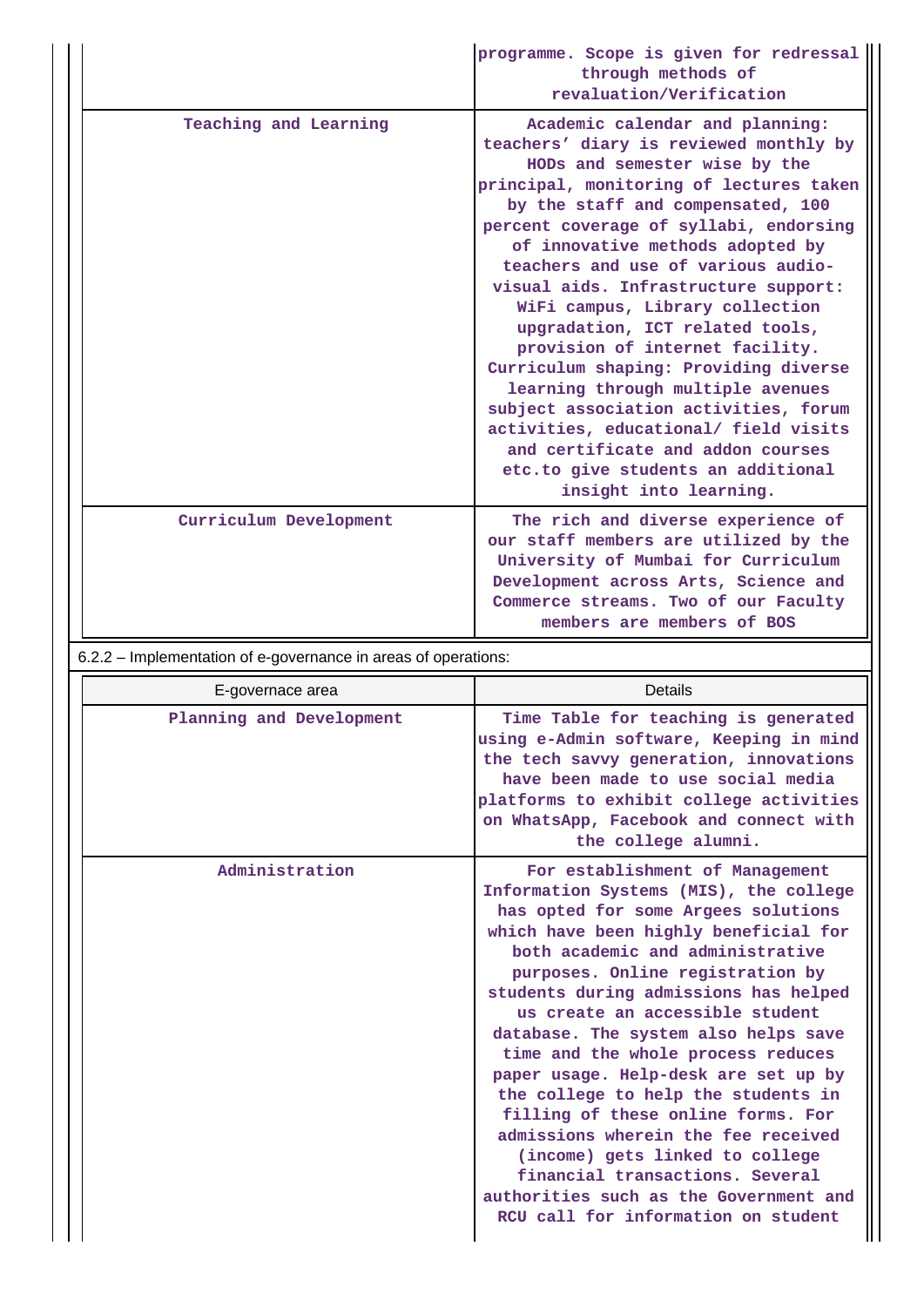|                               | profile which can be easily retrieved<br>from the said MIS                                                                                                                                                                                                                                                                                                                                                    |
|-------------------------------|---------------------------------------------------------------------------------------------------------------------------------------------------------------------------------------------------------------------------------------------------------------------------------------------------------------------------------------------------------------------------------------------------------------|
| Finance and Accounts          | All the financial transactions are<br>recorded using Tally ERP which is<br>monitored by Chief Account Officer of<br>our college. A flash report is verified<br>fortnightly. Net banking facilities are<br>used for payments for Affiliation fees,<br>Payment to visiting faculty, Provident<br>fund, Online admission. Students are<br>allowed to make payment using Digital<br>facilities (EDC) transactions |
| Student Admission and Support | • Online registration by students<br>during admissions has helped us create<br>an accessible student database. The<br>system also helps save time and the<br>whole process reduces paper usage. . It<br>is also used for generating merit<br>lists, for library transactions, etc.                                                                                                                            |
| Examination                   | The RCU website has an Oasis Module<br>which carters all the needs for the<br>examination purpose.                                                                                                                                                                                                                                                                                                            |

## **6.3 – Faculty Empowerment Strategies**

 6.3.1 – Teachers provided with financial support to attend conferences / workshops and towards membership fee of professional bodies during the year

| Year        | Name of Teacher | Name of conference/<br>workshop attended<br>for which financial<br>support provided | Name of the<br>professional body for<br>which membership<br>fee is provided | Amount of support |  |  |
|-------------|-----------------|-------------------------------------------------------------------------------------|-----------------------------------------------------------------------------|-------------------|--|--|
| Nill<br>Nil |                 | Nil<br>Nil                                                                          |                                                                             | Nill              |  |  |
| View File   |                 |                                                                                     |                                                                             |                   |  |  |

 6.3.2 – Number of professional development / administrative training programmes organized by the College for teaching and non teaching staff during the year

| Year        | Title of the<br>professional<br>development<br>programme<br>organised for<br>teaching staff | Title of the<br>administrative<br>training<br>programme<br>organised for<br>non-teaching<br>staff | From date  | To Date    | Number of<br>participants<br>(Teaching<br>staff) | Number of<br>participants<br>(non-teaching<br>staff) |  |  |
|-------------|---------------------------------------------------------------------------------------------|---------------------------------------------------------------------------------------------------|------------|------------|--------------------------------------------------|------------------------------------------------------|--|--|
| 2019        | Nill                                                                                        | Tally<br>awareness                                                                                | 22/07/2019 | 22/07/2019 | <b>Nill</b>                                      | 10                                                   |  |  |
| 2019        | <b>Nill</b>                                                                                 | Office<br>Management                                                                              | 19/07/2019 | 19/08/2019 | <b>Nill</b>                                      | 10                                                   |  |  |
| <b>Nill</b> | Teaching<br>skills                                                                          | Spoken<br>English                                                                                 | 21/08/2019 | 24/08/2019 | 10                                               | $\overline{\mathbf{4}}$                              |  |  |
| Nill        | Modes of<br>online<br>teaching                                                              | <b>Nill</b>                                                                                       | 15/06/2020 | 19/06/2020 | 43                                               | Nill                                                 |  |  |
|             | View File                                                                                   |                                                                                                   |            |            |                                                  |                                                      |  |  |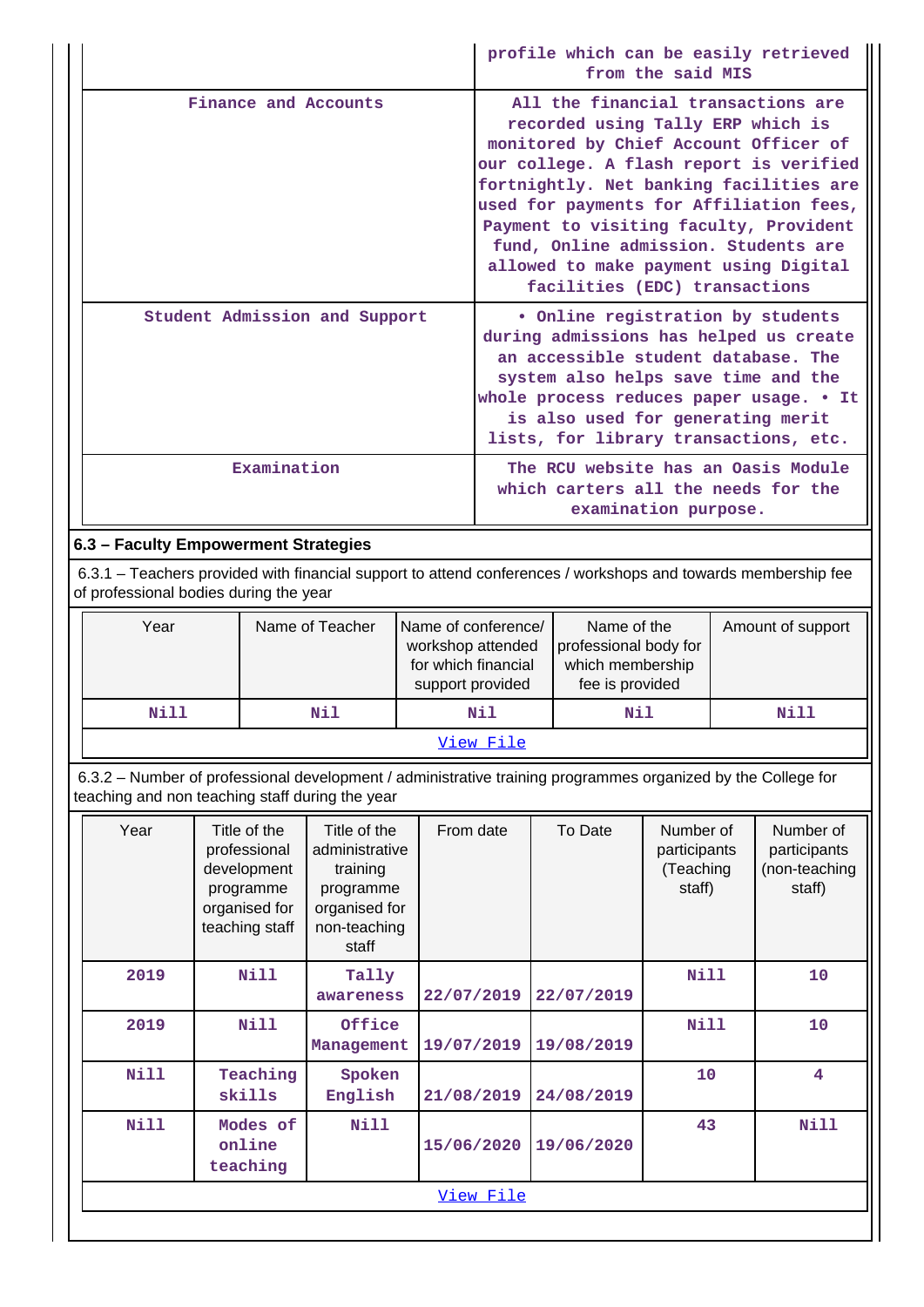6.3.3 – No. of teachers attending professional development programmes, viz., Orientation Programme, Refresher Course, Short Term Course, Faculty Development Programmes during the year

| Title of the<br>professional<br>development<br>programme | Number of teachers<br>who attended | From Date  | To date    | <b>Duration</b> |
|----------------------------------------------------------|------------------------------------|------------|------------|-----------------|
| <b>New NAAC</b><br>guidelines                            | 3                                  | 07/09/2019 | 07/09/2019 | 1               |
| IQAC workshop                                            | 1                                  | 13/03/2020 | 13/03/2020 | 1               |
| Refresher<br>course                                      | 3                                  | 11/03/2019 | 31/03/2019 | 21              |
| ELC workshop                                             | 3                                  | 30/08/2019 | 30/08/2019 | 1               |
| <b>BOE</b> meeting                                       | $\overline{a}$                     | 03/03/2020 | 04/03/2020 | $\overline{a}$  |
| CBCS Syllabus<br>framing                                 | 1                                  | 08/04/2019 | 08/04/2019 | 1               |
|                                                          |                                    | View File  |            |                 |

6.3.4 – Faculty and Staff recruitment (no. for permanent recruitment):

|           | Teaching         | Non-teaching |                  |  |
|-----------|------------------|--------------|------------------|--|
| Permanent | <b>Full Time</b> | Permanent    | <b>Full Time</b> |  |
| 38        | 23               | 1 C          | 29               |  |

6.3.5 – Welfare schemes for

| Teaching | Non-teaching | <b>Students</b>                                                            |
|----------|--------------|----------------------------------------------------------------------------|
| EPF, ESI | ESI, EPF,    | OBC, Sc, ST, C.V. Raman<br>Fee concession, Sitaram<br>Jindal Scholarships. |

#### **6.4 – Financial Management and Resource Mobilization**

6.4.1 – Institution conducts internal and external financial audits regularly (with in 100 words each)

 **Yes, The internal financial audit is done very financial year. Sarita Oswal and Associates of Gokak, the CA of the firm Sarita Parmar (FRN-152265W) provides the audit report every year. The External audit is done by the Local Inspection Committee assigned by the Rani Channamma University Belgavi.**

 6.4.2 – Funds / Grants received from management, non-government bodies, individuals, philanthropies during the year(not covered in Criterion III)

| Name of the non government<br>funding agencies /individuals            | Funds/ Grnats received in Rs. | Purpose                                                                                        |  |  |  |  |  |
|------------------------------------------------------------------------|-------------------------------|------------------------------------------------------------------------------------------------|--|--|--|--|--|
| Gokak Education<br>Society.                                            | 3120817                       | Payment towards the<br>Monthly salary to the<br>full time staff appointed<br>by the managemant |  |  |  |  |  |
|                                                                        | View File                     |                                                                                                |  |  |  |  |  |
| 6.4.3 - Total corpus fund generated                                    |                               |                                                                                                |  |  |  |  |  |
|                                                                        |                               |                                                                                                |  |  |  |  |  |
| 6.5 – Internal Quality Assurance System                                |                               |                                                                                                |  |  |  |  |  |
| 6.5.1 – Whether Academic and Administrative Audit (AAA) has been done? |                               |                                                                                                |  |  |  |  |  |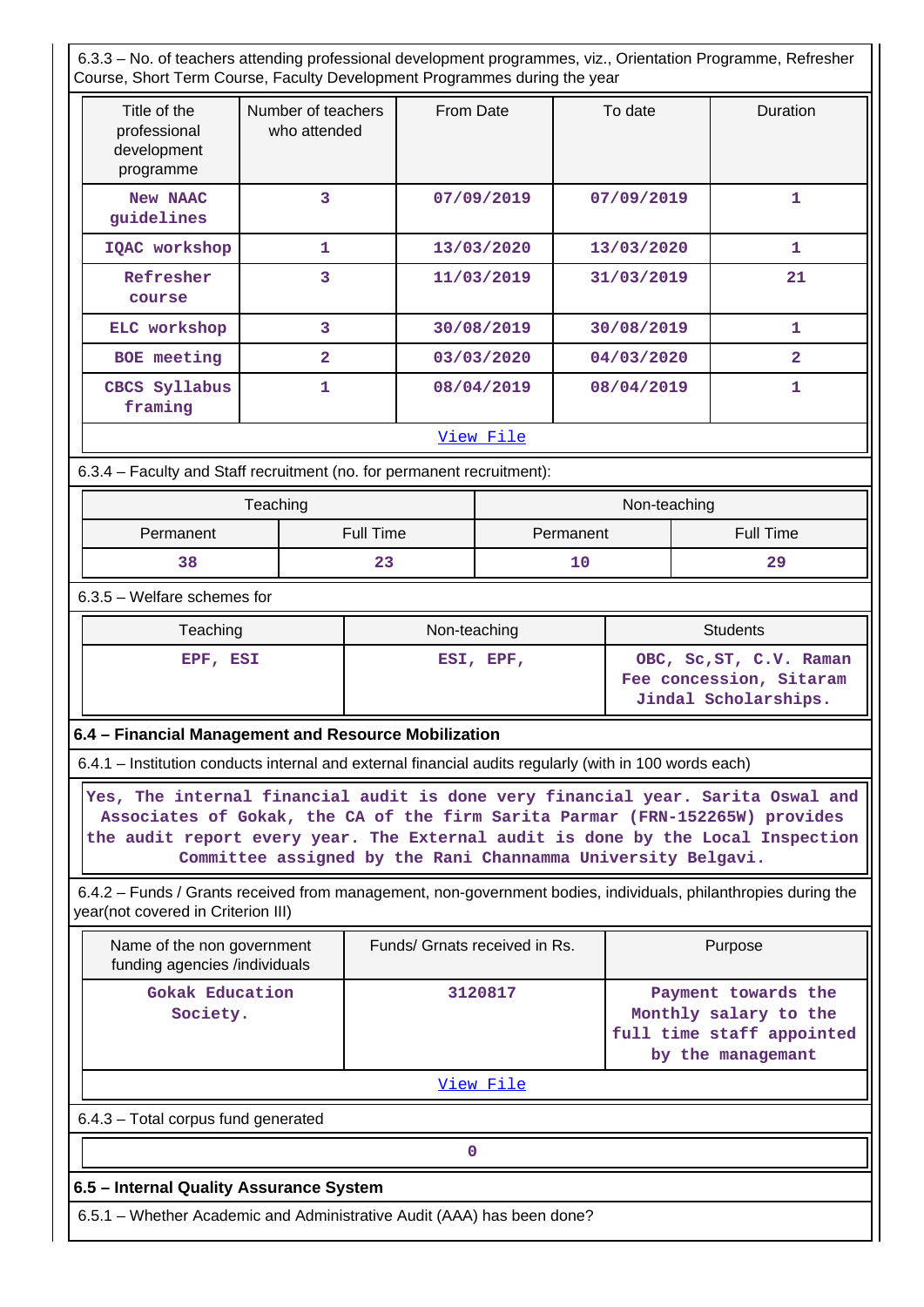| <b>Audit Type</b>                                                                                                                                                                                                                                                                                                                                                                    |                                                                             | External |                            |                      | Internal  |                    |  |                           |
|--------------------------------------------------------------------------------------------------------------------------------------------------------------------------------------------------------------------------------------------------------------------------------------------------------------------------------------------------------------------------------------|-----------------------------------------------------------------------------|----------|----------------------------|----------------------|-----------|--------------------|--|---------------------------|
|                                                                                                                                                                                                                                                                                                                                                                                      | Yes/No                                                                      |          | Agency                     |                      |           | Yes/No             |  | Authority                 |
| Academic                                                                                                                                                                                                                                                                                                                                                                             | Yes                                                                         |          | Hukkeri                    | Dr. Gavati           |           | Yes                |  | G.E.Society               |
| Administrative                                                                                                                                                                                                                                                                                                                                                                       | Yes                                                                         |          | Committee.                 | <b>LIC</b>           |           | Yes                |  | G.E.Society               |
| 6.5.2 - Activities and support from the Parent - Teacher Association (at least three)                                                                                                                                                                                                                                                                                                |                                                                             |          |                            |                      |           |                    |  |                           |
| 1. Parent teachers association discussed the issues faced during the flood in<br>Gokak in the month of August 2019 and solved certain issues regarding the<br>completion of syllabus. 2. The parents of slow learners were called and<br>informed about the status of their wards. 3. In the month of February 2020<br>parents were called and COVID 19 awareness was given to them. |                                                                             |          |                            |                      |           |                    |  |                           |
| 6.5.3 – Development programmes for support staff (at least three)                                                                                                                                                                                                                                                                                                                    |                                                                             |          |                            |                      |           |                    |  |                           |
| Health Awareness program for support staff was conducted Covid Awareness<br>program was conducted. Homeopathy medicine and Mask was distributed by the<br>Principal to all the support staff.                                                                                                                                                                                        |                                                                             |          |                            |                      |           |                    |  |                           |
| 6.5.4 – Post Accreditation initiative(s) (mention at least three)                                                                                                                                                                                                                                                                                                                    |                                                                             |          |                            |                      |           |                    |  |                           |
| 1. Staff members were motivated to taken on major and minor projects and the<br>staff without PhD were motivated to complete PhD. 2. Management of the<br>institution were requested for Upgradation of Labs of Physics, Chemistry,<br>Botany and Zoology. 3. Staff were requested to incubate the ideas of the<br>students for earn while you learn                                 |                                                                             |          |                            |                      |           |                    |  |                           |
| 6.5.5 - Internal Quality Assurance System Details                                                                                                                                                                                                                                                                                                                                    |                                                                             |          |                            |                      |           |                    |  |                           |
|                                                                                                                                                                                                                                                                                                                                                                                      | a) Submission of Data for AISHE portal                                      |          |                            |                      |           | Yes                |  |                           |
|                                                                                                                                                                                                                                                                                                                                                                                      | b) Participation in NIRF                                                    |          |                            | <b>No</b>            |           |                    |  |                           |
|                                                                                                                                                                                                                                                                                                                                                                                      | c)ISO certification                                                         |          |                            | <b>No</b>            |           |                    |  |                           |
|                                                                                                                                                                                                                                                                                                                                                                                      | d)NBA or any other quality audit                                            |          |                            |                      | <b>No</b> |                    |  |                           |
| 6.5.6 - Number of Quality Initiatives undertaken during the year                                                                                                                                                                                                                                                                                                                     |                                                                             |          |                            |                      |           |                    |  |                           |
| Year                                                                                                                                                                                                                                                                                                                                                                                 | Name of quality<br>initiative by IQAC                                       |          | Date of<br>conducting IQAC | <b>Duration From</b> |           | <b>Duration To</b> |  | Number of<br>participants |
| 2020                                                                                                                                                                                                                                                                                                                                                                                 | Active<br>Learning<br>Pedagogy for<br>use of ICT<br>tools in<br>classrooms  |          | <b>Nill</b>                | 15/06/2020           |           | 19/06/2020         |  | 43                        |
| 2019                                                                                                                                                                                                                                                                                                                                                                                 | Motivating<br>students<br>through<br>teachers to<br>utilize e-<br>resources |          | <b>Nill</b>                | 12/06/2019           |           | 12/06/2019         |  | 25                        |
| 2019                                                                                                                                                                                                                                                                                                                                                                                 | Monitoring<br>the syllabi<br>coverage of<br>all the<br>departments          |          | Nill                       | 26/10/2019           |           | 26/10/2019         |  | 23                        |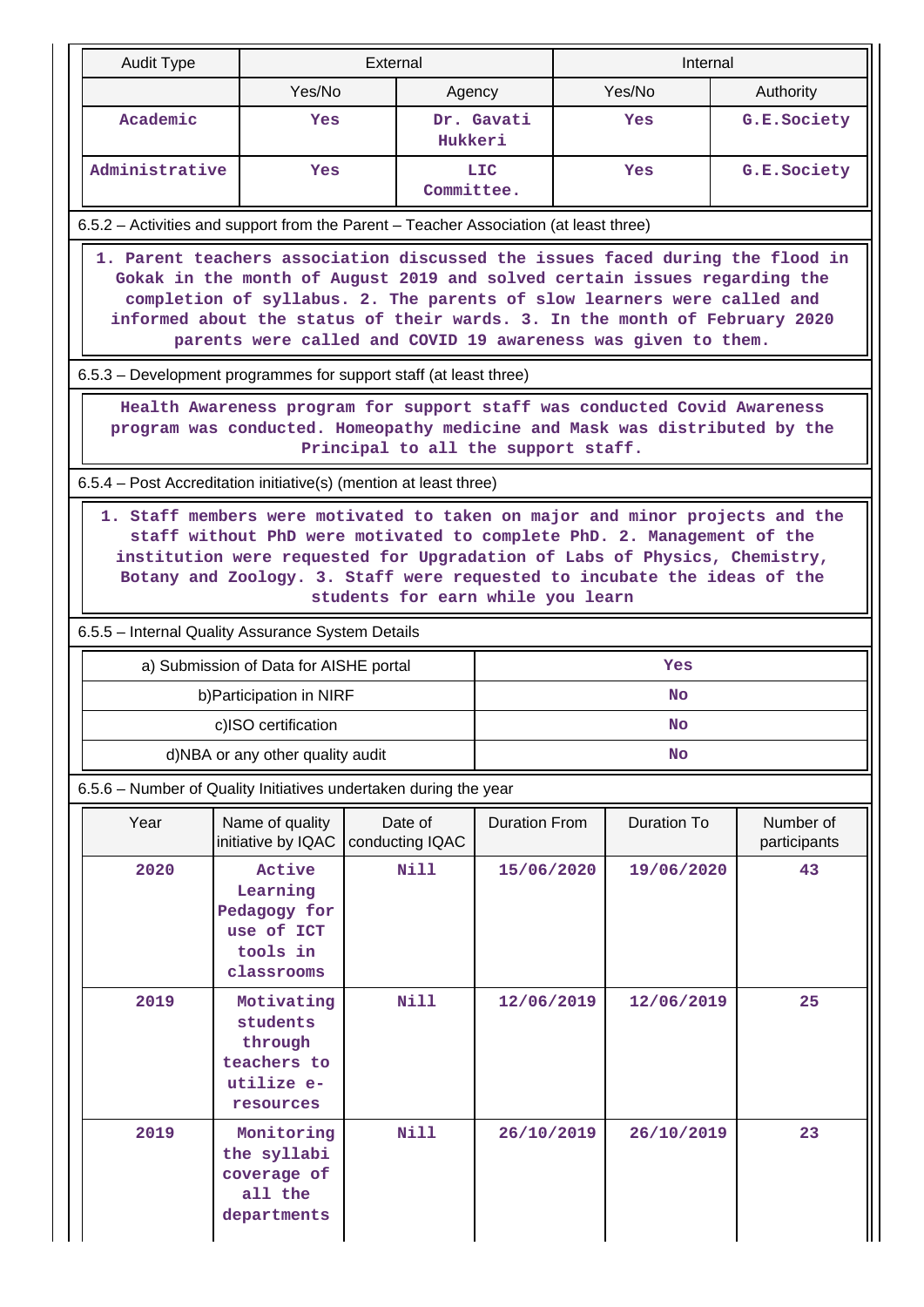|      | and steps to<br>be taken are<br>discussed to<br>cover<br>backlog of<br>syllabi.                                                                          |             |            |            |             |
|------|----------------------------------------------------------------------------------------------------------------------------------------------------------|-------------|------------|------------|-------------|
| 2019 | Initiation<br>towards the<br>organization<br>of workshop/<br>seminar/<br>conference<br>relating to<br>the NAAC<br>process and<br>quality<br>enhancement. | <b>Nill</b> | 25/11/2019 | 25/11/2019 | 45          |
| 2020 | Paid<br>special<br>attention<br>towards the<br>functioning<br>of the e-<br>Library                                                                       | Nill        | 18/01/2020 | 18/01/2020 | 15          |
| 2020 | Conducted<br>National<br><b>level</b><br>Webinar                                                                                                         | <b>Nill</b> | 19/06/2020 | 19/06/2020 | 84          |
| 2020 | Submission<br>of AQAR<br>$2018 - 19$                                                                                                                     | <b>Nill</b> | 14/03/2020 | 14/03/2020 | <b>Nill</b> |
|      |                                                                                                                                                          |             | View File  |            |             |

#### **CRITERION VII – INSTITUTIONAL VALUES AND BEST PRACTICES**

#### **7.1 – Institutional Values and Social Responsibilities**

 7.1.1 – Gender Equity (Number of gender equity promotion programmes organized by the institution during the year)

| Title of the<br>programme                                                                    | Period from | Period To   | Number of Participants |    |  |  |
|----------------------------------------------------------------------------------------------|-------------|-------------|------------------------|----|--|--|
|                                                                                              |             |             | Female<br>Male         |    |  |  |
| Go Green Eco<br>friendly event                                                               | 18/06/2019  | 18/06/2020  | 25                     | 19 |  |  |
| Rangoli                                                                                      | 10/12/2019  | <b>Nill</b> | 37                     | 20 |  |  |
| Vegetable<br>carving                                                                         | 11/12/2019  | <b>Nill</b> | 15                     | 10 |  |  |
| my campus my<br>tree                                                                         | 23/12/2019  | 23/11/2020  | 25                     | 38 |  |  |
| 7.1.2 - Environmental Consciousness and Sustainability/Alternate Energy initiatives such as: |             |             |                        |    |  |  |

Percentage of power requirement of the University met by the renewable energy sources

**we have three rain harvesting units which fulfill some percentage of water requirement. Ladies hostel is installed with solar water heaters.**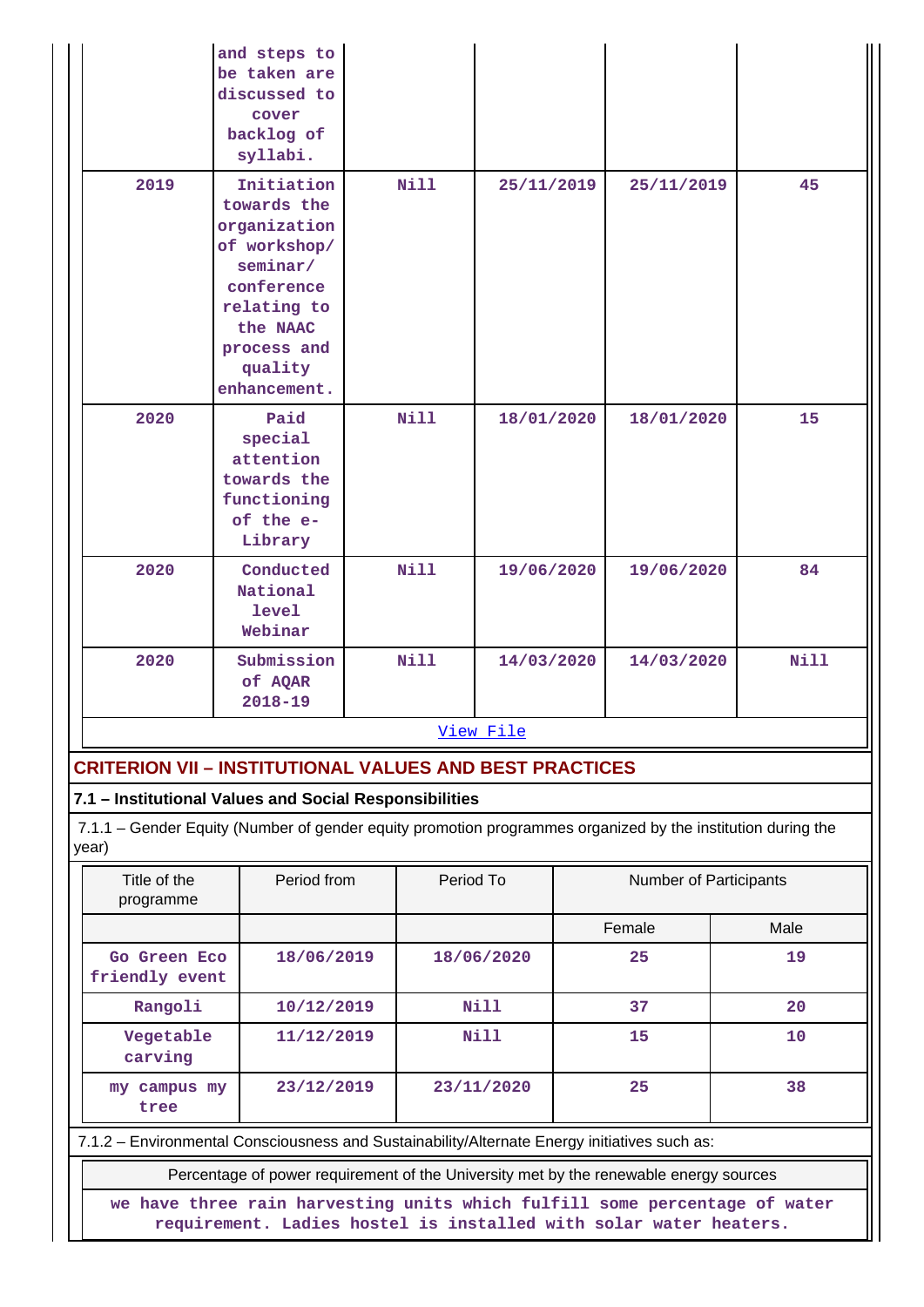| 7.1.3 - Differently abled (Divyangjan) friendliness                                                 |                                                                                                   |                |              |                                                                                                                                                                                     |                              |                                                     |  |  |  |
|-----------------------------------------------------------------------------------------------------|---------------------------------------------------------------------------------------------------|----------------|--------------|-------------------------------------------------------------------------------------------------------------------------------------------------------------------------------------|------------------------------|-----------------------------------------------------|--|--|--|
| Item facilities                                                                                     |                                                                                                   | Yes/No         |              |                                                                                                                                                                                     | Number of beneficiaries      |                                                     |  |  |  |
| Ramp/Rails                                                                                          |                                                                                                   | Yes            |              | $\overline{\mathbf{4}}$                                                                                                                                                             |                              |                                                     |  |  |  |
| Scribes for examination                                                                             |                                                                                                   |                | Yes          |                                                                                                                                                                                     | Nill                         |                                                     |  |  |  |
| 7.1.4 - Inclusion and Situatedness                                                                  |                                                                                                   |                |              |                                                                                                                                                                                     |                              |                                                     |  |  |  |
| Year<br>Number of<br>initiatives to<br>address<br>locational<br>advantages<br>and disadva<br>ntages | Number of<br>initiatives<br>taken to<br>engage with<br>and<br>contribute to<br>local<br>community | Date           | Duration     | Name of<br>initiative                                                                                                                                                               | <b>Issues</b><br>addressed   | Number of<br>participating<br>students<br>and staff |  |  |  |
| 2019<br>$\mathbf{1}$                                                                                | $\mathbf{1}$                                                                                      | 09/06/2<br>019 | $\mathbf{1}$ | Held<br><b>KPSC Exam</b><br>inations<br>for FDA<br>and SDA                                                                                                                          | Employa<br>bility            | 576                                                 |  |  |  |
| 2019<br>$\mathbf{1}$                                                                                | $\mathbf{1}$                                                                                      | 18/11/2<br>019 | 14           | Provided<br>our<br>campus to<br>accommoda<br>te Govt.<br>First<br>Grade<br>College<br>students<br>to appear<br>their<br>semester<br>Exam. as<br>their<br>college<br>was<br>flooded. | Social<br>Responsib<br>ility | 650                                                 |  |  |  |
| 2019<br>$\mathbf{1}$                                                                                | $\mathbf{1}$                                                                                      | 01/06/2<br>019 | 36           | Every<br>Sunday<br>College<br>Ground is<br>given to<br>the local<br>Cricket<br>club to<br>train<br>school<br>and<br>college<br>students<br>in<br>Cricket                            | Sports                       | 30                                                  |  |  |  |
| 2020<br>$\mathbf{1}$                                                                                | $\mathbf{1}$                                                                                      | 21/09/2<br>020 | 22           | Provided<br>our                                                                                                                                                                     | Employa<br>bility            | 161                                                 |  |  |  |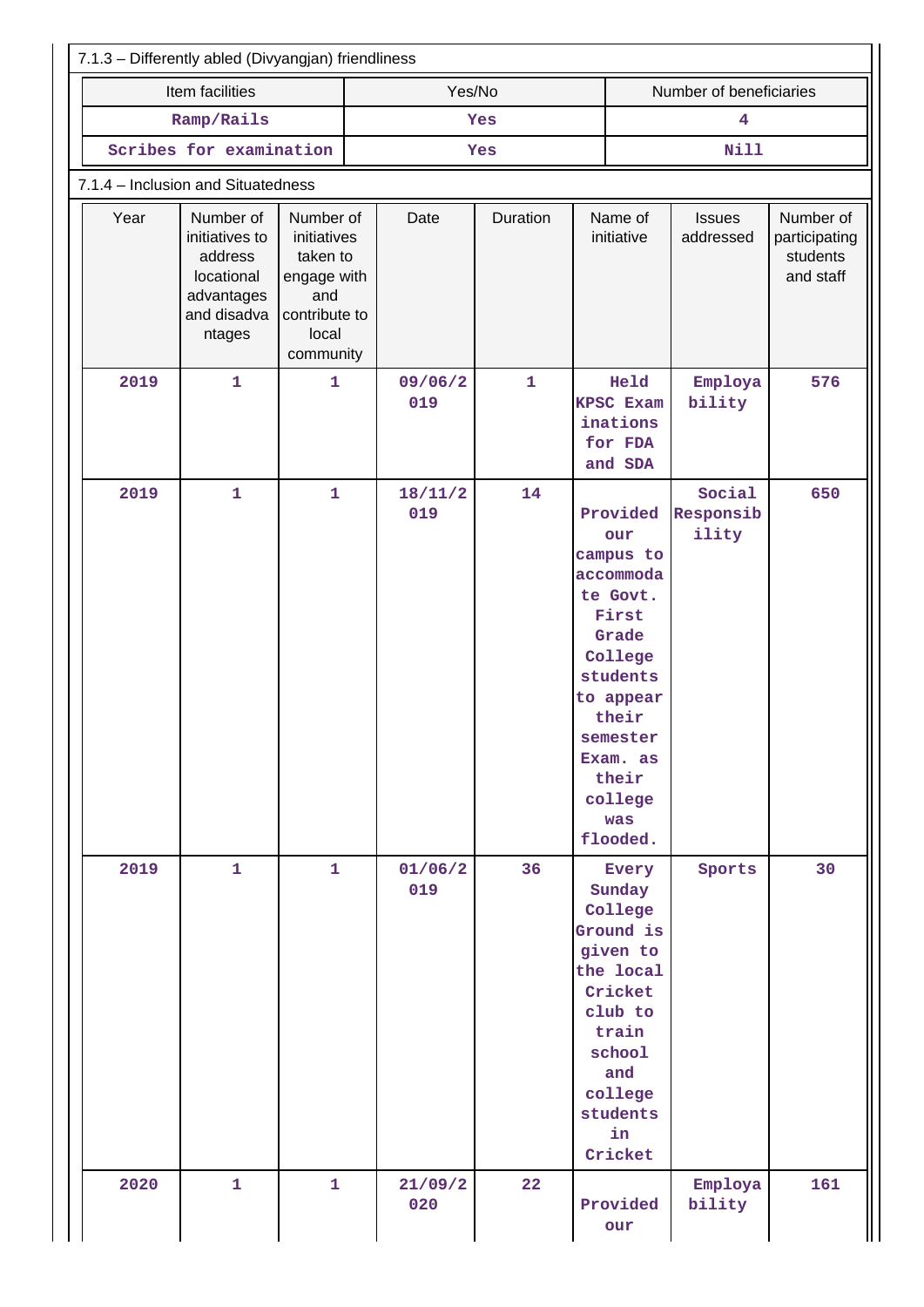|                                                                                                                                                                                                                                                                          |  |                                       |                    | college<br>campus to<br>conduct<br>Karnatak<br>Universit<br>y Dharwad<br><b>External</b><br>Examinati<br>on                                                                                                                                                                                                                                                                                             |                                                 |     |  |  |  |
|--------------------------------------------------------------------------------------------------------------------------------------------------------------------------------------------------------------------------------------------------------------------------|--|---------------------------------------|--------------------|---------------------------------------------------------------------------------------------------------------------------------------------------------------------------------------------------------------------------------------------------------------------------------------------------------------------------------------------------------------------------------------------------------|-------------------------------------------------|-----|--|--|--|
|                                                                                                                                                                                                                                                                          |  |                                       | View File          |                                                                                                                                                                                                                                                                                                                                                                                                         |                                                 |     |  |  |  |
| 7.1.5 - Human Values and Professional Ethics Code of conduct (handbooks) for various stakeholders                                                                                                                                                                        |  |                                       |                    |                                                                                                                                                                                                                                                                                                                                                                                                         |                                                 |     |  |  |  |
| <b>Title</b>                                                                                                                                                                                                                                                             |  | Date of publication                   | 01/06/2019         |                                                                                                                                                                                                                                                                                                                                                                                                         | Follow up(max 100 words)<br>The code of conduct |     |  |  |  |
| Duties and Code of<br>Conduct for teachers                                                                                                                                                                                                                               |  |                                       |                    | discusses<br>responsibilities of<br>teacher. Academic duties<br>consisting of teaching,<br>exam/assessment and<br>coordination in carrying<br>out various<br>extracurricular and<br>cocurricular activities.<br>Teacher shall not<br>discriminate<br>students/colleagues<br>adversely on political,<br>race, caste, religion,<br>language or for other<br>reason of an arbitrary or<br>personal nature. |                                                 |     |  |  |  |
| 7.1.6 – Activities conducted for promotion of universal Values and Ethics<br>Activity                                                                                                                                                                                    |  | <b>Duration From</b>                  | <b>Duration To</b> |                                                                                                                                                                                                                                                                                                                                                                                                         | Number of participants                          |     |  |  |  |
| Go Green                                                                                                                                                                                                                                                                 |  | 18/06/2020                            | 18/06/2020         |                                                                                                                                                                                                                                                                                                                                                                                                         |                                                 | 44  |  |  |  |
| My Campus My Tree                                                                                                                                                                                                                                                        |  | 23/12/2019                            | 23/11/2020         |                                                                                                                                                                                                                                                                                                                                                                                                         |                                                 | 63  |  |  |  |
| Republic Day<br>Celebration                                                                                                                                                                                                                                              |  | 26/01/2020                            | 26/01/2020         |                                                                                                                                                                                                                                                                                                                                                                                                         |                                                 | 250 |  |  |  |
|                                                                                                                                                                                                                                                                          |  |                                       | No file uploaded.  |                                                                                                                                                                                                                                                                                                                                                                                                         |                                                 |     |  |  |  |
| 7.1.7 – Initiatives taken by the institution to make the campus eco-friendly (at least five)<br>rain harvesting units. My college My tree Bird houses installed at different<br>locations at the college campus. Vermicompost pit. usage of LED lights at the<br>campus. |  |                                       |                    |                                                                                                                                                                                                                                                                                                                                                                                                         |                                                 |     |  |  |  |
| 7.2 - Best Practices                                                                                                                                                                                                                                                     |  |                                       |                    |                                                                                                                                                                                                                                                                                                                                                                                                         |                                                 |     |  |  |  |
| 7.2.1 – Describe at least two institutional best practices                                                                                                                                                                                                               |  |                                       |                    |                                                                                                                                                                                                                                                                                                                                                                                                         |                                                 |     |  |  |  |
| 1. My College My Tree. The student during his course of study adopts one tree<br>at the campus and take care of it. 2. Nursery development at the campus by the<br>students.                                                                                             |  |                                       |                    |                                                                                                                                                                                                                                                                                                                                                                                                         |                                                 |     |  |  |  |
| Upload details of two best practices successfully implemented by the institution as per NAAC format in your                                                                                                                                                              |  | institution website, provide the link |                    |                                                                                                                                                                                                                                                                                                                                                                                                         |                                                 |     |  |  |  |
|                                                                                                                                                                                                                                                                          |  | http://www.jssqokak.in/               |                    |                                                                                                                                                                                                                                                                                                                                                                                                         |                                                 |     |  |  |  |